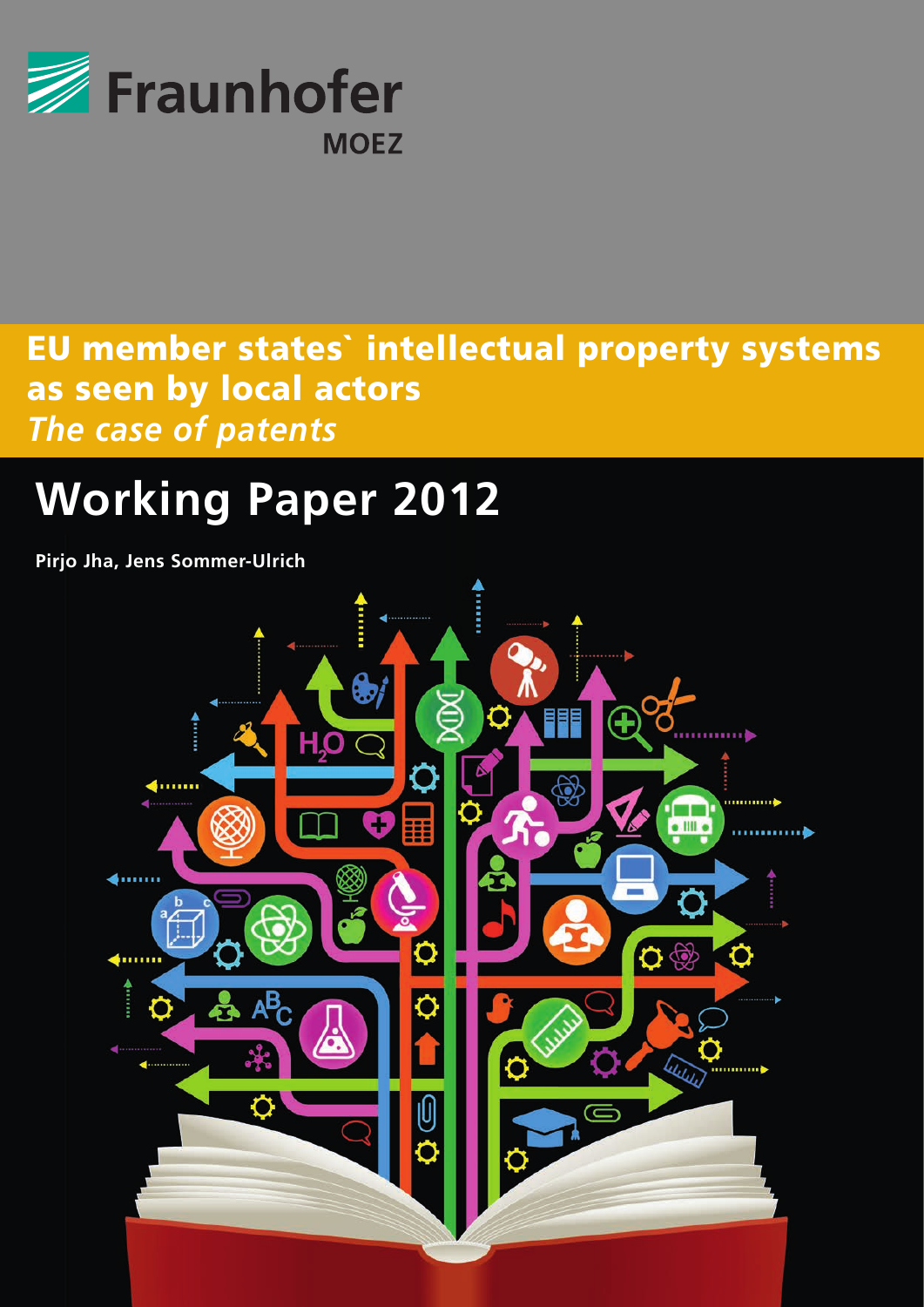# EU member states`intellectual property systems as seen by local actors. The case of patents.

#### **By Pirjo Jha and Jens Sommer-Ulrich**

2012 Fraunhofer MOEZ Leipzig, Germany

Eintrag in Fraunhofer Publica unter: <http://publica.fraunhofer.de/dokumente/N-226460.html> urn:nbn:de:0011-n-2264606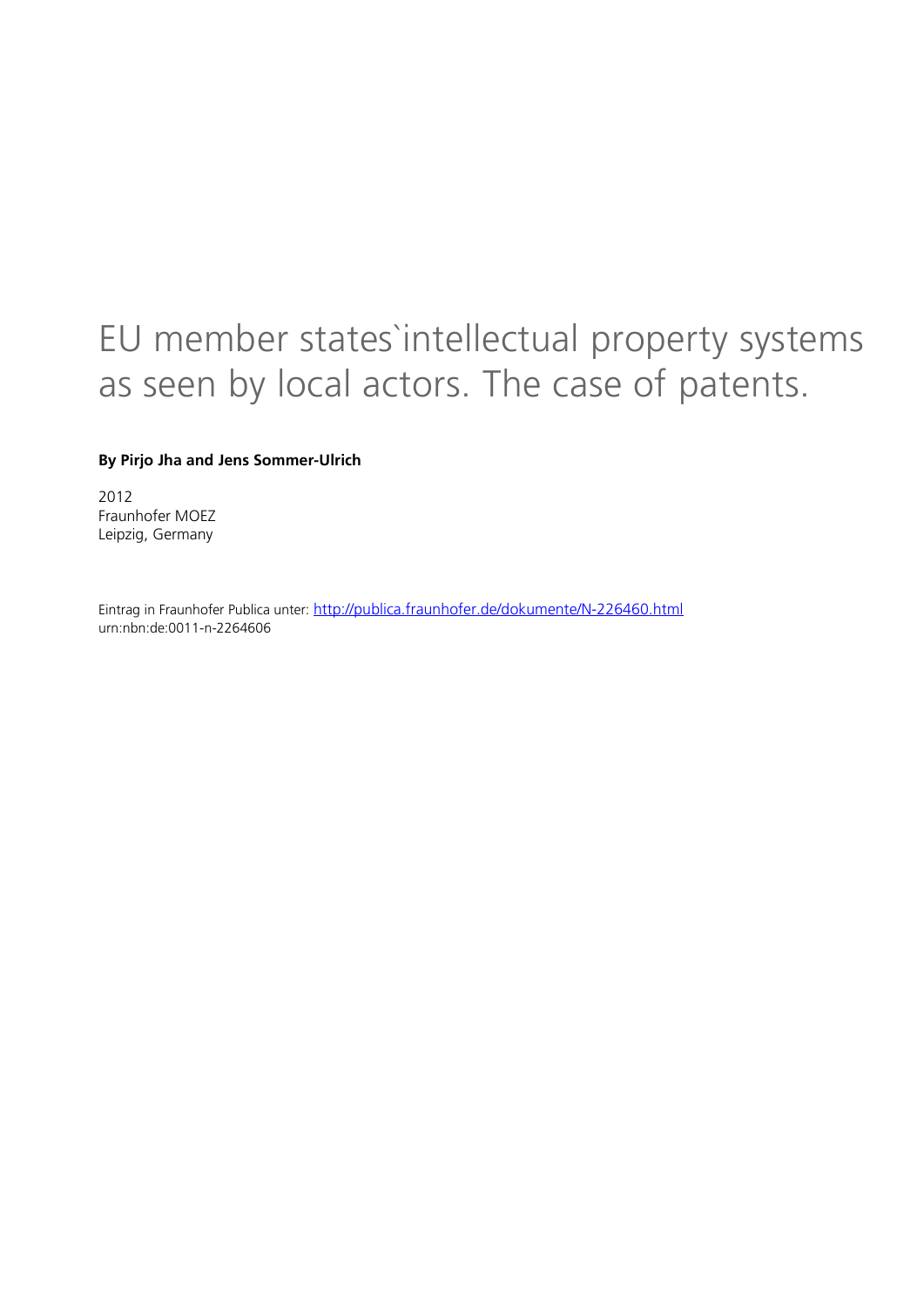### List of Contents

|               |                | Introduction                                              |    |  |  |  |  |
|---------------|----------------|-----------------------------------------------------------|----|--|--|--|--|
| $\mathcal{P}$ |                | Literature review                                         |    |  |  |  |  |
|               | 2.1            | The trade-offs of the patent system                       | 2  |  |  |  |  |
|               | 2.2            | Empirical studies on the role of the patent system        | 4  |  |  |  |  |
|               | 2.3            | The trade-offs of patenting costs                         | 6  |  |  |  |  |
| 3             |                | Differences in the IPR systems and policies within the EU | 6  |  |  |  |  |
|               | 3.1            | Method and data                                           | 8  |  |  |  |  |
|               | 3.2            | National IP policies                                      | 9  |  |  |  |  |
|               | 3.3            | Strength of the IPR protection                            | 13 |  |  |  |  |
|               | 3.4            | Patenting activity and ownership of inventions            | 15 |  |  |  |  |
|               | 3.4.1          | General patenting activity                                | 15 |  |  |  |  |
|               | 3.4.2          | Foreign ownership of domestic inventions                  | 20 |  |  |  |  |
|               | 3.4.3          | Differences in the level of patenting costs               | 23 |  |  |  |  |
| 4             |                | Policy implications                                       | 27 |  |  |  |  |
| 5             | Reference List |                                                           |    |  |  |  |  |
|               |                |                                                           |    |  |  |  |  |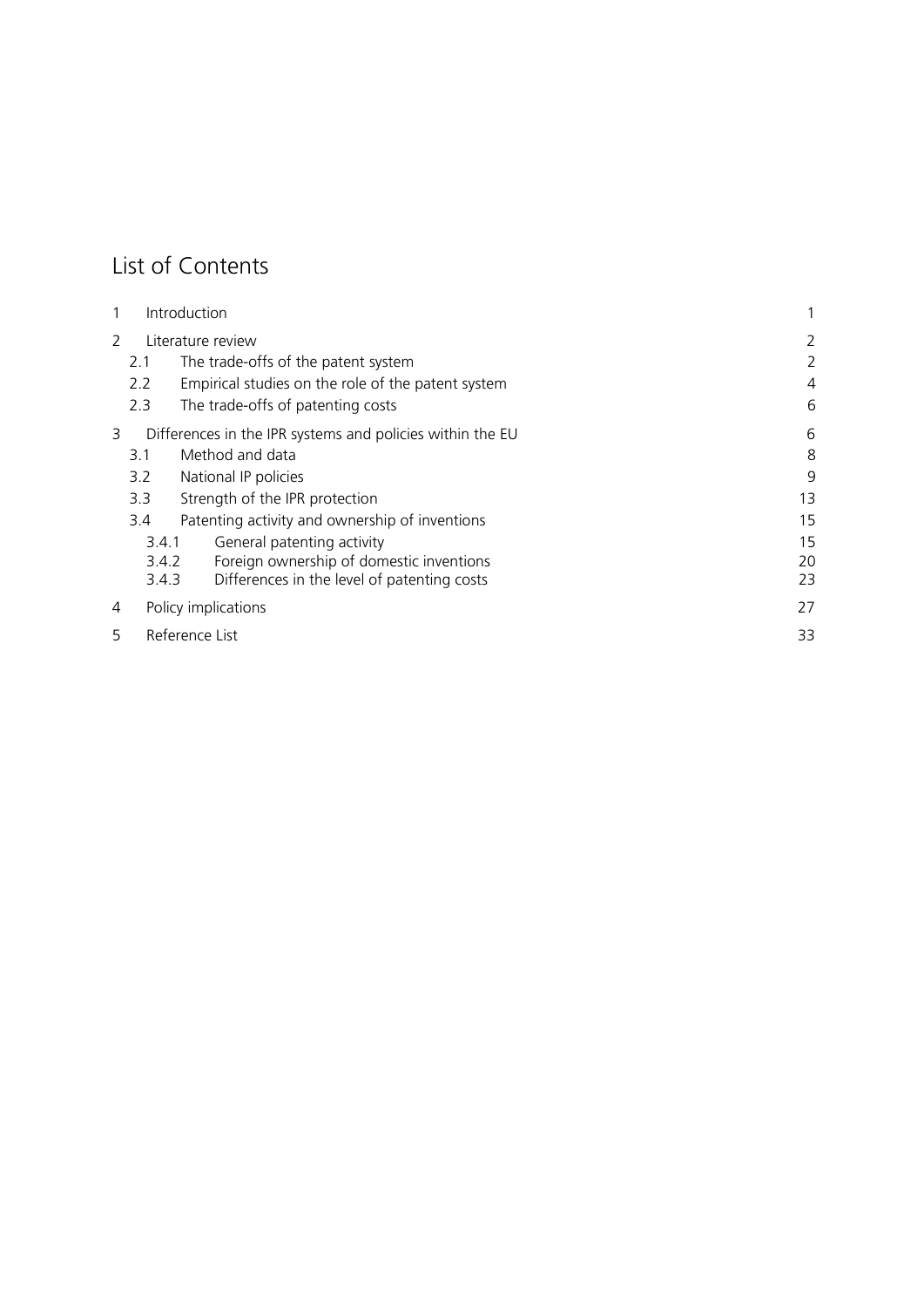#### 1 Introduction

<u>.</u>

In the 21<sup>st</sup> century which is characterized by fast technological pace and convergence of technologies, the possession of IPR, especially patents, has become centric for technology-orientated companies, regardless of their size. Patent portfolios allow companies to produce novel products, block competitors, and litigate successfully. Patent trading has become strategically important and one of the framework conditions that determine companies' competitiveness.

Governments across the world are emphasising the importance of IPR for their countries` economic growth while it supports the national innovation capacity. Asian Tigers as well as China are taking active steps to facilitate technology transfer through various means, e.g. by launching patent aggregation funds which make patents accessible to local SMEs on favourable terms. [1](#page-3-0) The European Union does not want to be left behind in the patent race. The EU has adopted Industrial Property Rights Strategy and plans to achieve single IPR regime in Europe (European Commission, 2008 and 2011). Secondly, the EU has been working, since several years, towards unitary EU patent and unified patent litigation system. The EU`s goal is to achieve a patent system with highquality patents, affordable costs, and with unified litigation system. The EU member states have been asked to take this into account upon shaping their national IPR strategies.

The EU has a difficult task to combine 27 different IPR systems into single IPR market in Europe. The goal of this study is to shed some light on some of these different systems. The IPR systems of eight European countries were compared and implications on domestic and foreign patenting activity within these countries were shown. To get a comprehensive picture, national strategic documents were analysed and complemented with the views of actors within the IPR systems of the EU countries. First, a brief literature review on how patents influence the economic system is given and results of important empirical studies are presented. In the following section methods and data are explained as well as important findings of a policy document evaluation and results of qualitative and quantitative empirical research are offered. The last section concludes this paper with some policy implications for the European Commission (EC) as the main policy maker within the EU as well as for the national policy makers in each country.

<span id="page-3-0"></span><sup>1</sup> See for example Bailey, C. (2011). China's emerging patent trading market. Intellectual Asset Management. July/August 2011, 78 – 82; Computex.biz (2010). World's Leading ICT B2B Website. The patent war between Taiwanese and South Korea enterprises starts. Retrieved August, 22, 2011 from [http://www.computex.biz/HeadlineNews\\_Detail.aspx?list\\_id=34730;](http://www.computex.biz/HeadlineNews_Detail.aspx?list_id=34730) Kim, Hong & Associates (2011). Newsletters. Available at:<http://pkkim.com/resources/new.asp?LetterNum=198&bType=A> (10.11.2011).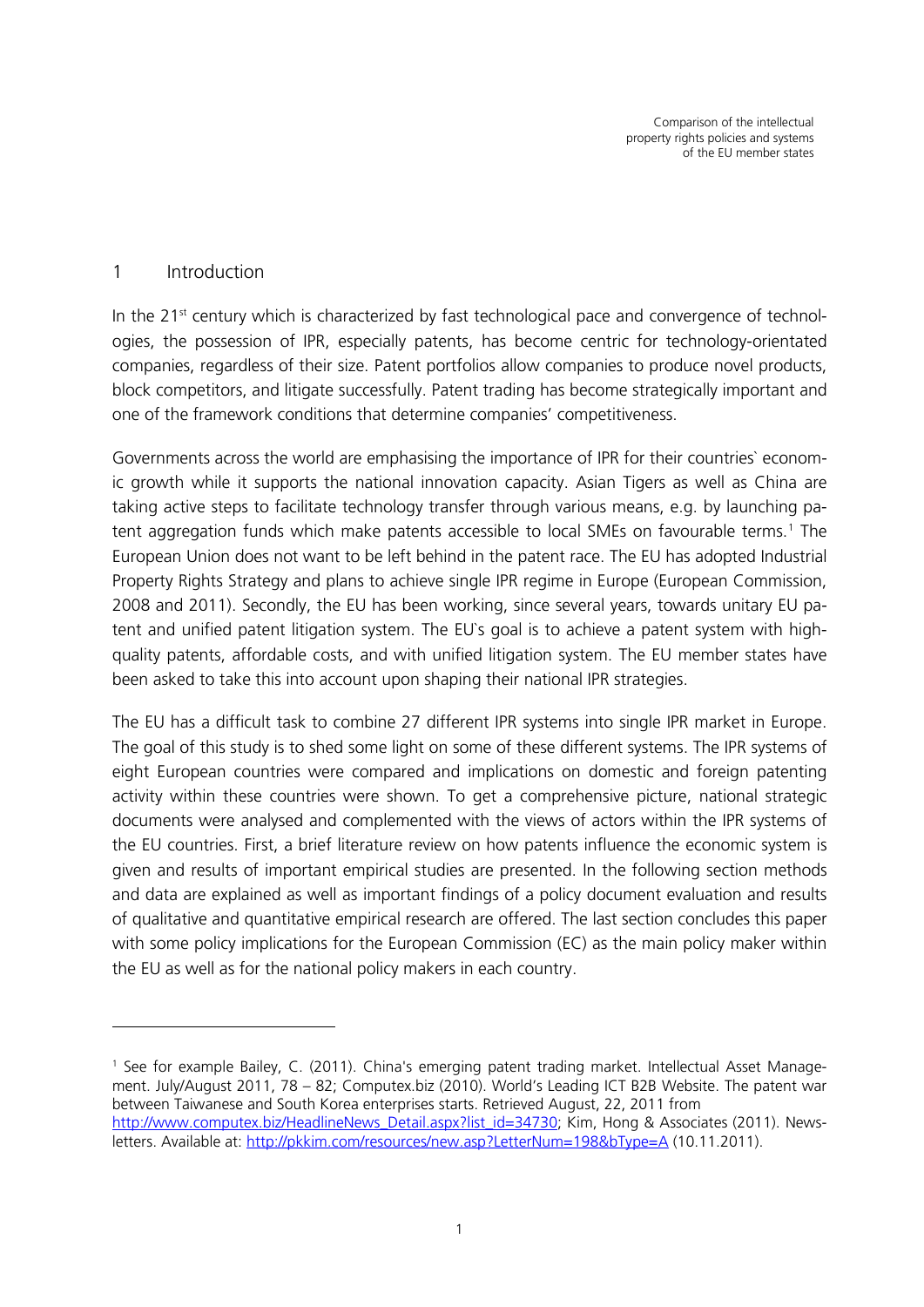#### 2 Literature review

In this section a short summary of theoretical aspects concerning the impact of patents on economic development is provided. Additionally to the theoretical discussions, results of empirical studies on the importance of patent systems on innovative activities, R&D expenditures, and in conclusion for one country's economic growth are shown.

One interesting finding is, that there is no clear picture both in theory and in the empirical research that rights on intellectual property, especially patents have an impact on economic development and how intense this impact might be. This study will focus on patent protection, since patents are by far the most prominently discussed intellectual property right and the patent system is seen as crucial system factor for the economically development of modern economies in a knowledge based society. "A knowledge economy (KE) relies on knowledge as the key engine of economic growth. It is an economy in which knowledge is acquired, created, disseminated, and applied to enhance economic development. Intuitively, conditions for a knowledge-based development process would seem to include an educated and skilled labour force, a dense and modern information infrastructure, an effective innovation system, and an institutional regime that offers incentives for the efficient creation, dissemination, and use of existing knowledge." (World Bank (2007), p. 23.) And since knowledge is becoming a more and more important production factor securing intellectual property is increasingly in the focus of economic actors.

#### 2.1 The trade-offs of the patent system

Among various IP types (industrial designs, trademarks, copyrights, brands), patents protect technological innovations and thus are most closely associated with the need of countries to secure investments into technological advance (Putnam, 2008; Levin, et al 1987). Patent laws help innovators to recoup investments into R&D once the products involving protected technology are launched on the market. Patent protection gives companies the right to deny other`s the manufacture and production of products that would infringe the underlying patented products or process. Patents allow companies to attain monopoly power during the validity term of a patent (generally 20 years). In addition, companies that have patented technologies attract investors, because the latter have the certainty that investments can be recouped. This relates to the signalling function of patents. Patents signal the firm`s value to potential investors even if patented product is not yet developed to marketable good (Dosi, et al, 2006). Hence, companies are interested in investing in innovation if they know that they can collect also benefits associated with the results.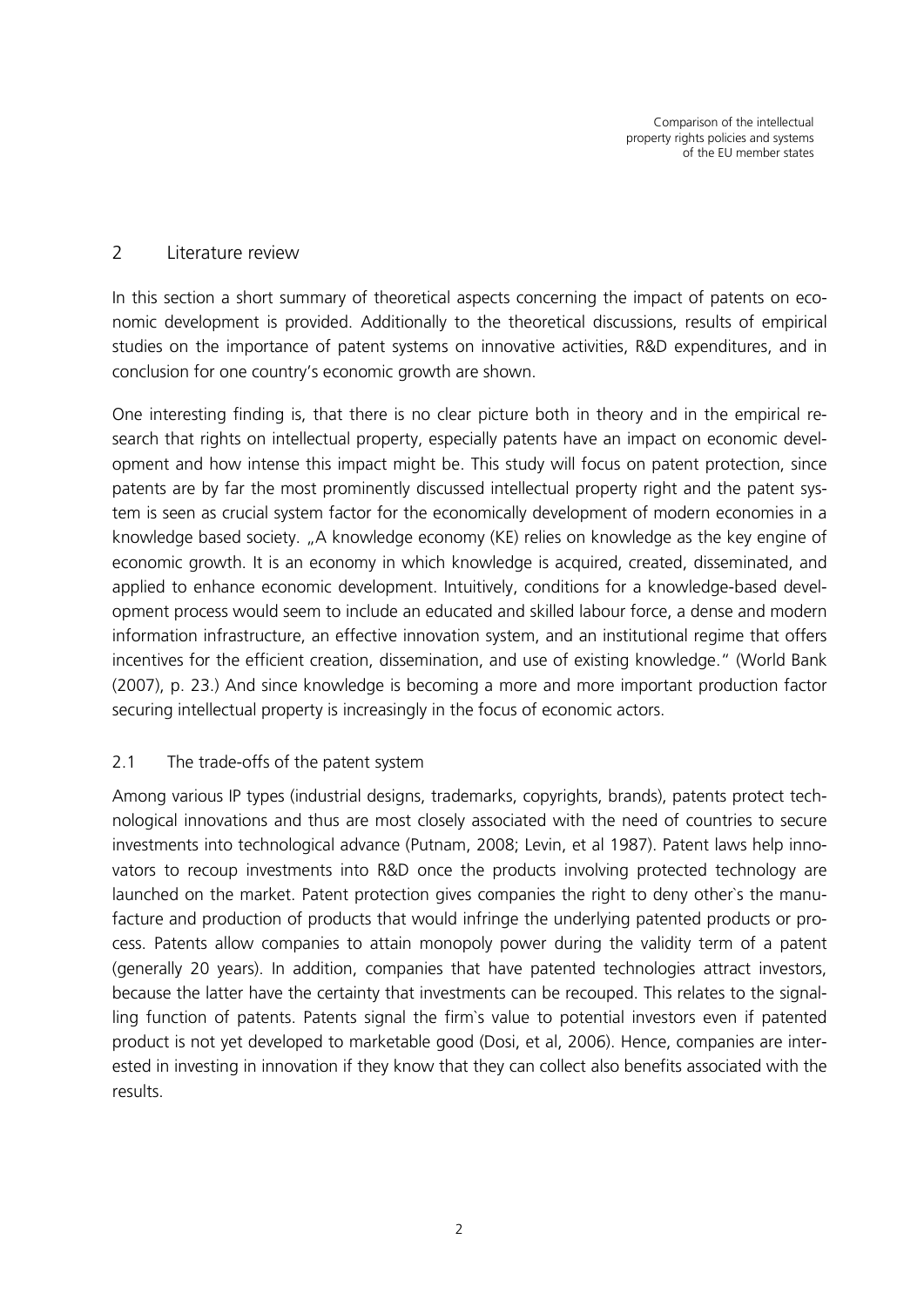For reasons of assuring monopoly power patent rights also change the social welfare distribution by cutting consumer rents and raising producer rents. Society is not willing to give this monopoly right to someone without getting any benefits in return. Innovation is often a cumulative process. Society's development depends on new knowledge and subsequent innovations built on existing knowledge. By patents innovators are obliged to disclose their innovation to public and this contributes to the diffusion of new knowledge (Scotchmer, 2006).

The trade-off between the benefits (knowledge diffusion) and costs (monopoly power) of the patent system can both boost innovation and hinder it, similarly it can facilitate competition and counteract to it. Hall (2007, see [Table 1\)](#page-5-0) finds, that patent system benefits innovation by boosting R&D investments and by diffusing knowledge. On the other hand innovation can be hindered because of high transaction costs. Modern technologies and products need/are a combination of many other (patented) technologies and products. That means innovators have to carry out negotiations with several patent owners to combine several technologies or products. If we consider competition, patent system helps newcomers to enter into the market by making them information in knowledge intensive industries available and enabling trading with inventive knowledge. On the other hand, the cost of the patent system for competition is that it creates monopolies that are not only temporary, but can evolve to be also long-term (network industries).

<span id="page-5-0"></span>

| Table 1: Trade-offs of the patent system<br><b>Effects of the</b><br>patent system on: | <b>Benefits</b>                                                         | Costs                                                             |
|----------------------------------------------------------------------------------------|-------------------------------------------------------------------------|-------------------------------------------------------------------|
| <b>Innovation</b>                                                                      | Incentivizes R&D Diffuses<br>knowledge                                  | Hampers combination of<br>inventions; Raises<br>transaction costs |
| Competition                                                                            | Supports entry of small<br>companies; Enables trading<br>with knowledge | Enables short and long<br>term monopolies                         |

Source: Hall (2007).

The complexity of the patent laws reflects also in the diverse opinions of scholars. For example institutional economists D. North (1991) and H. Demsetz (1967) have found that patent laws lead to the development of innovative industries, and that patent rights boost the development of ideas. Fisher (2001) on the other hand finds that patent laws can induce socially wasteful duplicative or uncoordinated inventive activity. Firstly, because possible patent grant on an innovation or on its improvement can motivate many researchers to conduct research to the same direction. Secondly, because many companies may try to invent around already existing innovation, which constitutes again waste of social resources even if it is beneficial to a company doing it.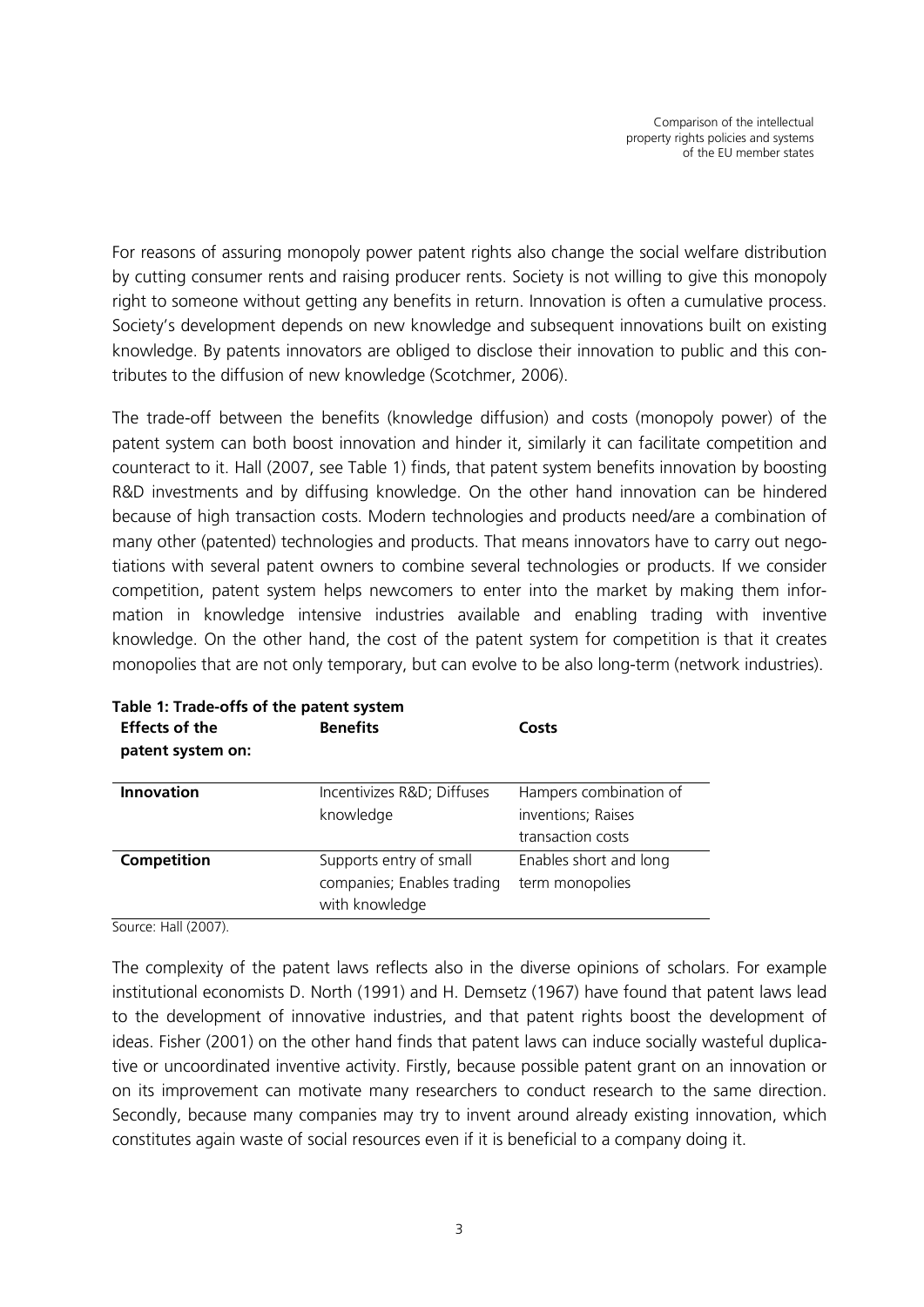#### 2.2 Empirical studies on the role of the patent system

There are many empirical studies analysing the influence of patent and patent laws on economic decisions and economic prosperity. Interestingly there seems to be evidence that patents are useful or used only in some industries and by having positive impacts on innovation and R&D activities. There seems to be evidence that patents have a positive impact on economic growth in developing countries whereby stronger patent laws boost technology transfer. In respect of developed countries the results are ambivalent. There is still a question of whether growth follows stronger patent laws or is it vice versa. Strengthening the patent system seems to be in many cases a response on economic growth. A further result is, that society's cost of patents seems to be higher if industry starts to use patents strategically.

Conclusively it can be said that scholars seem to agree that IP regime alone is not sufficient factor to improve countries economic performance. Countries` other complementary conditions, such as presence of R&D sector, overall level of development, as well as country specific characteristics such as institutions and policies affect the efficiency of IP regimes in boosting innovative activities (e.g. Park and Ginarte 1997a, 1997b; Cohen, et al 2000; Cohen, et al 2002; Qian 2007). One of such characteristics is also costs of patenting that is handled in the following.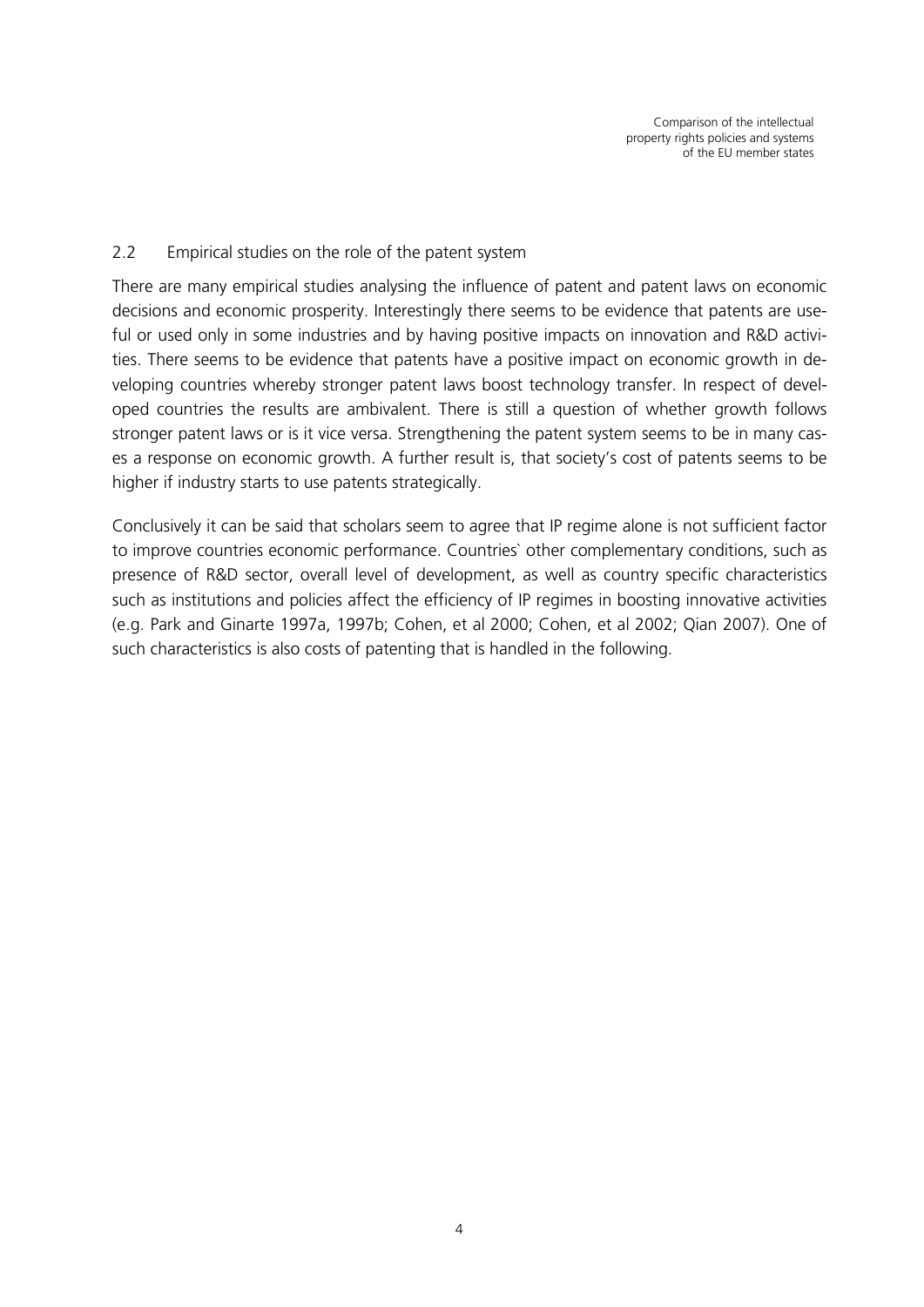#### **Table 2: Overview of empirical studies on the impacts of patents and patent protection regimes**

| <b>Study</b>                                                                                   | <b>Description</b>                                                                                                                                                                                                                                                                                                                                                                                                                                                                                                                                                                                                                            | <b>Results</b>                                                                                                     |
|------------------------------------------------------------------------------------------------|-----------------------------------------------------------------------------------------------------------------------------------------------------------------------------------------------------------------------------------------------------------------------------------------------------------------------------------------------------------------------------------------------------------------------------------------------------------------------------------------------------------------------------------------------------------------------------------------------------------------------------------------------|--------------------------------------------------------------------------------------------------------------------|
| Mansfield, 1986;<br>Levin, et al, 1987;<br>Arundel and Ka-<br>bla, 1998;<br>Cohen, et al, 2002 | When we speak whether patents at all are relevant for innovative activity,<br>then positive relationship between innovative activities and patent system<br>has found to be present only in few industries such as pharmaceuticals and<br>chemicals, machinery and precision instruments. Other industries tend to<br>use other measures to recoup their investments from R&D such as lead time,<br>secrecy, learning advantages, complementary sales and services, and com-<br>plementary manufacturing.                                                                                                                                     | Patents have im-<br>pacts only in few<br>industries on inno-<br>vation activities                                  |
| Qian, 2007                                                                                     | Strengthened patent protection has positive impact on domestic innovation<br>in pharmaceutical industry only if accompanied by country's higher level of<br>development. Domestic innovation is estimated by US pharmaceutical pa-<br>tents issued to the residents of the country where pharmaceutical patent<br>laws were lately implemented, and domestic R&D expenditures.                                                                                                                                                                                                                                                                | Patent protection<br>regime has impacts<br>on innovation<br>activities in devel-<br>oped countries                 |
| Hall and Ziedonis,<br>2001;<br>Danguy, et al,<br>2009                                          | Even if patents are not seen by all industries as an incentive to innovate,<br>then even firms in the patent-reluctant industries still tend to patent more<br>when patent laws become more stringent. For example semiconductor<br>industry, that has shown to be patent reluctant, started to patent their<br>innovations after reforms that strengthened patent protection (Hall and<br>Ziedonis, 2001). Similar effects can be seen regarding communication<br>equipment and computers (Danguy, et al, 2009).                                                                                                                             | Firms use patents<br>for strategic rea-<br>sons to obstruct<br>competition                                         |
| Branstetter, et al,<br>2006<br>Lerner, 2009                                                    | Reforms that strengthen patent laws tend to increase technology transfer<br>into reforming country captured by the increases in royalty payments made<br>from multinationals' affiliates to parent companies for the use and sale of<br>intangible assets. In addition, also subsidiaries` R&D expenditures tend to<br>rise. Also patenting activity of foreigners in the reforming country raises.                                                                                                                                                                                                                                           | Stronger patent<br>regime affects<br>technology trans-<br>fer in development<br>countries                          |
| Branstetter and<br>Sakakibara, 2001;<br>Branstetter and<br>Nakamura, 2003;<br>Lerner, 2009     | Scholars have yielded to different results regarding the question whether<br>stronger patent protection leads to increased patenting by domestic entities<br>and what is the influence of stronger patent laws on countries' growth.<br>It has been found that strengthening of patent laws does not necessarily<br>lead to increased patenting rates by residents or increased R&D expendi-<br>tures.                                                                                                                                                                                                                                        | Stronger patent<br>regime not neces-<br>sarily affects pa-<br>tenting activity or<br>increased R&D<br>expenditures |
| Park and Ginarte,<br>1997a                                                                     | Stronger IP regime is positively associated with investments into R&D in-<br>vestments, but only if country shows higher development level. Less-<br>developed countries do not benefit from stronger IP regimes. The larger is<br>the domestic R&D base of a country (or presence of multinationals that<br>transfer technology into market), the greater are the benefits of having<br>stronger IP regime. Strong IP system is likely to attract R&D expenditures,<br>but on the other hand (less-developed) countries may see no motivation for<br>the development of their IP systems if there is no demand for it (lacking R&D<br>base). | In higher devel-<br>oped countries<br>patent regime<br>affects R&D in-<br>vestments                                |
| Dosi, et al., 2006                                                                             | R&D base and IP system are independent. Semiconductor industry, software<br>industry, telecom industry and mobile telephones all emerged under weak IP<br>system. Strengthening of the IP system followed late 1980s and after the<br>ICT sector boom.                                                                                                                                                                                                                                                                                                                                                                                        | Patent regime does<br>not affect R&D<br>investments                                                                |
| Kanwar and Even-<br>son, 2003;<br>Chen and Puttita-<br>nun, 2005                               | Once the IPR protection in a country is stronger, R&D expenditures in the<br>country raise.                                                                                                                                                                                                                                                                                                                                                                                                                                                                                                                                                   | Patent regime has<br>positive effect on<br>R&D investments                                                         |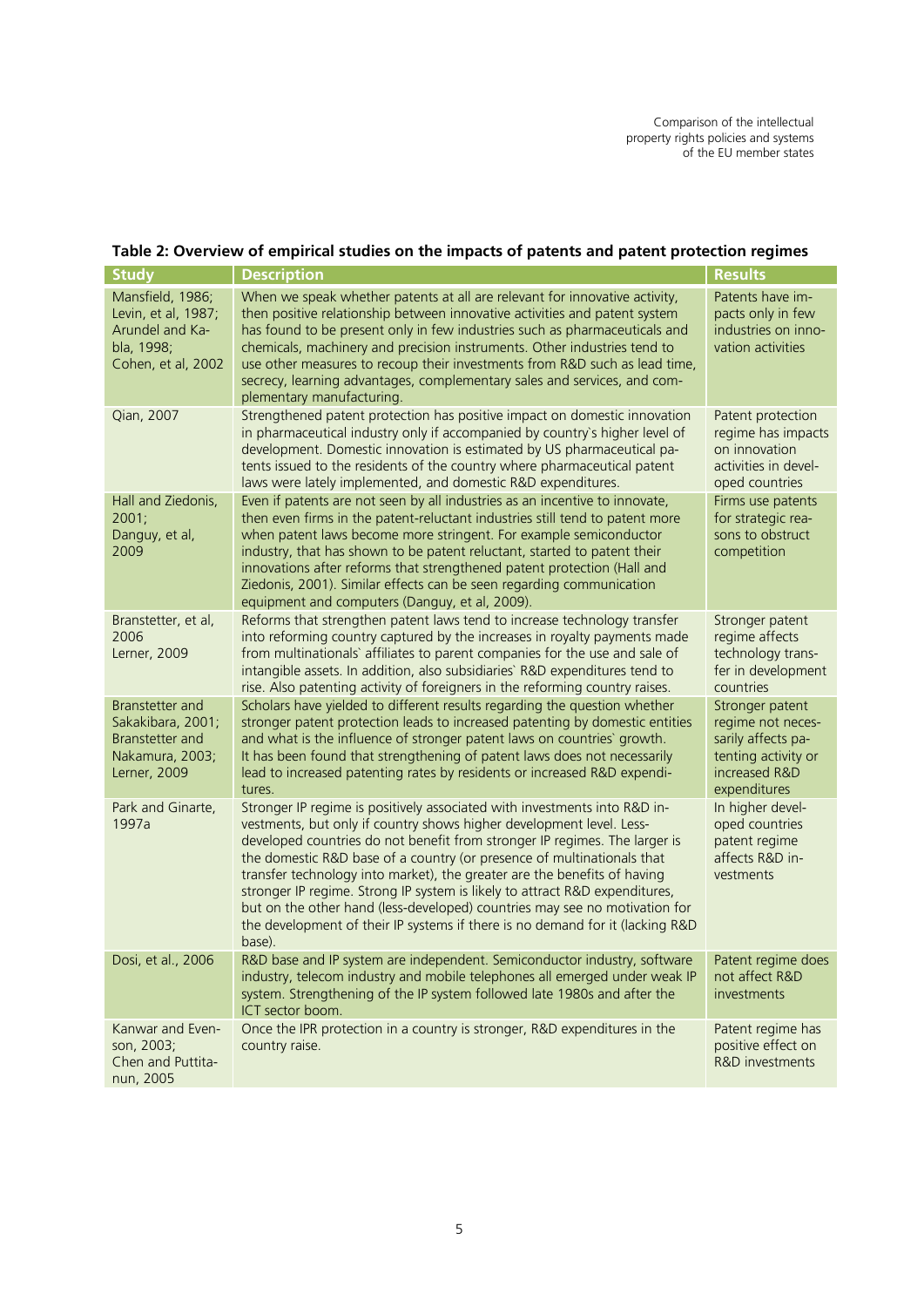#### 2.3 The trade-offs of patenting costs

SMEs are the drivers of economic growth in Europe by making the highest contribution to job creation (European Commission, 2010a and 2011). Therefore, their access to IPR and its valorisation should be simple and affordable. SMEs especially need patents to attract more investments into their business (see e. g., Mazzoleni and Nelson, 1998). In Europe, SMEs access to IPR is impeded due to high patenting costs. For this reason, the EU has been working for years towards unitary EU patent that would lower patenting costs. Under the current proposals, the unitary EU patent would have effect in 25 EU member states (excluding Spain and Italy). At present, European patent validated for example in 13 countries costs approx. 20,000 Euros, of which approx. 14,000 Euros form translation costs. In comparison, US patent costs approx. 1,850 Euros. European patent system`s difference with Japanese patent system is only slightly narrower (European Commission 2010b, van Bottelsberghe and François 2006). EU member states have been urged to make patenting in their countries more affordable.

Policy makers can choose between different patent fee models. Although there are only few studies on patenting fees and they often include different recommendations on optimal patent fees, the main differences between high and low fees can be pointed out [\(Table 3\)](#page-8-0). Increased fees could be non-friendly for businesses, but on the other hand higher fees can reduce patent backlogs and ease the workload of patent offices. Reduced workload may in turn improve the quality of patent examination. Lower fees in turn can be applicant friendly, but induce high social cost if patents are kept valid for long (van Bottelsberghe and Rassenfosse, 2010).

| <b>Fees</b>                      | <b>Administration</b>      | <b>Economy</b>                  |
|----------------------------------|----------------------------|---------------------------------|
| High                             | Reduced backlogs, reduced  | Fewer patents                   |
|                                  | workload of patent offices | Higher quality patents          |
| High administration costs<br>Low |                            | Increased number of patents     |
|                                  |                            | Increased social cost (monopoly |
|                                  |                            | power)                          |

#### <span id="page-8-0"></span>**Table 3: Trade-offs of patenting costs**

Source: van Bottelsberghe, Rassenfosse (2010).

#### 3 Differences in the IPR systems and policies within the EU

The European Commission argues that an integrated IPR regime is crucial for economic growth, job creation and competitiveness of the EU (European Commission, 2011).The EC recognizes that capitalisation on IPR portfolios is essential for European creators and businesses for their operations, revenues and expansions on the market. The current fragmentation of the IPR market in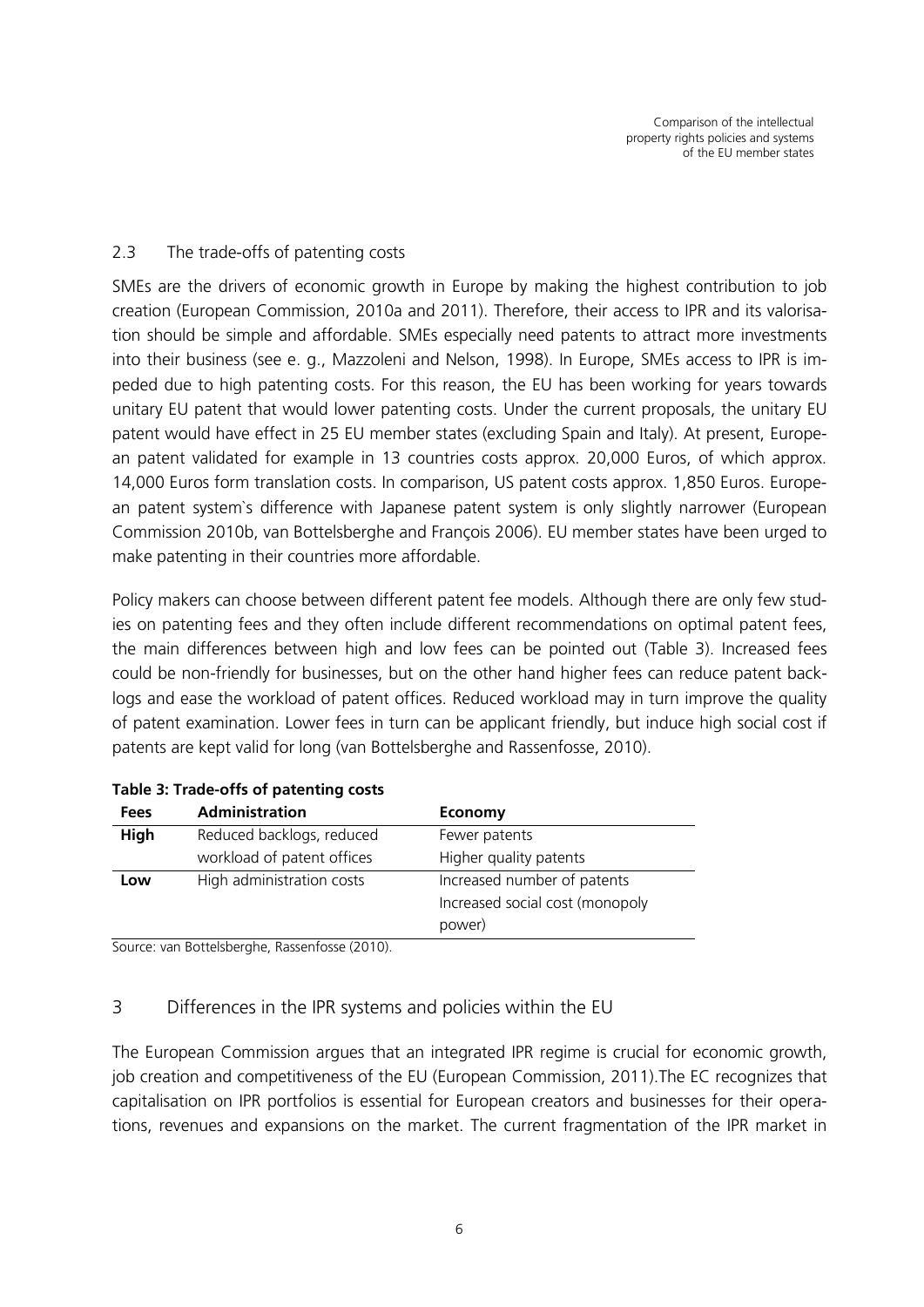Europe is seen as an impediment, especially harmful for SMEs that lack the resources or expertise to handle the multiple patenting systems in the EU. Although the EC recognizes its key role in shaping the intellectual property strategy for Europe, the EU member states are invited to take the Industrial Property Strategy for Europe from 2008 into account when shaping their national strategies (European Commission, 2008). Commission considers the responsibility, to realize the full potential that industrial property rights can provide to the economy in Europe, as a shared one. The strategy sets forth that the intellectual property system in Europe should be high-quality (through tough examination standards), affordable (balance of cost and quality and legal certainty), consistent (common interpretation of laws and unified court proceedings), and balanced (rewarding intellectual creation and ensuring easy circulation of knowledge). The EU member states have the following common goals:

- − improvement of the quality of industrial property (e.g., by increasing the patent examination standards and by improving collaboration between national industrial property offices),
- − granting SMEs better access to industrial property rights (e.g., by reducing patenting costs and by offering targeted subsidies for SMEs),
- − improving SMEs` access to dispute resolution procedures (e.g., by facilitating alternative dispute resolution mechanisms),
- − increasing the quality of support services concerning the management of IPR (e.g., by raising researchers` and businesses`, including SMEs`, awareness on intellectual asset management and by combining technical, legal and business expertise of different support services),
- − improving the enforcement of IPR (e.g., by adopting effective criminal law procedures, and by facilitating the cooperation between national law enforcement authorities as well as their cooperation with right holders).

In summary, the European Union values IPR as an incentive for innovation, which leads to new products and services, new consumer demand and thus, enhances growth and employment. Next, starting by reviewing the IP policies of the European countries one can see to what extent the goals of the EC are followed. Thereafter the review is concretised by comparing the strength of IPR protection in the countries, and the implications on domestic and foreign patenting activity are shown within these countries. To get a comprehensive picture the analysis is complemented with the views of actors within the IP systems within the countries.

To get a comprehensive picture within Europe focus was laid on eight European countries: Austria, Croatia, Czech Republic, Finland, Germany, Poland, Portugal and Romania. This sample is carefully selected to allow the comparison between countries like Germany, Finland, and Austria,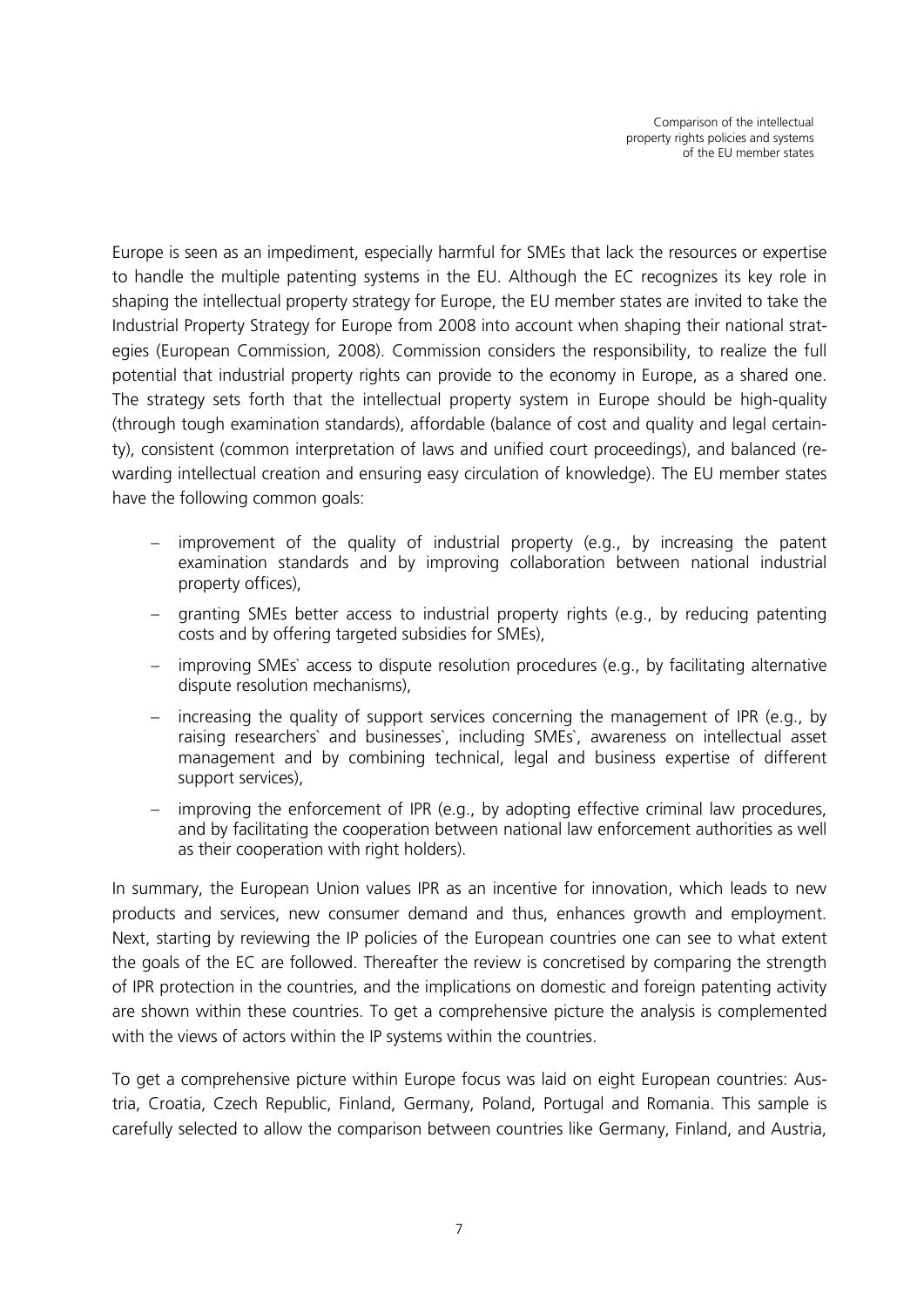to which generally leading or good innovative capacity is attributed, and between catching-up countries. Special attention is paid to the central and eastern European (CEE) catching-up countries. The study includes Poland as the biggest economy in the region, the Czech Republic as the economically most successful EU-member state in the region measured by the GDP per capita ratio, Romania as country that is due to its institutional reforms interesting; and Croatia, that is historically and institutionally very promising EU-candidate.

#### 3.1 Method and data

-

Considering the results of the literature review different indicators for the selected group of countries were analysed and compared. The data originates from different sources. To measure the strength of the IPR, businesses executives` opinions about the strength of IP protection from World Economic Forum`s Global Competitiveness Report (GCR), 2010 – 2011, were considered. Business executives were asked to rate intellectual property protection, including anticounterfeiting measures, on the scale from 1 (very weak) to 7 (very strong). Terms as "intellectual property protection", "strong" or "weak" are not defined in the questionnaire. This index shows the subjective perception of each respondent about country`s IP protection. Such perception is dependent on many factors, such as respondent`s awareness of intellectual property types, his experience in using its intellectual property, his experience with enforcement bodies, and his experience about the IP strength in other legal regimes. So the IP protection in the countries is being evaluated based on personal experiences. Even if such evaluation shows (dis)satisfaction with country`s IP system, then the GCR index alone is not enough to make conclusions about the strength of countries` IP systems. Therefore the analysis includes also indicators that measure the statutory strength of the laws and regulations on which intellectual property rights are based on.

For this, the Patent Rights Index, Copyrights Index and Trademark Rights Index developed by Park (Park and Ginarte, 1997a, 1997b; Park and Wagh, 2002; Park, 2005; Park and Lippoldt, 2008) are used. The indices were updated to [2](#page-10-0)005 by W.G. Park and D. Lippoldt (2008)<sup>2</sup>. The Patent Rights Index consists of five components, the Copyrights Index of four components and the Trademarks Rights Index of three components. Each component consists of various legal features. Each feature is a fraction of the component and is weighed equally within the component. Each component is scored on a scale from 0 – 1 (Park and Lippoldt, 2008).

<span id="page-10-0"></span><sup>&</sup>lt;sup>2</sup> W.G. Park agreed to provide the values of the indices for the year 2005. The values of the indices for Croatia are based on own survey and are calculated using the methods developed by Park et al. One legal expert in Croatia was asked to fill in a questionnaire that enabled to do relevant calculations for the country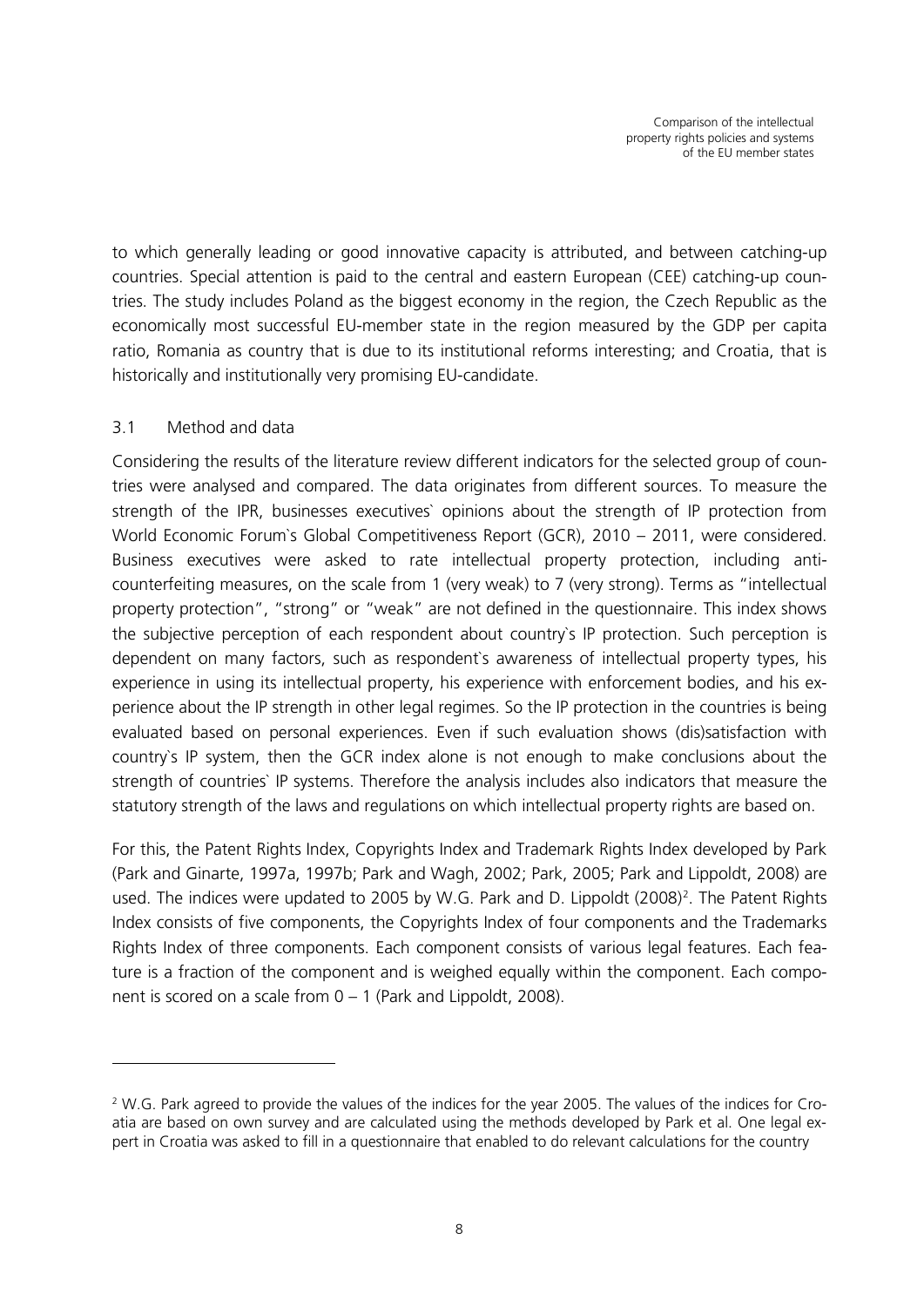Patenting activity is measured as EPO filings and set into relation to one million inhabitants. Furthermore, we see which percentages of domestic inventions that are patented (EPO filings) are owned by foreigners. This shows country's own IP experience/awareness and whether patenting rates in the country are driven mainly by residents or non-residents. The data originates from Eurostat database with reference year 2007.

Patenting costs are measured by dividing patenting fees into patent filing fees, including examination fee, and to patent renewal fees for the time period of 20 years. The data is drawn from the national industrial property offices with reference year 2010. Unfortunately the data does not reflect all costs that might occur during patent application proceeding (e.g. attorney fees, publication fee, fee for amendments, fees for patent claims excess of ten etc.) and these costs may show great variations. Only absolute fees in Euros were compared, comparison of fees e.g. based on purchasing power parity or to number of inhabitants may yield to different results.

Finally, to gain more practical insight into the IP systems of the reference countries questionnaires with managers of business incubators in each country were conducted. The questions covered different aspects of legislative framework as well as enforcement of intellectual property rights in their country. The questionnaires were sent via email. Where possible, managers were additionally interviewed by telephone.<sup>[3](#page-11-0)</sup> The interviews followed the questionnaire. To get a deeper understanding, the most relevant questions were thoroughly discussed again. In total 72 managers were asked and 35 questionnaires filled.

#### 3.2 National IP policies

-

**Austrian** policy makers are focused *on stimulating innovativeness* to improve the *competitiveness of local businesses* within and outside the country. *Strong IPR regime* is considered as an important incentive for innovative activities. Policy makers have adopted several strategies to facilitate innovative activities in Austria. For example, recently in 2011 the national strategy "The Way to Become a Leader in Innovation" was adopted by the Federal Ministry for Transport, Innovation and Technology. In addition, in 2009 the Austrian Council for Research and Technology Development prepared the "Strategy 2020". Both policy documents stress the role of IPR protection, *importance of knowledge transfer* and the need to *improve the access of businesses to the patent system* so that they can easily *commercialize their innovations*. Importance of IPR is also addresses in a recommendation prepared in 2003 by the Austrian Council for Research

<span id="page-11-0"></span><sup>&</sup>lt;sup>3</sup> In conclusion, 5 interviews were made in Finland, Poland, Czech Republic, and Romania, 3 interviews in Austria, Croatia, and Portugal. In Germany only one interview out of 17 attempts was possible.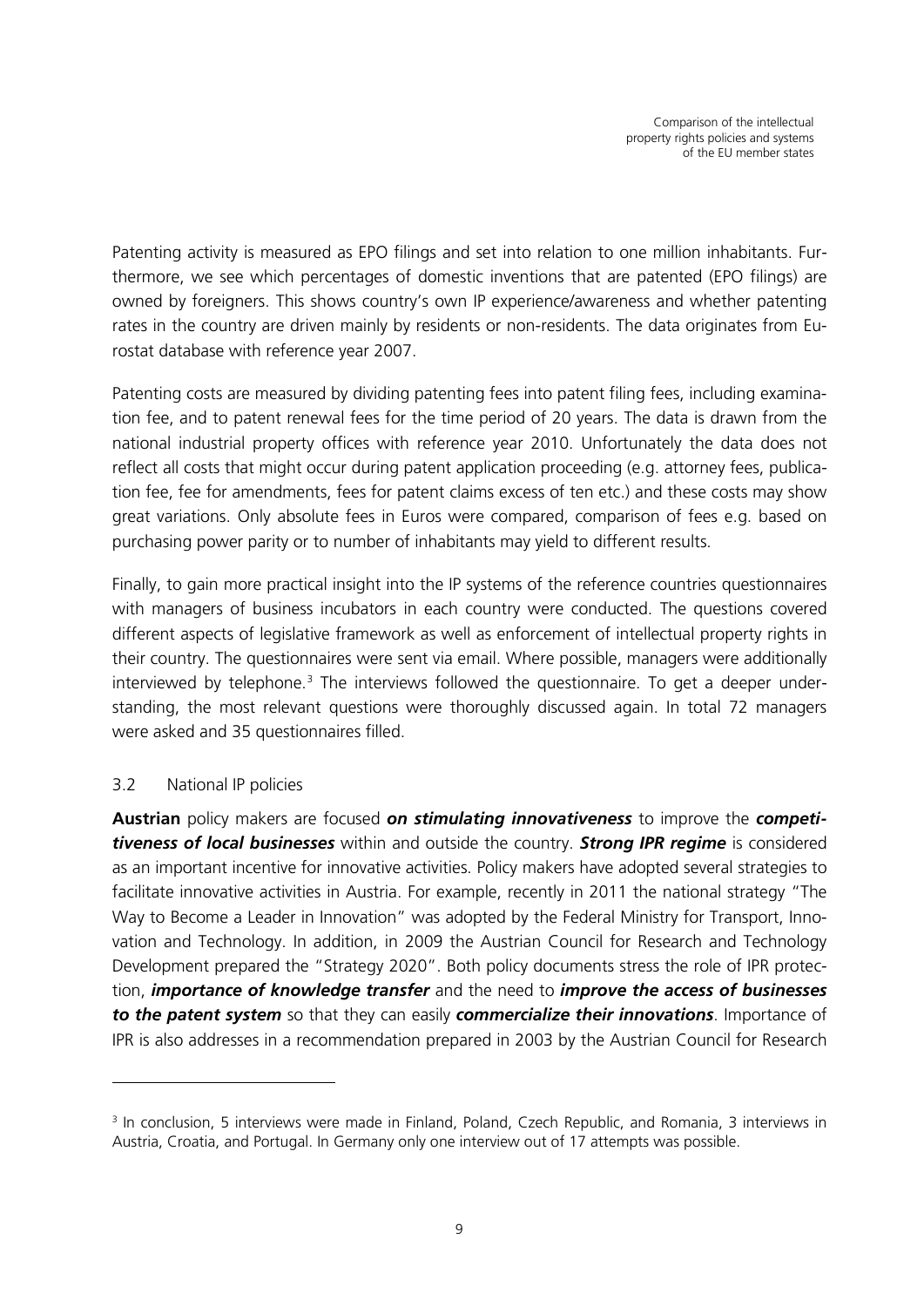and Technology Development "Utilization of Research and Development: Intellectual Property Rights – Patents".

Developments in **Croatia`s** IP system are greatly influenced by the expected accession of the country to the EU. The EU has launched several programmes (e.g. CARDS) that would assist Croatia in *shaping its IPR framework* (e.g., legislation and policies). Croatia intends to take *IP protection to similar level as provided in other EU member states*. The most fundamental policy documents regarding IP is the "National Strategy for the Development of Intellectual Property System of the Republic of Croatia" adopted by the government in 2005. Many later policies also focus on the IPR matters. Some examples are:

- Science & Technology Policy of the Republic of Croatia 2006 2010 (Ministry of Science, Education and Sports, 2006),
- Action Plan 2007 2010, Science & Technology Policy of the Republic of Croatia 2006 2010 (Ministry of Science, Education and Sports, 2007),
- Action plan to Encourage Investment into Science and Research (Ministry of Science, Education and Sports, 2008).

Although the **Czech Republic** has addressed different IP issues (e.g. exploitation, protection, management) in a number of analytical studies on Czech`s R&D landscape and innovation as well as in national development strategies, then until now the country has not adopted a single IP strategy. The policy discussion in Czech Republic on IP issues is fragmented and unstructured, consisting of *(overlapping) goals and measures*. Hence, it is not easy to determine which are clear IP related goals for the country. Some of the policy documents in Czech Republic that address also IP matters are:

- National Strategic Reference Framework 2007 2013 (Ministry for Regional Development, 2007),
- Operational Programme Enterprise and Innovation 2007 2013 (Ministry of Industry and Trade, 2010),
- Operational Programme Research and Development for Innovations (Ministry of Education, Youth and Sports, 2008),
- National Innovation Policy of the Czech Republic for the years 2005-2010 (Research and Development Council, 2005),
- National Research, Development and Innovation strategy of the Czech Republic 2009- 2015 (Research and Development Council, 2009).

Most "IP orientated" policy document is the government's 2007 "The Czech Republic improvement measures Action plan" which addresses the problems regarding *intellectual property rights enforcement*.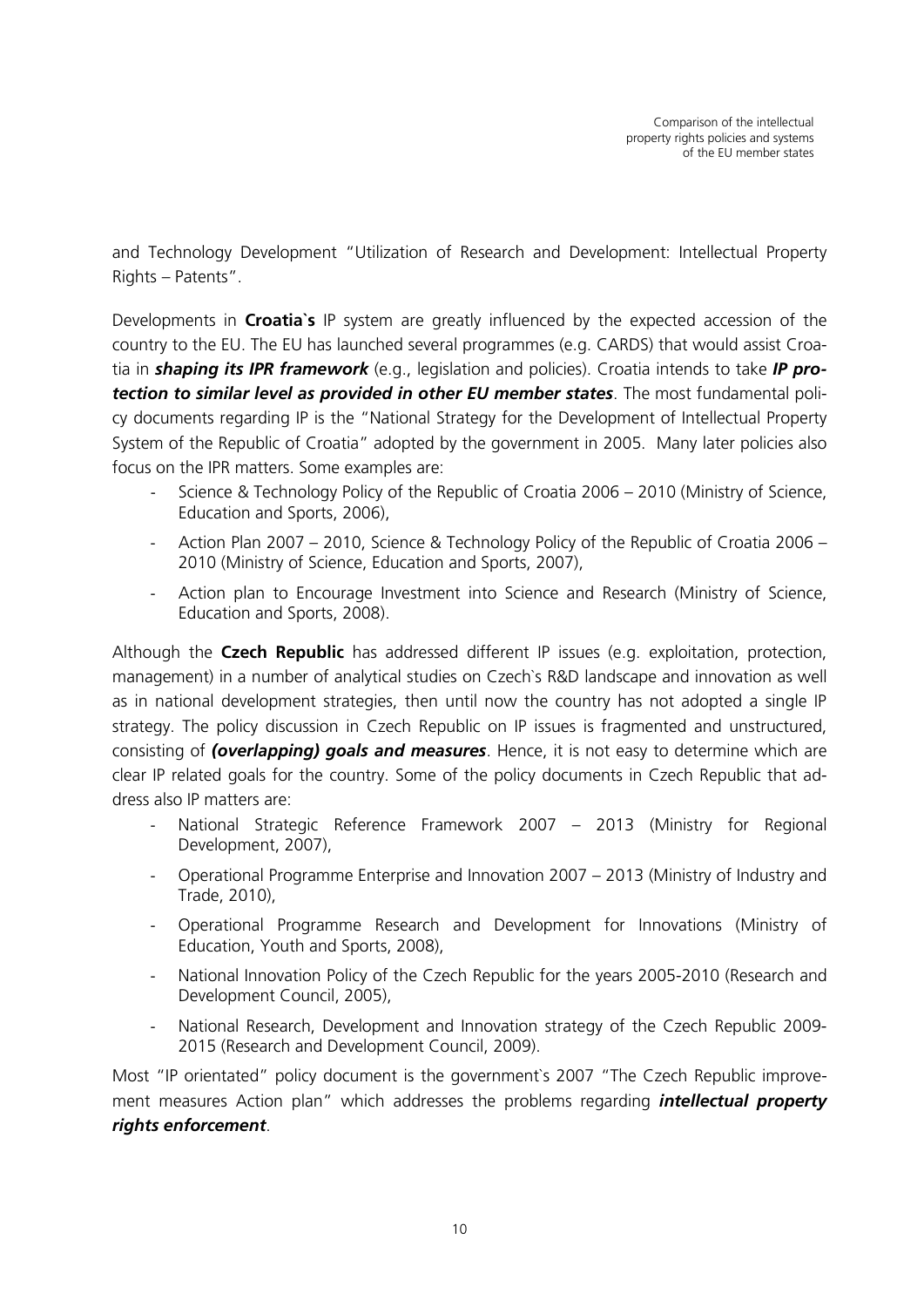In contrary, **Finland** has a single IP strategy which consider IP matters in their complexity and which may ease achievement of state`s IP related goals. Finland`s government considers *strong national IPR regime* as one cornerstone that facilitates Finnish *businesses competitiveness*. Government decided in its 2007 program to draw up a national innovation strategy, and as a part of it also national IPR strategy. The IPR strategy was adopted in 2009 and it stresses the increasing importance of intellectual property rights for Finnish companies (Ministry of Employment and Economy, 2009a). The strategy points out that the value of economic activities associated with the exploitation of copyrights is approx. 3.5 % of Finland's GDP, or more than five billion Euros per year. In addition to the IPR strategy, in 2009 a report that offers insight into the main challenges that the Finnish IPR regime has to confront in the forthcoming years was released (Ministry of Employment and Economy, 2009b).

Policy makers in **Germany** recognize *innovativeness* as the growth engine in the economy and work on setting an innovation-friendly environment, encouraging the entrepreneurial spirit, enhancing the *participation of SMEs* in R&D activities, their access to venture capital and highly qualified workforce and facilitating the cooperation between science and industry for *more efficient commercialization of research results*. One of the most important state`s innovationoriented policy document is the High-Tech Strategy 2020 for Germany (Federal Ministry of Education and Research, 2010). It addresses also IPR related matters, for example it considers important that in the coming years *IPR protection is made more affordable for SMEs*.

**Poland** does not have a single national IPR strategy, and therefore the country resembles to Czech Republic. Hence, the political *discussion on IPR matters is very fragmented*. No clear statements can be made on the IPR related goals of the country. There are various policy documents that address the IPR topics in one way or another. Some of the most important documents are the following:

- Poland's national development strategy for years 2007 2015 which works as a basis for country`s other strategies and sets forth priorities for boosting socio-economic development of the country (Ministry of Regional Development, 2006),
- National Strategic Reference Framework for 2007 2013 in support of growth and jobs, which is implemented through various operational programs (Ministry of Regional Development, 2007a),
- Operational Program Innovative Economy (Ministry of Regional Development, 2007b),
- Strategy for Increasing the Innovativeness of the Economy in the years  $2007 2013$ (Ministry of Economy, 2006).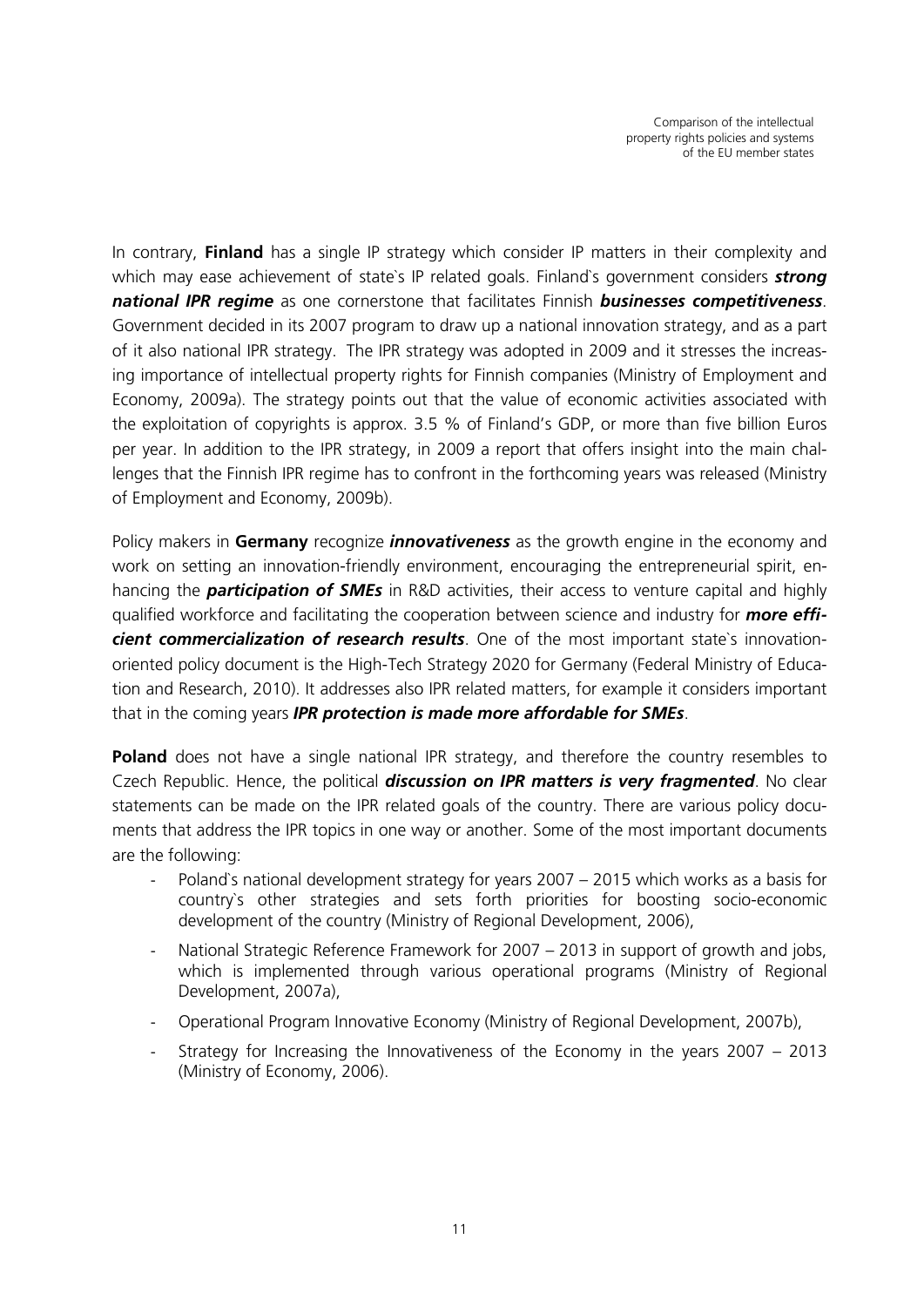Most "IP orientated" policy document is the Programme for the Protection of Copyright and Related Rights 2008 – 2010, which deals with *IPR enforcement* (Ministry of Culture and National Heritage, 2008).

**Portuguese** policy makers have not elaborated a specific IPR strategy (cp. Poland and Czech Republic). Still, the *efficient use and protection of IPR* is recognized by some policy documents as a field where there exists room for improvements. One of the relevant strategic documents is the "Technological plan", approved by the Council of Ministers in 2005, which provides measures for boosting the growth and the *competitiveness of the economy* on the basis of knowledge, technology and innovation. Its priority axis "Innovation" focuses on IPR, encouraging the creation of *a platform for protecting and commercializing IPR and improving the possibilities for industrial property pre-diagnosis* (adaption of IP strategies to the needs of innovative companies). The "Simplex" programme prepared by the Secretary of State for Administrative Modernisation since 2006 represent another national strategy that touches upon the problems in the IPR field (Secretary of State for Administrative Modernisation, various years). The programme introduces measures for creating a better working public administration, providing an *easier access to IPR services at reduced costs*. Also in the "Operational programme 2007-2013: Thematic Factors of Competitiveness" focusing on the knowledge and innovation based economic development and financed by European Regional Development Fund (ERDF) can be also found some IPR-related measures (European Commission, 2007).

**Romania** adopted in 2003 a National Strategy in the Field of Intellectual Property 2003-2007 which outlined main goals for the national IP system, including *harmonization of legislative framework with EU standards*, *enhancement of law enforcement* and *establishment of well functioning administration of IP matters by state authorities* (State Office for Inventions and Trademarks, 2003). The strategy set forth as goals also *intensified international cooperation in IPR matters* as well as *increased qualification of domestic human pool dealing with IPR*. At the time writing this study, the named strategy is being renewed by Romanian policy makers. There are also various other policy documents that address IPR matters:

- National Research, Development and Innovation Strategy 2007 2013 (Ministry of Education and Research, 2007),
- Strategic Reference Framework 2007 2013 (Government of Romania, 2007),
- Operational Programme Increase of Economic Competitiveness 2007 2013 (Ministry of Economy and Finance, 2006),
- Operational Programme Human Resources Development 2007 2013 (Ministry of Labour, Family and Equal Opportunities, 2007).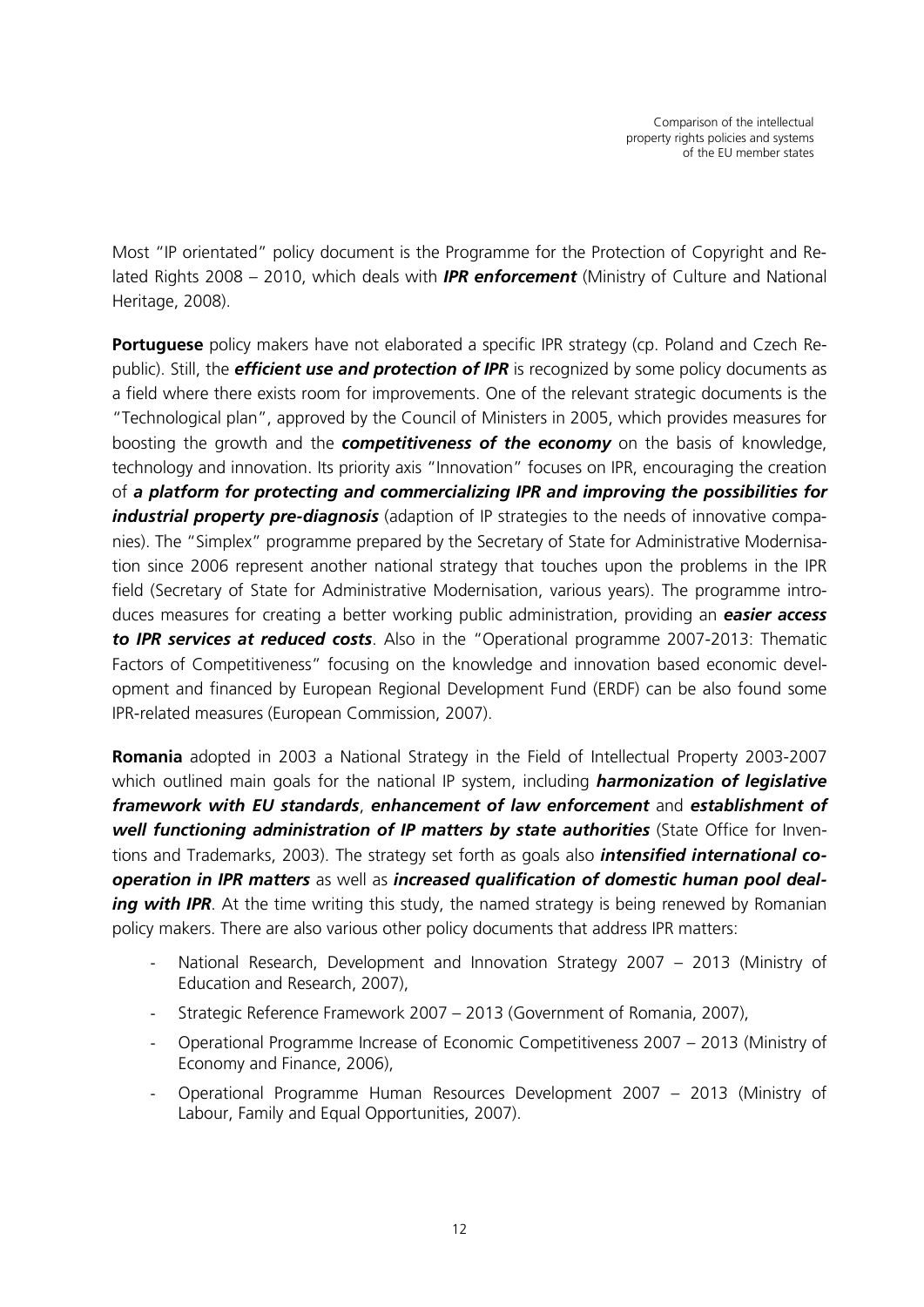Conclusively, all countries recognize the economic importance of IPR, and strong IPR regime is often set as an overall goal. However, our countries differ first in the systematic they deal with IPR related matters in their country. Some countries have single or few concrete strategies towards the IPR. Others prefer to have multiple innovation and development strategies that address IPR only vague. The countries differ also regarding their specific IPR related policy measures. For example, Croatia and Romania distinguish from other countries by having policy measures that deal with setting up and improving the IPR institutional framework (authorities, legislation). It is interesting to point out that the patenting fees, topic that is repeatedly addressed by the EC in its multiple policy documents, is rarely or never handled in national IP policies.

In the following one step further from the policy level is taken and strength of IPR protection in the countries is shown. Thereafter, the implications of the IPR strength on the domestic and foreign patenting activity within these countries are shown. The analysis includes the results of our interviews with the actors in each country.

#### 3.3 Strength of the IPR protection

The comparison of the IPR strength measured by GCR index gives different results from the strength measured by Park et al. indices. Hence, the statements on the strength of IPR protection in the countries may vary and depend on the specific indices used by scholars (see [Figure 1\)](#page-16-0).

GCR correlates the most with the Patent Rights Index. It can be concluded that the GCR rates reflect foremost the business executives` opinions about the strength of patent laws. GCR shows the strongest IP (patent) protection within the sample is in Finland, followed by Germany and Austria. The three countries are top performers also in the world comparison (GCR measures the IP strength in 139 countries). Patent Rights Index similarly shows that these three countries provide the strongest patent protection.

Based on Park indices (Park and Ginarte, 1997a, 1997b; Park and Wagh, 2002; Park, 2005; Park and Lippoldt, 2008) trademark protection is the strongest in Romania, Portugal and Germany. Copyrights are best protected in Croatia, Austria and Germany. So, surprisingly Finland, the top performer in GCR ratings, performs best only regarding patent protection. But, with regard to other IP types, the country falls behind other countries.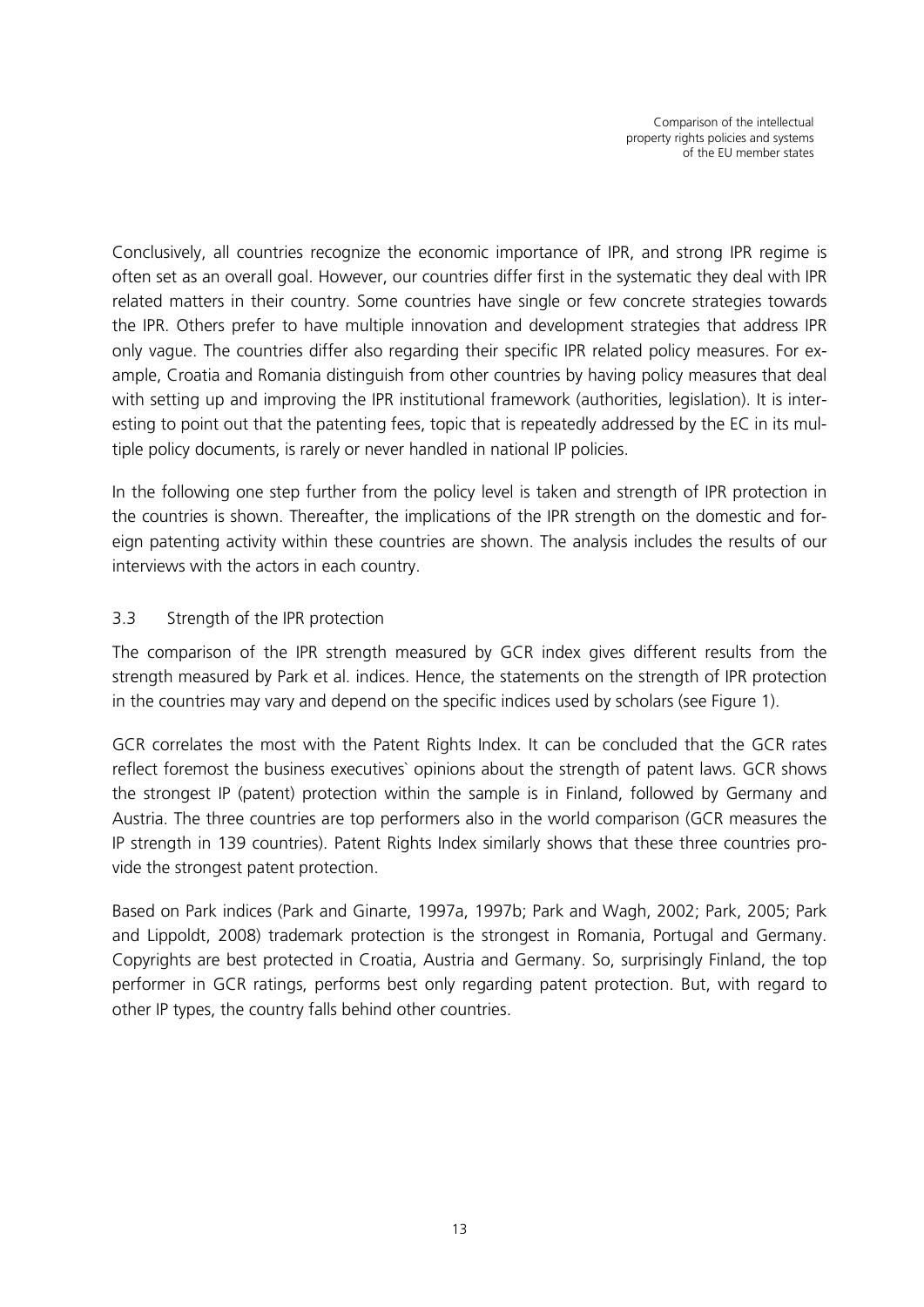

<span id="page-16-0"></span>**Figure 1: Strength of IPR protection in the European countries, in 2005\* , index points**

\* 2010 Croatia. Left scale: GCR, Patent Rights Index; Right scale: Copyrights Index, Trademarks Rights Index. Source: World Economic Forum, the Global Competitiveness Report 2010 – 2011; W.G. Park, Patent Rights Index, Copyrights Index, Trademarks Rights Index, in year 2005 (non-published), in respect of all countries except Croatia; Croatia`s data, except GCR, is based on Park and Lippoldt indices (2008) and on own calculations in year 2010.

The results from questionnaires and interviews give also slightly different picture of the IPR protection in the countries compared to the GRC or Park (Park and Ginarte, 1997a, 1997b; Park and Wagh, 2002; Park, 2005; Park and Lippoldt, 2008) indices (see [Table 4\)](#page-17-0). Hence, this confirms the assumption that the strength of IPR protection is complicated to measure and ratings concerning the strength of IPR protection have to be handled with caution. Respondents tend to assess the strength of IPR protection based on their personal experiences, e.g. regarding the professionalism of judiciary. Shortcomings in the work of law enforcement authorities are interpreted as the weakness of IPR protection in the country. Strong IPR protection is often related to the proficiency of enforcement authorities.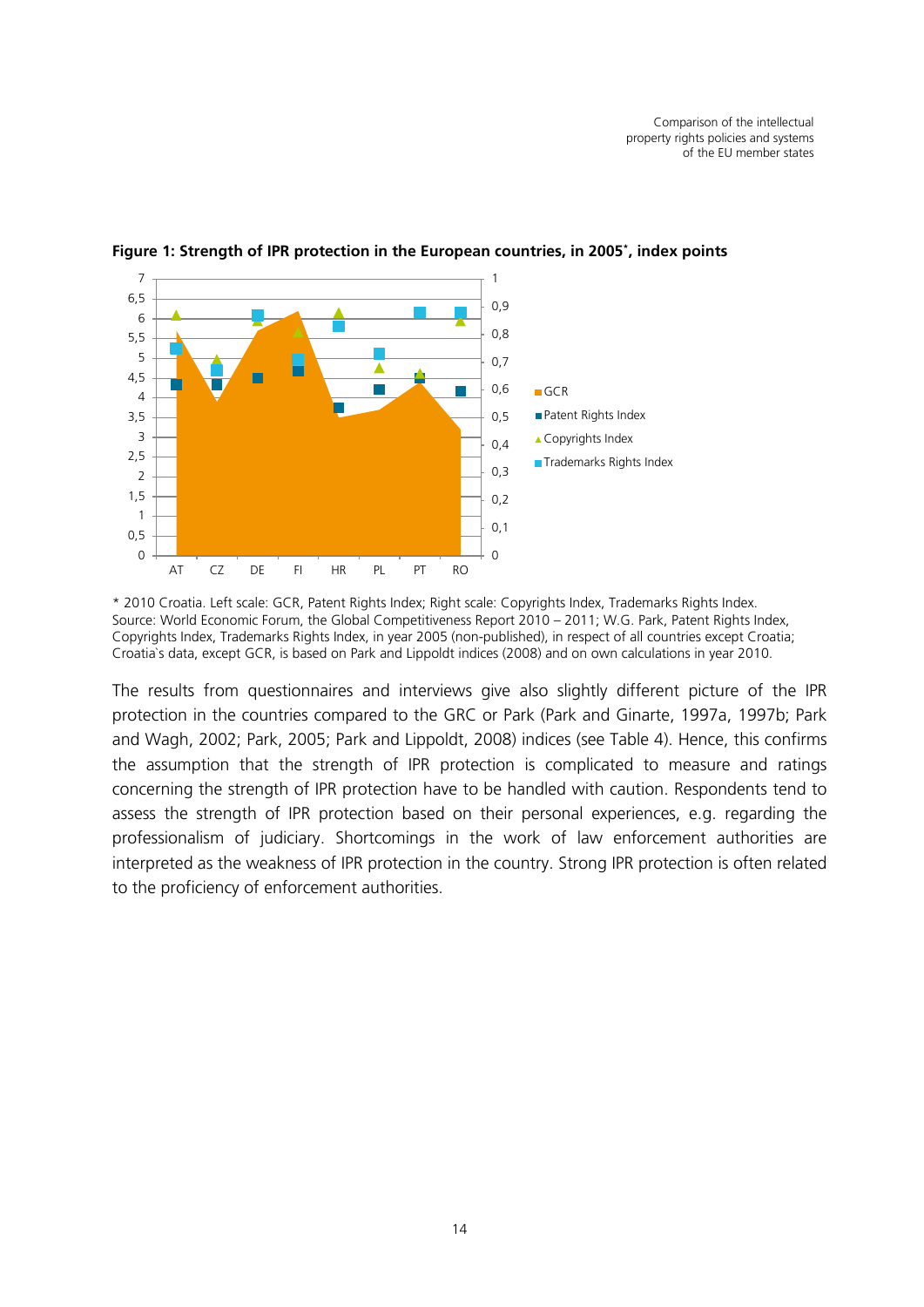| Country                         | <b>Patents</b>         | <b>Trademarks</b> | <b>Copyrights</b>      | <b>Advantages/shortcomings of IPR protection</b>                                                                                                                                                                    |
|---------------------------------|------------------------|-------------------|------------------------|---------------------------------------------------------------------------------------------------------------------------------------------------------------------------------------------------------------------|
| <b>Austria</b>                  | Very strong            | Very strong       | Very strong            | Efficient law enforcement, well trained and experienced<br>enforcement authorities, highly qualified judiciary, low level<br>of infringement cases                                                                  |
| Croatia                         | Strong                 | Strong            | Weak                   | Inefficient law enforcement, less trained and experienced<br>enforcement authorities                                                                                                                                |
| <b>Czech</b><br><b>Republic</b> | Strong                 | Strong/Weak*      | Weak                   | Inefficient law enforcement, less trained and experienced<br>enforcement authorities, low availability of financial<br>resources for law enforcement authorities, high workload of<br>courts and shortage of judges |
| <b>Finland</b>                  | Very strong            | Strong            | Strong/Very<br>strong* | High motivation of the country to enforce IPR, high level of<br>training and experience of enforcement authorities, high<br>availability of financial resources for enforcement authorities                         |
| Germany                         | Strong/Very<br>Strong* | Strong            | Strong/Weak*           | Efficient law enforcement, well trained enforcement<br>authorities, rapid reaction to IPR infringements by the<br>state's authorities                                                                               |
| <b>Poland</b>                   | Strong                 | Strong            | Weak                   | Inefficient law enforcement, low level of experience and<br>training of law enforcement authorities                                                                                                                 |
| <b>Portugal</b>                 | Strong                 | Strong            | Strong                 | Inefficient law enforcement, slow judicial proceedings                                                                                                                                                              |
| <b>Romania</b>                  | Strong                 | Strong            | Weak/Very<br>weak*     | Inefficient law enforcement, ignorance by the state's<br>authorities towards IPR, judiciary lacks IPR competence                                                                                                    |

#### <span id="page-17-0"></span>**Table 4: Survey respondents` assessment to the strength of IPR protection in their countries**

Note: Respondents had to select whether IPR protection in their country is very weak, weak, strong or very strong. \* No clear statement can be made, respondents ratings were equally divided.

In the following the patenting activity in the sample countries is analysed. Within the sample countries Germany, Finland, and Austria are countries that regardless of the used measures are ranked as top performers in respect of patent protection. In the subsequent section, the impact of strong patent protection on patenting activity in these countries is analysed.

#### 3.4 Patenting activity and ownership of inventions

3.4.1 General patenting activity

[Figure 2](#page-18-0) shows that Germany (290 EPO applications per 1 Million capita), Finland (250) and Austria (216) have the highest patenting activity, whereas Poland (3) and Romania (1) file the least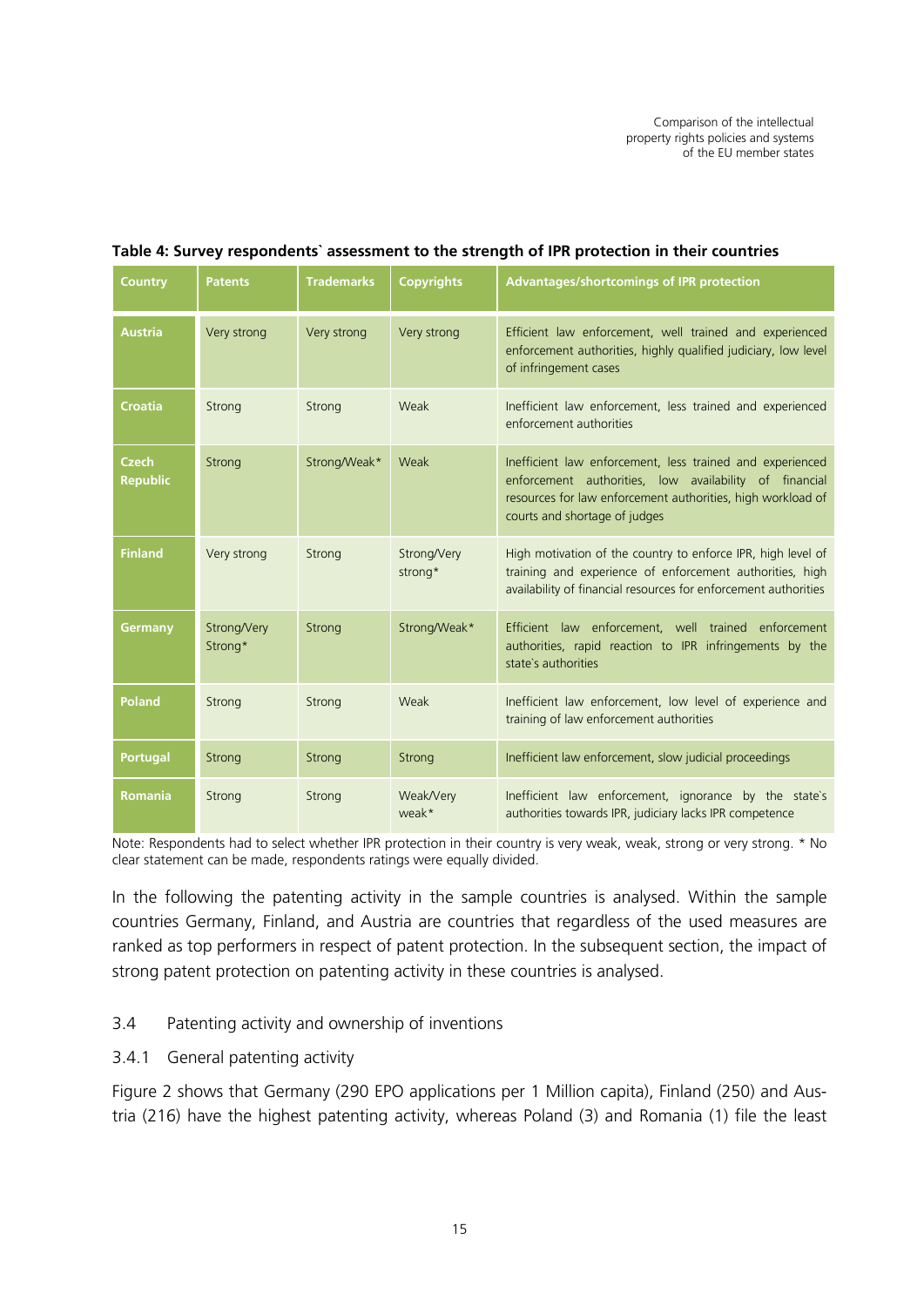number of patents. Hence, this confirms the basic assumption that countries with strong patent protection witness also high patenting rates. The reasons behind high patenting rates however differ across the countries. Respective results of our interviews are presented in the following. This supports the theoretical approach that there are variety of factors, specific for each country, that influence innovative activities, patenting and investments into R&D. The strength of patent protection is only factor among many.



<span id="page-18-0"></span>**Figure 2: Patent application to EPO 2007, per one million inhabitants**

Source: Eurostat. Applications are assigned to the countries according to the inventor`s country of residence.

In **Austria** the high patenting rate is driven both by businesses and research organizations. Many of our interview partners argued that research-industry collaboration in Austria is relatively well working, especially between academia and young spin-off companies. "Traditional" SMEs on the on the other hand are rather reluctant to collaborate with research organizations. Businesses are aware of the market conditions, and research organizations of the technologies, but there should be more state support for bringing these two actors closer to each other to exchange the information. Regardless of the shortcomings, the already existing research-industry collaboration generates enough output that is patentable and thus drives patenting rate in Austria to be high. Another explanation for high patenting rate in Austria can be also that the rate includes inventions that are domestically invented, but owned by foreigners. The rate does not reflect only patent applications filed by domestic patentees. As later below is shown, the share of foreign owned innovations in Austria is relatively high.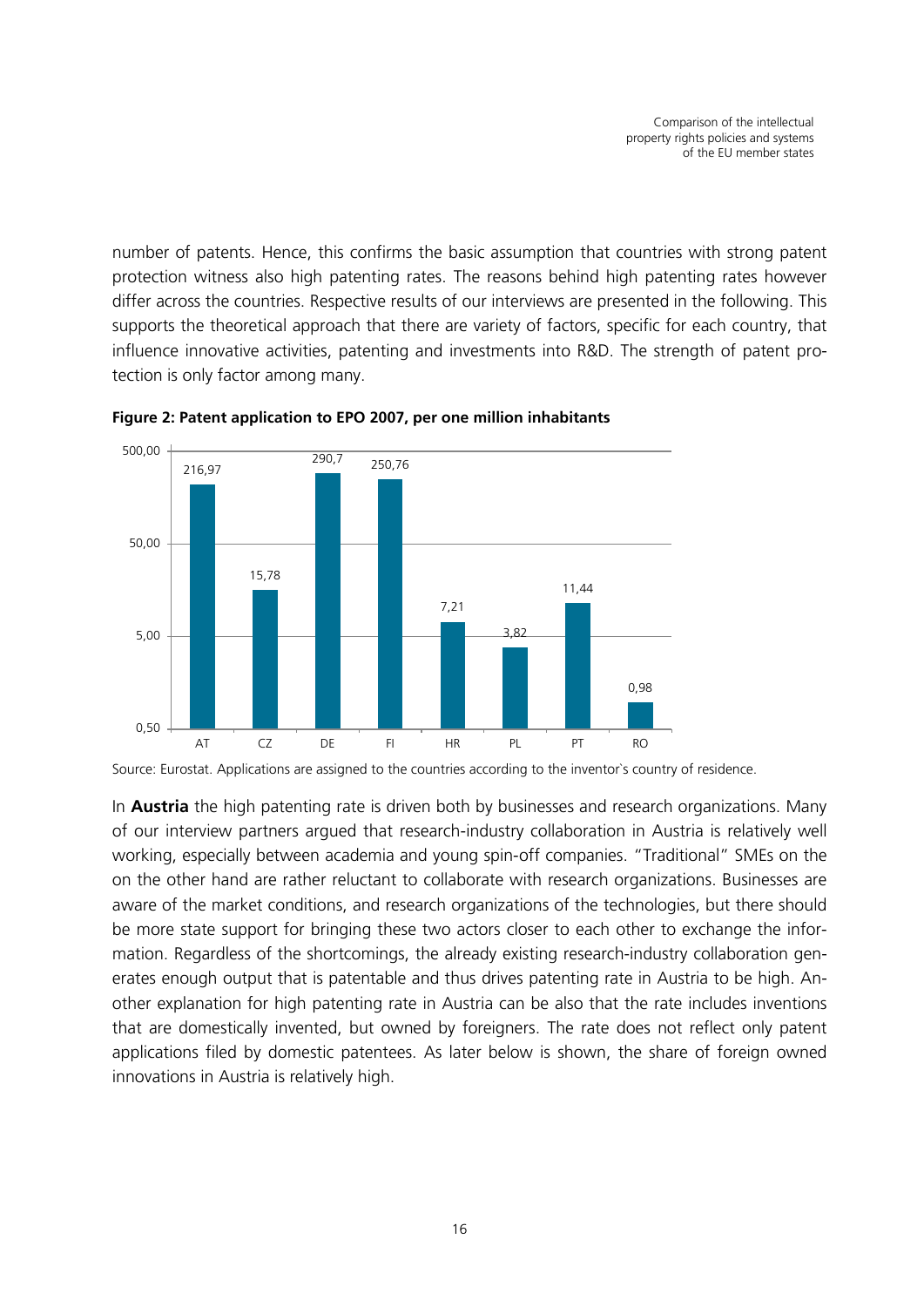In **Croatia** the low IP awareness, low innovative culture, low entrepreneurship as well as lack of funds for innovative activities were mentioned by our interviewees as reasons for low patenting activity in Croatia (7 applications per one million inhabitant). One of our respondents even pointed out that existing innovative activities are concentrated to the capital Zagreb that has innovative tradition as well as infrastructure that supports it. Companies in other regions may lack funds to begin with R&D neither there are support services for protecting IP. Reason for low patenting rates is also weak research-industry collaboration. Scarce research output reflects also in the low patenting statistics. Our respondents pointed out that motivation of research organizations for such collaboration as well as their research facilities should be improved so that they could offer development services to industry.

In **Czech Republic**, that shows the highest patenting rate (15 filings per one million inhabitants) after the three top countries (Germany, Finland and Austria). Our interview partners considered that the moderate patenting rate is driven mostly by universities that are well motivated by the country to exploit IPR. Since past few years universities are being evaluated and financed according to the success in transforming their results to the industry. This implies that research results are patented and technology is thereafter licensed to companies. Companies on the other hand are considered reluctant users of patent system. It was mentioned that companies might lack the knowledge how to commercialize their IP and thus avoid patenting. Another reason why patenting by companies is low is that fewer Czech companies are internationalized and thus have a valuable innovation that should be patented. Third reason for low patenting activity can be that (smaller) companies find patenting despite existing support measures too costly. Additionally, it reflects from the interviews that companies are concerned about the high piracy and counterfeit rates in the country. As a result, instead of patenting, that is due to weak law enforcement unable to protect products against imitation, many companies are rather using first mover advantage to recoup investments into R&D. It is also interesting to point out that that our interview partners considered IP awareness good in the country, academia having nevertheless greater knowledge (due to the "obligation" mentioned above to transfer technology to the industry) than industry. So the lack of general knowledge about IP can not be seen as a reason for moderate patenting rates in the country.

In **Finland** most of the interviewed managers referred to high IP awareness of Finnish residents as well as companies` experience dealing IPR related questions. These factors lead to high patenting rates. It was also pointed out that industry and research sector are working very actively together in exploiting IP, but there is still room for improvement.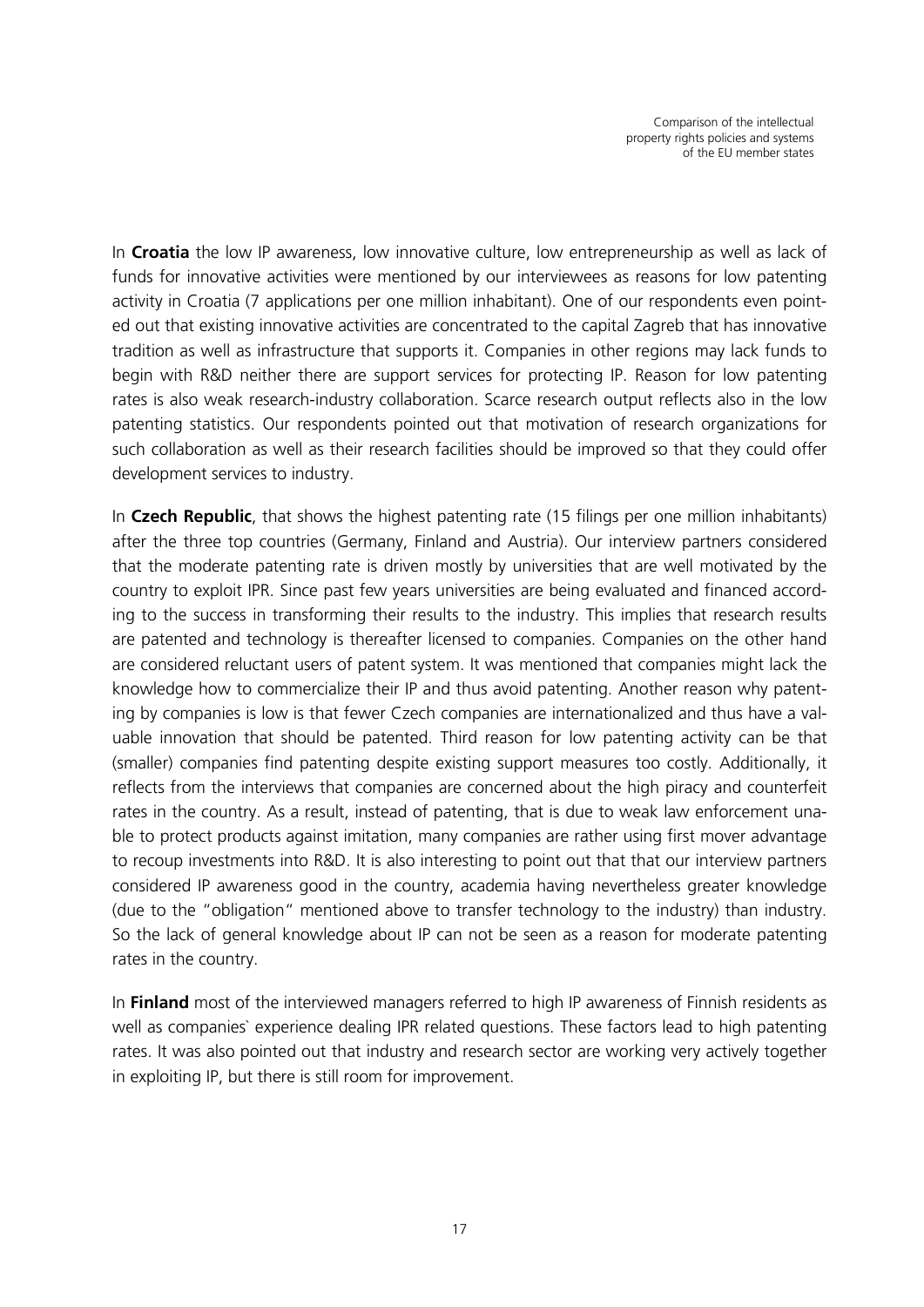In **Germany**, high patenting rates are driven by both by companies and research organizations. For example our interview partner pointed out that patenting is considered a good practice by scientific community in Germany.

Similarly to Croatia, also **Poland** is suffering of low IP awareness. All our interview partners referred to low IP awareness of Polish residents as well as companies' inexperience dealing IPR related questions. Intellectual property rights are either not respected or persons have less information about them. It was also pointed out that the low patent activity in Poland is mostly driven by universities that tend to have better IP awareness in Poland. In 2008, only 30,5% of the resident patent filings at national patent office were filed by businesses whereas research institutions filed 43,6% of the total resident applications, the rest was filed by individuals (GUS Poland, 2010). In addition to low IPR competence, companies also do not have enough funds to develop innovations and prefer licensing instead of investing in product development. Overall, the respondents assess industry-research collaboration to be weak. This also substantiates why there is less innovation output in Poland that can be patented.

**Portugal's** moderate patenting activity (11 applications per one million inhabitant) is substantiated with low entrepreneurship and lack of funds for companies to use IP. Also in Portugal one cannot speak of lack of IP awareness that could keep patenting rates low. The respondents found that the IP awareness in the country is relatively high because the state has since past decade promoted the use of IPR (e.g. by establishing advisory offices for IPR matters across the country). It was mentioned that research organizations and larger companies have the highest experience in IP matters. Universities and their spin-offs are the most active users of patent system. Small and less sophisticated companies have the smallest experience with IP. Nevertheless, there is less entrepreneurship in the society; both research organizations and businesses consider patenting often risky and costly. It is general that instead of managing IP for longer term, both actors sell their patents or quickly license them to avoid high costs associated with IP. The respondents mentioned that state should provide more funds for IP protection and as well as more private (risk) capital should be involved in supporting research-industry collaboration that could generate IP. One of the interviewees suggested that system of public funding should be reshaped in the country so that companies receive public funds from state and are obliged to outsource research work from universities, the latter in turn would renounce from the IP for the benefit of companies. Currently, negotiation on the IP between companies and universities are often time-consuming, both parties are investing in the collaboration and both are interested in owing IP that is generated. These negotiations make collaboration complicated. Additional explanation for low patenting activity can be also that the country is more service oriented and thus there is less research output that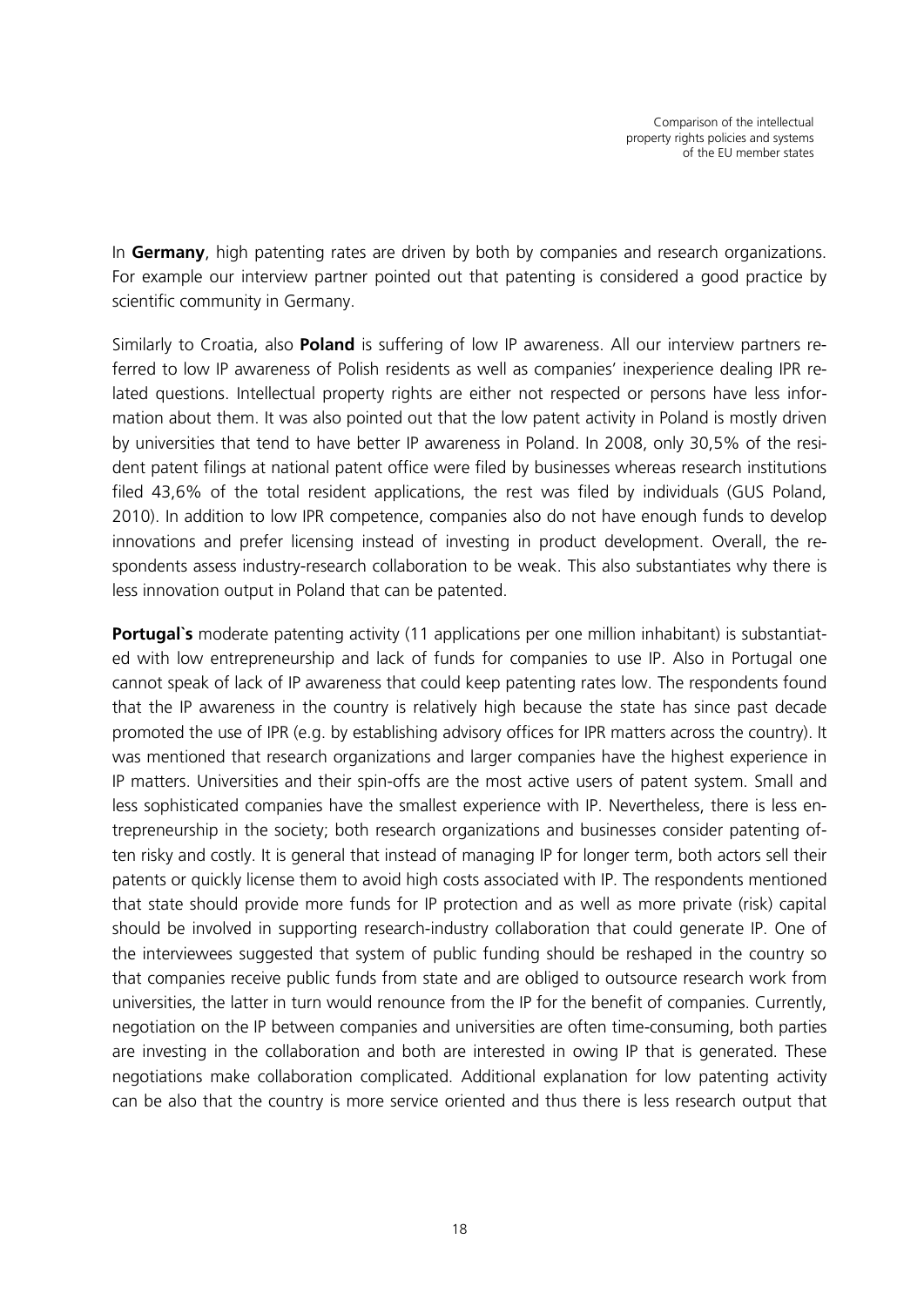can be patented. As pointed out by one of the respondents, primarily three economic sectors are active in generating IP: pharmaceuticals, biotechnology and ICT.

**Romania`s** situation is very close to the Polish one. Also here low IP awareness was seen by our respondents as one of the main reasons why patenting activity is low, whereby research organizations were said to possess higher IPR competence than businesses. One of the respondents also pointed out that the IP awareness varies across the country, being highest in the capital, Bucharest (cp. Croatia). Another reason for low patenting activity is the absence of well functioning research-industry collaboration that would result to innovations that are also patentable. It was noted that only few technical universities are collaborating with industry to develop research output. Companies in turn are not motivated for cooperation because there is less state support for commercializing research results and thus companies would be "forced" to use their own means for it. It is also interesting to point out that one of the respondents found that the low patenting activity can be substantiated also by the fact that Romania's industry is more service oriented and thus country has are overall fewer companies that would create patentable inventions.

Conclusively, the analysis shows that strong patent protection is accompanied by high patenting rates. It is also likely that high patenting rates have encouraged the countries to improve their patent protection. As we saw from the theory, both approaches are likely. The interviews further clarified that IPR awareness can be one of the decisive factors that impact the level of patenting. In countries where the experience and competence to handle intellectual property topics is low, it cannot be expected that the use of patent system is high.

In the countries with low IPR awareness, even the already existing patenting rates may be driven in large part by foreign patent owners. They may have higher IPR awareness than domestic firms and research institutions. It was presumed that in the countries with low IPR awareness, innovators renounce their ownership more easily because they lack the knowledge and skill to commercialize their patents. To test this hypothesis, the share of foreign owned patents in total patent applications filed in the sample countries is regarded.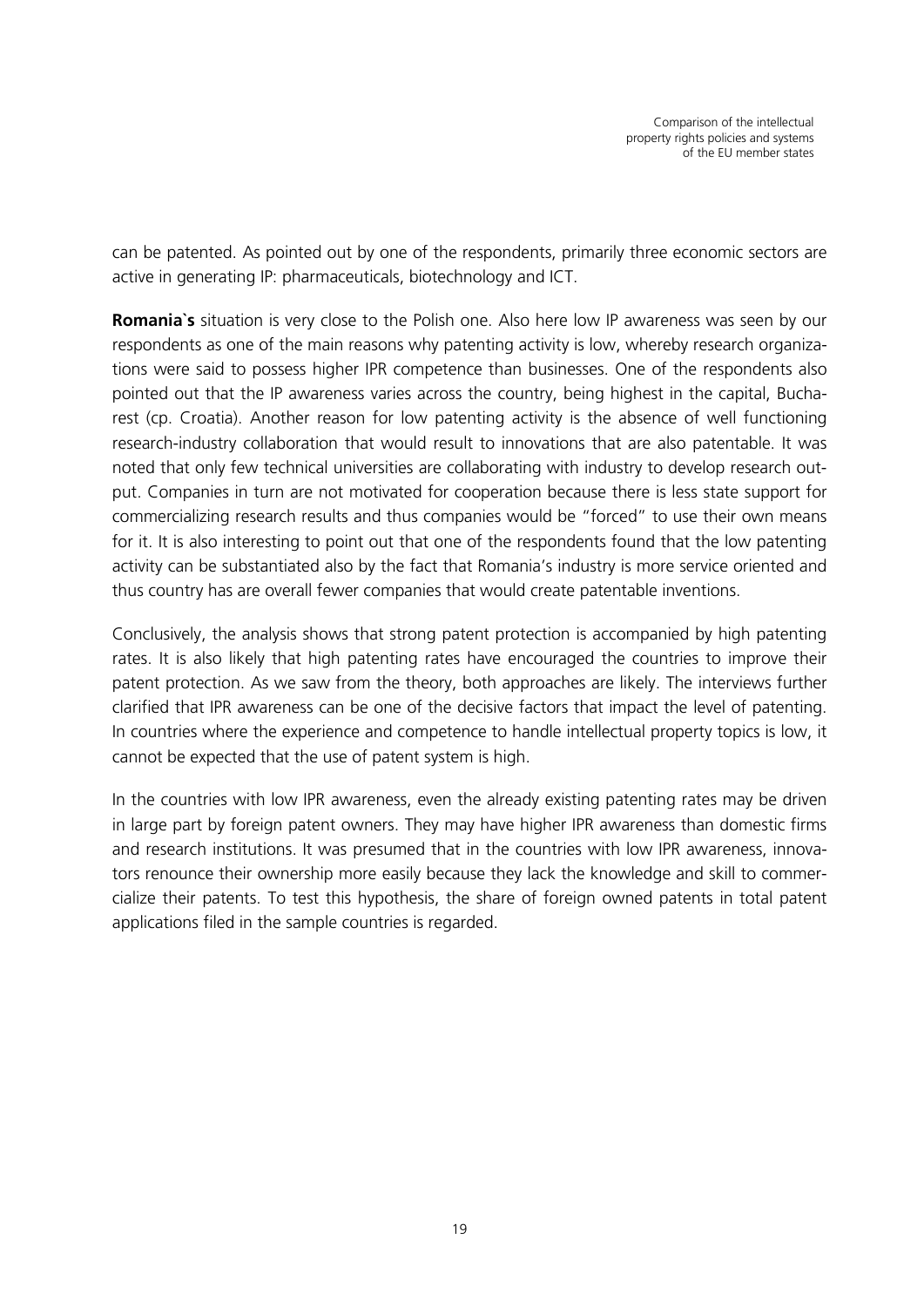#### 3.4.2 Foreign ownership of domestic inventions

[Figure 3](#page-22-0) illustrates that the countries with high patenting activity are also the ones who have least foreign-owned patents. Both in Finland and Germany, the foreign ownership is approx. 17% whereas in Romania the share of such patents is 84%.

<span id="page-22-0"></span>**Figure 3: Share of foreign ownership of domestic inventions in total patent applications to the EPO, 2007**



Source: Eurostat. Applications are assigned to the countries according to the inventor`s country of residence.

Surprisingly, in **Austria** still 36% of all patent applications are filed by non-residents. This is relatively high if one consider the high IPR awareness and competence of local innovators. If the respondents were asked to clarify this, then it was mentioned that domestic innovators may consider patenting too costly and risky, and thus rather sell their rights in innovations. Several interview partners pointed out that especially SMEs and young companies may find it too costly to obtain a patent and state should provide more financial support measures than it currently does. Such companies may lack often venturesome and funds to proceed further with patenting.

Both in **Croatia** and in **Poland** the low IPR awareness of innovators as well as the weak link of domestic businesses to the research sector allows foreign patentees to take advantage of the IP market. It can be expected that foreign business show higher interest in joint collaboration projects than their local counterparts and thus gain easily ownership to the research output.

The interview partners in **Czech Republic** pointed out that foreign companies tend to collaborate with Czech research sector more actively than domestic entities, and thus the rights in the inven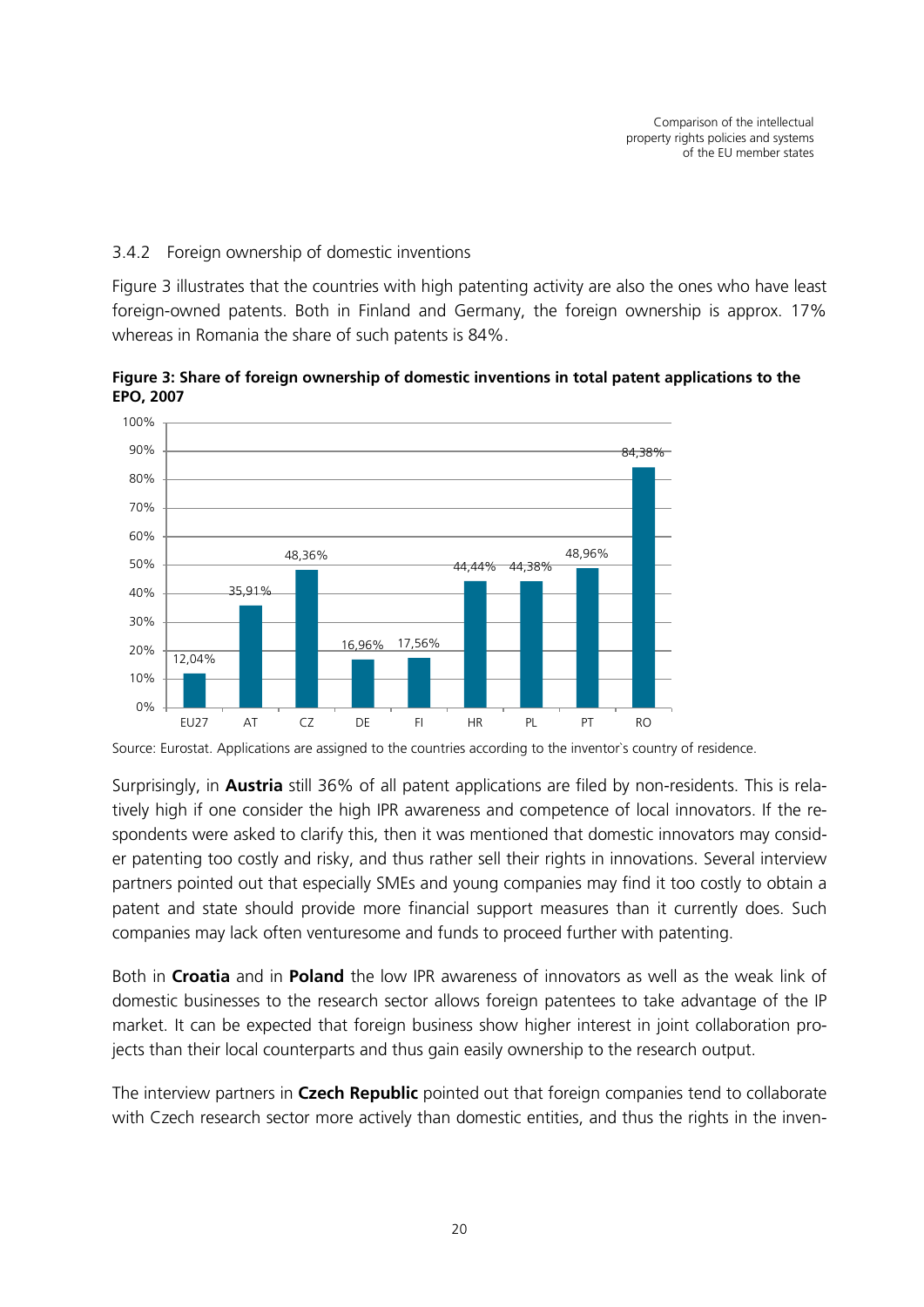tion often go to foreign businesses. Despite state`s active efforts, there is still room for improvement of collaboration of domestic research organizations and entities. High foreign ownership is caused also by lack of competence of local businesses to manage their IP and the tendency to rather easily renounce from rights in return for investments.

Foreign ownership of inventions developed in **Finland** is very low, amounting only to 18%, but is above EU average of 12 %. Also most of the interviewed incubators` managers referred to high IP awareness of Finnish residents as well as companies experience dealing IPR related questions. It was pointed out that industry and research sector are working very actively together in exploiting IP, but there is still room for improvement.

The level of foreign-owned patent is low, 17%, also in **Germany**. The low rate of foreign owned domestic innovations reflects good IP awareness of domestic inventors and experience in dealing with IP matters. The interview partners mentioned that innovators in Germany are often simply convinced that patenting is always good and fail to see the costs of it. Patenting is only then worthwhile if it can be commercialized afterwards. If commercialisation does not take place, then the cost associated with patent protection is too high. This pro-patent approach of innovators in Germany is supported by patent agencies that earn profits from supporting innovators at patent filing and patent valuation. There is a threat that these profit driven agencies conduct patent valuation partially and recommend patenting even in cases where the benefits from patent commercialisation are less than the cost associated with patenting. This behavioural in turn results to many registered patents that actually are not commercially used.

Interestingly, the interview partners in **Portugal** mentioned that similar situation as in Austria prevails also at their small domestic market. Also here domestic innovators are not willing to invest in IP management, but prefer to assign IPR in their research results to foreign businesses. Another explanation for high level of foreign ownership of domestic innovations in Portugal can also be that the country is attractive location for foreign companies to conduct R&D activities due to research facilities that have been modernized. One of the respondents mentioned that the country has been investing since past decade in improving its research infrastructure, e.g. by building better facilities for researchers and setting up research centres.

Within the sample, the lowest IP awareness and experience is in **Romania** whereby even the low patenting rates are mostly driven by foreigners. One of the interviewees pointed out that local companies are selling ownership in their patents easily and cheaply, but they see it as a way of getting investments into further innovative activities. Similar, "patenting for selling the ownership" strategy was said by another of the interviewees to be applied also by private inventors in the country.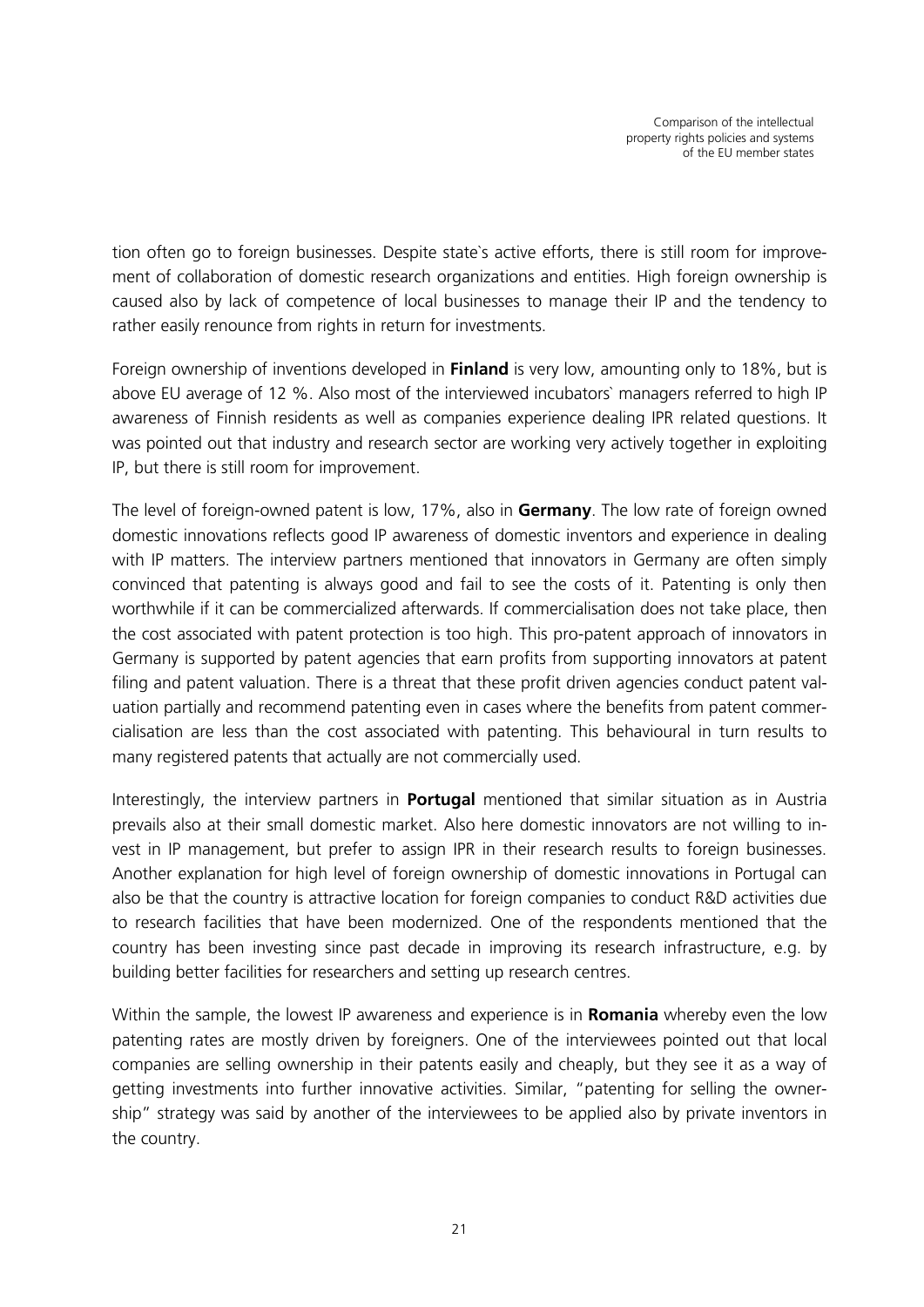The following [Table 5](#page-24-0) summarizes the patenting activity each country by showing the overall patenting activity and the foreign ownership of inventions in each country. Furthermore, the table also summarizes the reasons for patenting activity that were given by the interviewees. These reasons should be taken into account upon considering policy measures for boosting patenting activity by domestic firms and research institutions.

| <b>Country</b>                  | <b>Patenting activity</b><br>(own assessment<br>based on Figure 2) | Foreign ownership of<br>inventions (own<br>assessment based on<br>Figure 3)                                                                          | Reasons for patenting rates (based on questionnaires and<br>interviews with actors in each country)                                                                                                                                                                                |  |
|---------------------------------|--------------------------------------------------------------------|------------------------------------------------------------------------------------------------------------------------------------------------------|------------------------------------------------------------------------------------------------------------------------------------------------------------------------------------------------------------------------------------------------------------------------------------|--|
| <b>Austria</b>                  | High                                                               | Moderate                                                                                                                                             | Moderate industry-research collaboration; patenting costs may<br>be too high relative to market size and too high for SMEs                                                                                                                                                         |  |
| <b>Croatia</b>                  | Low                                                                | High                                                                                                                                                 | Low industry-research collaboration; low IPR awareness; low<br>innovative culture; low entrepreneurship; patenting costs for<br>SMEs may be too high, especially in less developed regions;<br>concentration of funds and innovative activities into the capital of<br>the country |  |
| <b>Czech</b><br><b>Republic</b> | Moderate                                                           | High                                                                                                                                                 | Low IPR awareness of companies; patenting costs may be high<br>for SMEs; high piracy and counterfeit rates that reduce<br>motivation to use patents; low industry-research collaboration                                                                                           |  |
| <b>Finland</b>                  | High                                                               | Low                                                                                                                                                  | Industry-research collaboration could be improved; patenting<br>costs may be too high relative to market size and too high for<br>research sector                                                                                                                                  |  |
| Germany                         | High                                                               | High patenting rates may include high number of patents that<br>Low<br>are commercially worthless; patenting costs may be too high for<br>innovators |                                                                                                                                                                                                                                                                                    |  |
| <b>Poland</b>                   | Low                                                                | High                                                                                                                                                 | Low IPR awareness of companies; companies' lack funds to<br>develop innovations; weak industry-research collaboration                                                                                                                                                              |  |
| <b>Portugal</b>                 | Moderate                                                           | High                                                                                                                                                 | Low entrepreneurship; lack of funds to use IPR; private (risk)<br>capital is less involved in industry-research collaboration; country<br>is service-orientated                                                                                                                    |  |
| <b>Romania</b>                  | Low                                                                | Very high                                                                                                                                            | Low IPR awareness; low industry-research collaboration;<br>concentration of innovative activities in the capital of the country;<br>low financial support from the states for IPR commercialisation                                                                                |  |

#### <span id="page-24-0"></span>**Table 5: Patenting activity and challenges**

In summary, the analysis shows that in countries with low IPR awareness, the share of foreign owned patents is high. Besides renouncing the ownership to innovations, there are multiple other reasons that lead low level of patent applications by domestic firms and research institutions. The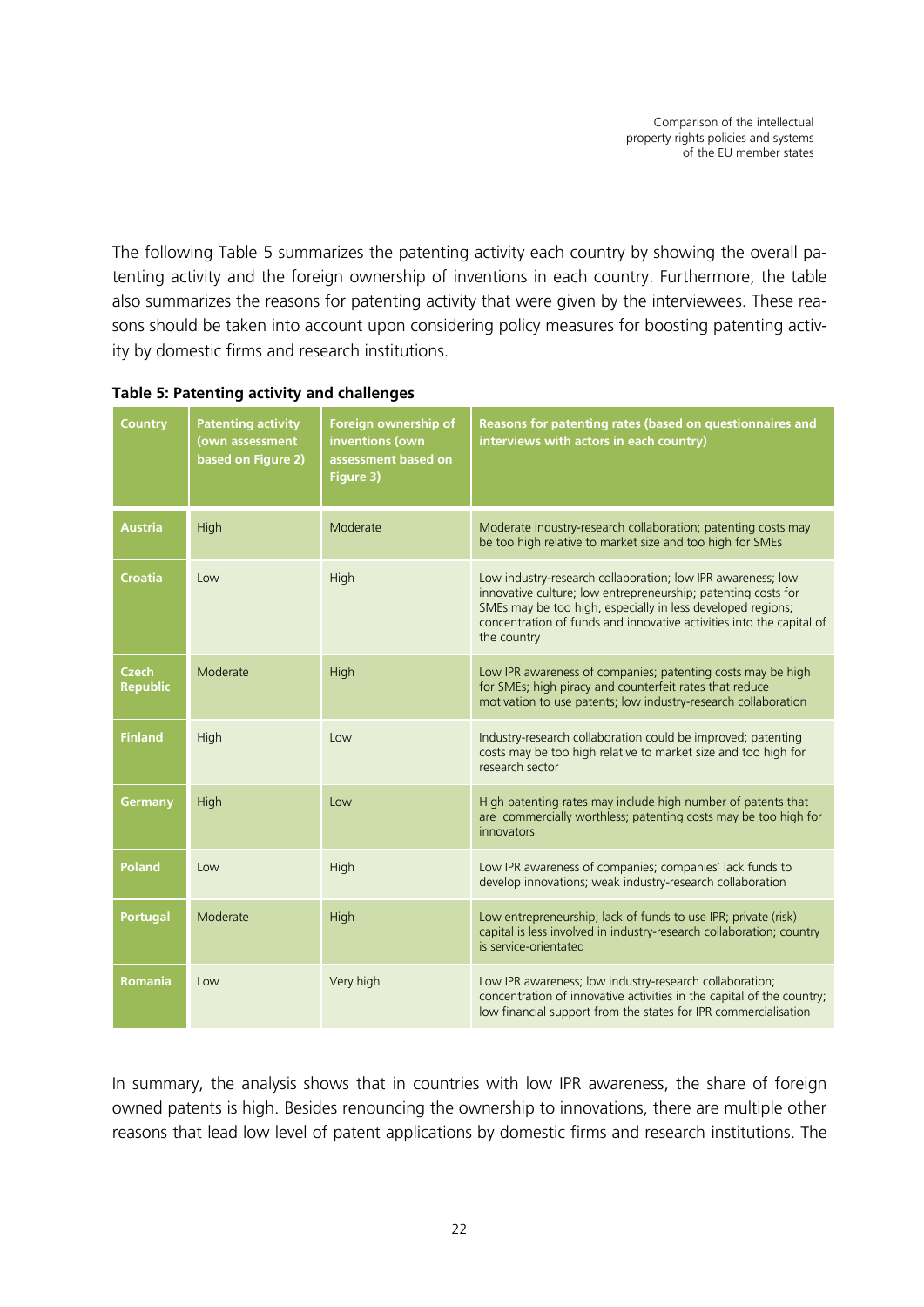most prominent example is Austria, were regardless of strong patent protection and high patenting rates, the share of foreign-owned patents within the rates is considerably high.

In the following the patenting cost in the surveyed countries is analysed. It is interesting to see whether countries with strong patent protection and high patenting activity have high or low patenting costs. It is also interesting to see how the respondents assess the level of patenting costs in their countries.

#### 3.4.3 Differences in the level of patenting costs

Germany tops the list of the sample countries in respect of the cost of patenting (see [Figure 4\)](#page-26-0). The cost of patent protection amounts to approx. 13,560 Euros. Closest country to Germany is Austria with total costs of approx. 12,530 Euros. In comparison, in other high patenting activity country Finland, the total cost of patenting amounts to approx. 9000 Euros. Hence, these three countries with high patenting activity show also the highest patent protection costs.

Although especially Germany and Austria are similar in respect of high patenting cost, then the countries differ regarding the fee structure. Austria shows low patent filings fee (approx. 230 Euros), whereas in Germany patent filing costs approx. 390 Euros. In comparison, also in Finland patent filing is costly (approx. 350 Euros), but on the other hand renewal fees are less than in Germany. So Germany is characterised by both high filing fee as well as high renewal fees.

In all other countries the patenting is cheaper. The cost is between 3800 Euros (Poland) and 6800 Euros (Czech Republic).

In is interesting to point out that all the respondents found patenting cost in **Austria** to be high. The interview partners mentioned several times that the patenting cost in the country is too high especially relative to the market size. Comparison was brought also with Germany that has much larger market, but the patenting cost does not differ from Austria considerably. In Austria, the cost of patenting may be unproblematic for big companies that have sufficient funds for it, smaller companies on the other hand have to count on state support upon patent protection. It was expressed that state`s support on IP protection should be increased. It was also pointed out that state could focus more extensively also on businesses wishing to protect their innovations abroad (e.g. in China and India). Patenting abroad is necessary condition for higher competitiveness. Concern was also expressed about the patenting cost in Europe. Policy makers should reduce patenting cost in Europe by adopting unitary EU patent.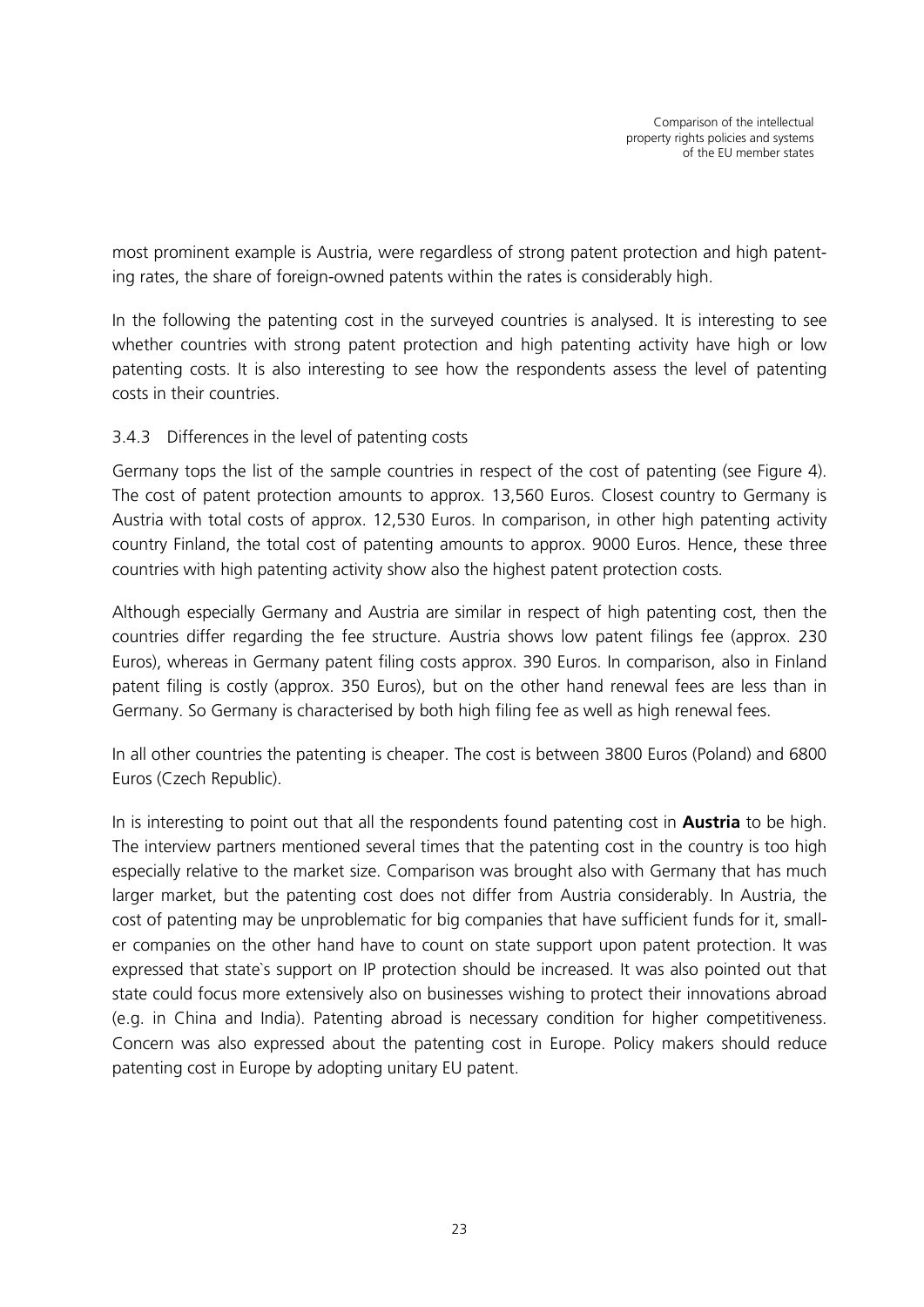

#### <span id="page-26-0"></span>**Figure 4: Patenting costs\* 2010, in Euro**

\* Divided into application fees (including examination fees) and validity renewal fees for 20 years. Source: National industrial property offices, own calculations (2010).

**Croatia** has considerably lower total patenting costs (approx. 6000 Euros) than many other countries within the sample. However, Croatia differentiates clearly from other countries due to its very high initial patent filing fee (approx. 640 Euros). Almost all other countries, including countries with high innovative activity, have considerably lower patenting filing fee. High initial fee can be disadvantageous and may keep potential applicants away from the patenting system. Lower initial fee can work as an incentive for innovators to invest in R&D and use IP to protect innovations. For example Austria has low initial fee and high patenting activity. In total of 60% of the respondents assess patenting cost in Croatia to be moderate and 40% consider the costs to high. Further many of the respondents mention even if the costs may prove too high for some companies then there are enough support measures offered by the state to get the costs covered. First of all the companies in less wealthy regions may consider the patenting cost too high and thus refrain from patenting.

**The Czech Republic** has total patenting costs of approximately 6800 Euros, thus providing patent protection considerably cheap if compared to countries with high patenting activity (Germany, Austria and Finland). On the other hand, in comparison to the less patenting intense countries, Czech Republic has the highest total cost. In Portugal a person has to pay approx. 5600 Euros for patent protection, in Croatia approx. 6000 Euros and in Romania approx. 5300 Euros. Poland is exceptional in comparison to all countries with only approx. 3800 Euros. Even if the total patenting costs in Czech Republic can be considered relatively high, then it is worth noting that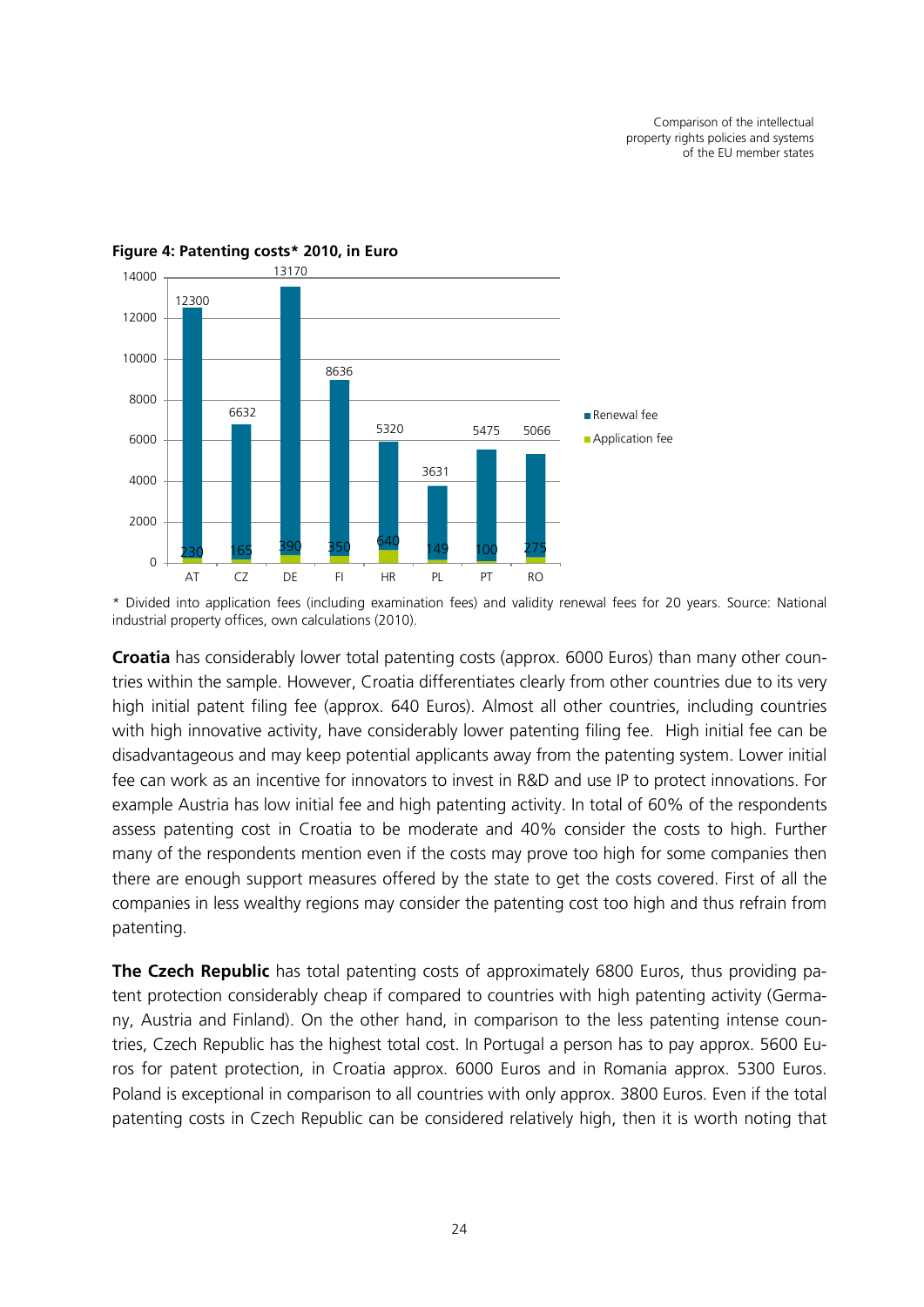Czech Republic has low initial patent filing fee (approx. 165 Euros). Similarly low filing fee can be seen only in few countries: in Portugal (approx. 100 Euros), in Poland (approx. 149 Euros) and in one of the high patenting activity country Austria (approx. 230 Euros). So despite of the total high costs of patenting in Czech Republic, patent filing in the country is advantageous due to the low patent filing fee. It should support at least patenting activity of inventors that do not necessarily intend to keep their patent valid for the whole validity period of 20 years. In total of 50% the respondents found patenting cost in Czech Republic to be moderate. 25% found the cost to be low, and the rest 25% high. The interview partners pointed out that generally companies do not have difficulties with domestic patenting cost, except small companies. Greatest concern was expressed concerning European patent and US patent that both are too expensive for Czech inventors.

In total of 60% of the interview partners found patent costs in **Finland** to be moderate, and 40% considered costs to be high. It was pointed out that the patent costs may be considered high relative to the market size, but companies in Finland anyhow rarely limit their patent protection only within Finnish market and apply for a patent protection also abroad (e.g. European patent). In general, costs may be of larger importance for universities that do not have enough resources for it. Prospective EU unitary patent was mentioned by many respondents as a necessary measure in Europe to reduce patenting costs.

In **Germany**, 50% of the respondents found that in Germany the patenting cost is high, rest found it to be moderate. Germany`s patenting system may be disadvantageous for potential patentees, because it may keep innovators away from patenting firstly due to high filing fee, and secondly due to high renewal costs. Fee structure, where at least patent application fee is lower, may attract more patentees, including those that later are not interested in renewing their patents or do not have funds for it. Also the interview partner pointed out that high patenting cost in Germany is often reason why innovators refrain from patenting. Instead of patenting, many companies prefer to quickly develop their innovations, bring them to the market and profit from lead time.

**Poland** has considerably lower total patenting cost (approx. 3800 Euros) than other countries within the sample countries. This applies also to the initial fee (approx. 150 Euros) payable upon patent filing. The initial patenting fee is lower only in Portugal (approx. 100 Euros). This means that in comparison to the other target countries, Poland`s inhabitants have price advantageous patenting system. Therefore it is interesting to point out that only 17% of the Polish interview partners considered patenting cost to be low. 50% of respondents considered cost to be moderate and the rest 33% to be high. The common opinion of many of the interview partners never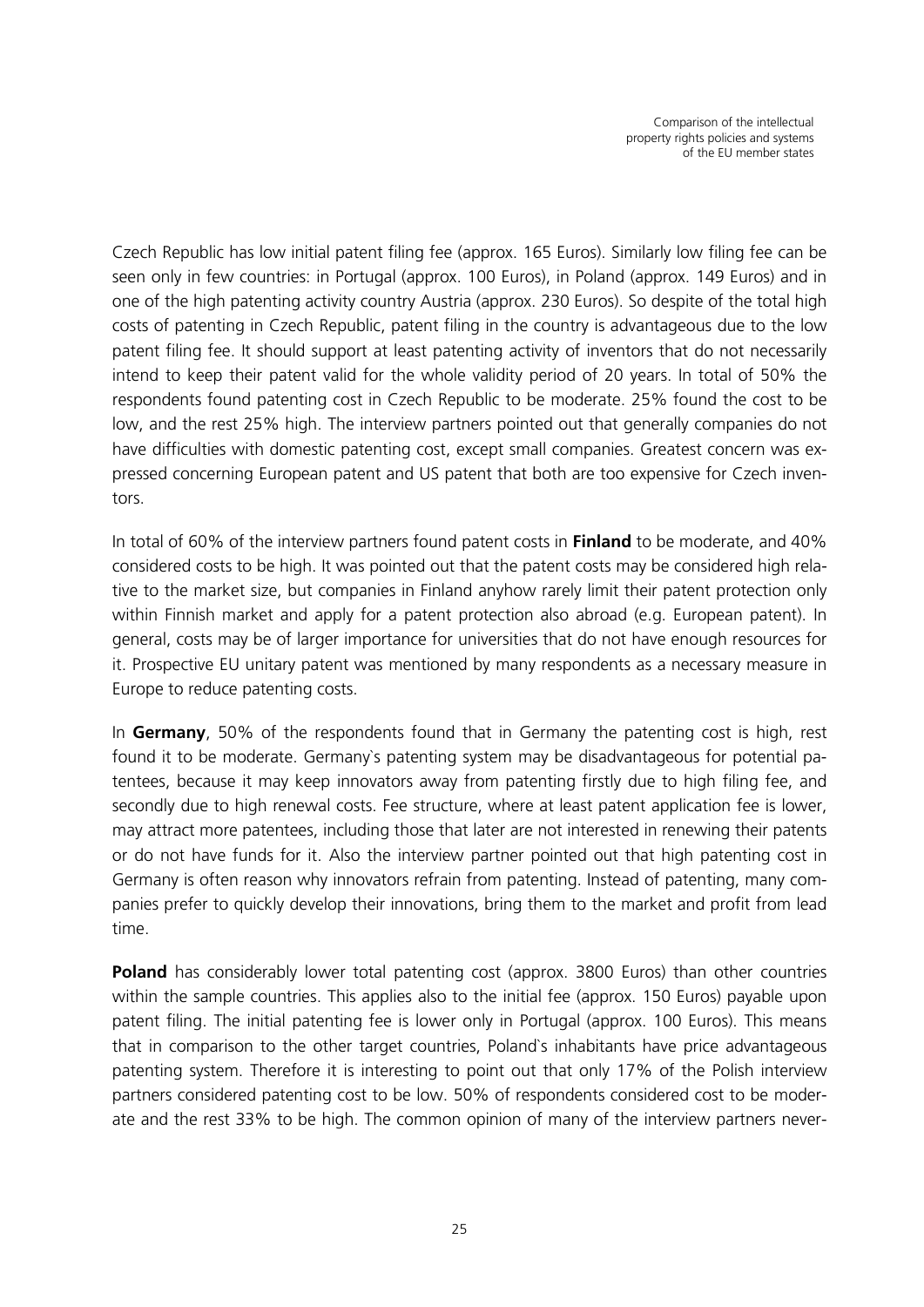theless was that if compared with obtaining patent protection abroad, then the patenting cost in Poland is low. For example European patent as well as US patent were mentioned to involve too high costs that cannot be easily borne by Polish companies and scientists. It was expressed the need for unitary EU patent in order to reduce patenting cost in Europe.

**Portugal** has a cost beneficial patenting system. Especially the initial filing fee in the country is very low, amounting only to approx. 100 Euros. The total patenting cost including renewal fees for 20 years is approx. 5600 Euros. Within the sample, the total cost of patenting is cheaper only in Romania, amounting to approx. 5300 Euros. In total of 75% of the respondents considered costs associated with patenting in Portugal to be moderate, the rest 25% found the costs to be high. The interviewees mentioned that due to small domestic market, companies as well as universities are first of all concerned about patenting their innovations in other countries, for example in US and larger European markets, such as Spain, Germany, France and UK. It was mentioned that 90% of production of domestic pharmaceutical and biotechnology companies is produced for foreign markets. Few of the respondents also pointed out that national patenting system is used only if inventor is not sure of the success of their patent or want to save costs on patenting. Thus, greater importance for Portuguese is the cost of European patents and US patents that are more often used for protection innovations than national patents.

The patenting cost in **Romania** amounts to approx. 5300 Euros, making Romania second most cost-beneficial patenting system, outperformed only by Poland (total cost approx. 3600 Euros). However, the initial patent application fee in Romania is considerably high (approx. 270 Euros), and resembles most to high patenting activity Austria where the fee is approx. 230 Euros. It has to be noted that in other low patenting countries, the initial fee is generally low (between 100 and 165 Euros), except in Croatia. Initial fee may support patenting better than low total cost because not all inventors keep their innovations valid for total 20 years. 80% of the respondents found patenting cost in Romania to be moderate, the rest found the costs to be low. The respondents mentioned that patenting abroad (European or US patent) may be too expensive for Croatian companies.

Conclusively, all the countries differ from each another in respect of the total patenting cost that innovator has to pay. Countries with higher patenting activity tend to have also higher patenting costs. Countries with lower patenting activity tend to have lower patenting costs. Nevertheless, categorization is not so clear when it comes to the patent fee structures. High patenting countries all charge different patent filing fee, whereas in Austria it is the highest. The fee structure varies similarly among countries with low patenting activity. Hence, further study is needed to survey the reasons and strategies that lead to the specific fee structures in each country. As already said, IP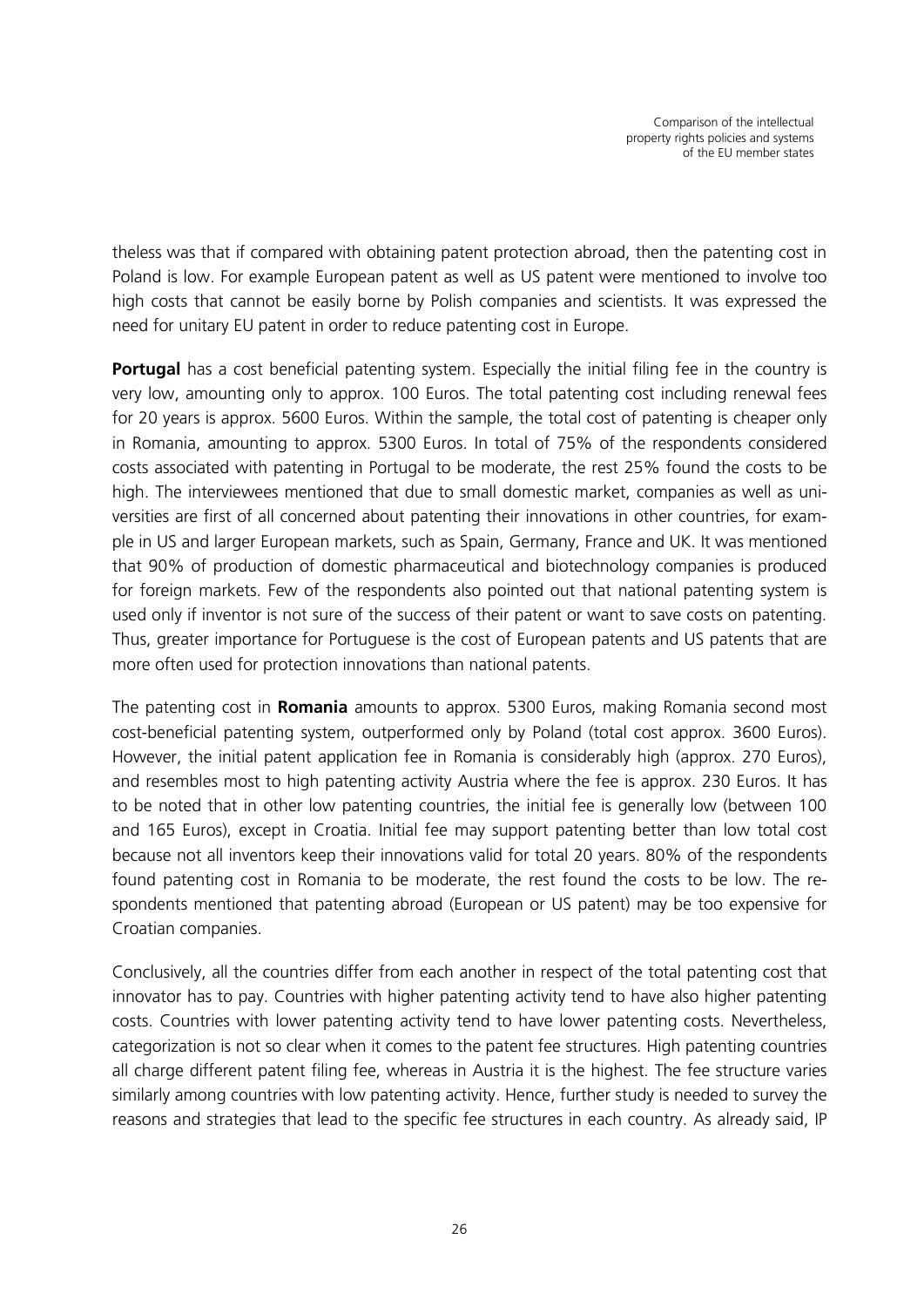policies in these countries do not offer here any explanation. It is important to point out that the interviewees in each country found patenting costs very rarely acceptable. Especially in the countries with high patenting activity (Germany, Finland, Austria), the respondents tend to see the patenting costs moderate or even high. Policy makers should take this into account upon adopting policies on patenting fees.

| <b>Country</b>        | Assessment to patenting costs (based on questionnaires and<br>interviews with actors in each country) |  |  |
|-----------------------|-------------------------------------------------------------------------------------------------------|--|--|
| <b>Austria</b>        | High                                                                                                  |  |  |
| <b>Croatia</b>        | Moderate                                                                                              |  |  |
| <b>Czech Republic</b> | Moderate                                                                                              |  |  |
| <b>Finland</b>        | Moderate                                                                                              |  |  |
| Germany               | High/Moderate*                                                                                        |  |  |
| <b>Poland</b>         | Moderate                                                                                              |  |  |
| <b>Portugal</b>       | Moderate                                                                                              |  |  |
| Romania               | Moderate                                                                                              |  |  |

**Table 6: Interviewees` assessment to the patenting costs in their countries**

\* No clear statement can be made, respondents' ratings were equally divided.

In the following section the findings from the study are concluded and some policy implications for the countries and for the EU are drawn.

#### 4 Policy implications

First of all, the findings show the goals of the EC concerning single IPR regime in Europe and Industrial Property Strategy for Europe seem only to be partly supported by the EU member states. Besides setting common goals, the EC wants also achieve common understanding of the relevance of the IPR among all member states. The countries within the sample do not show similarities in approaching IPR as a policy topic neither they show high similarities concerning policy measures. Although each country recognizes the importance of IPR for their economic growth, the high political importance that is paid at the EU level to the IPR, is not visible at national level. At EU level one can see that the economic growth in Europe is set as the most important target, member states are expected to give their input to it by adopting suitable IP policy measures.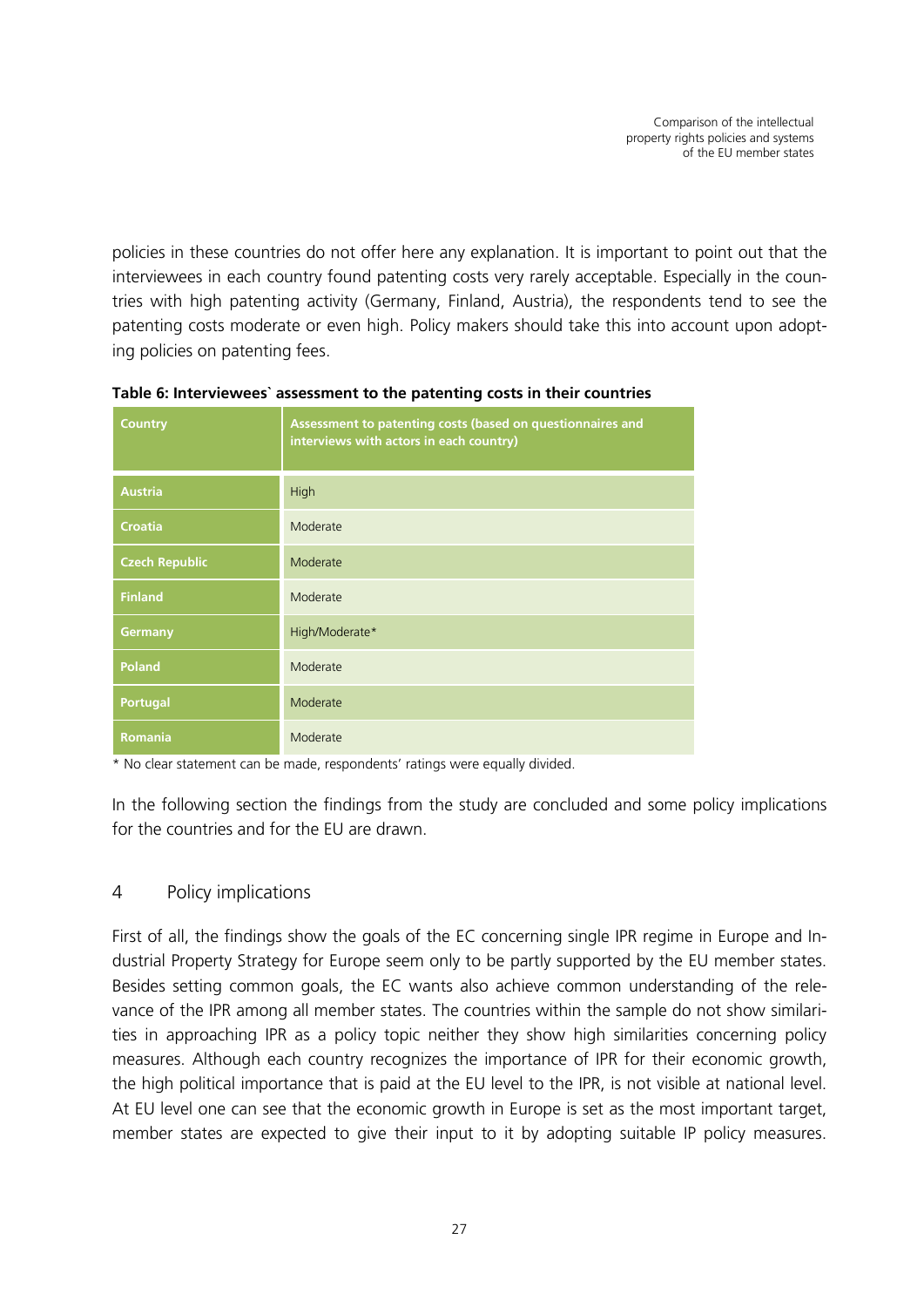However, at the national level IP policies are driven by national interests and the common European perspective is very less or not at all reflected in national IP strategies. Hence, much work still has to be done by the EC to bring the "common European" thinking to the national governments and incentivize them to follow the multiple recommendations concerning IPR that has been given by the EC throughout the years.

In the following, short country profiles summarize the findings of the study and include suggestions for policy makers in each country. [Table 7](#page-33-0) illustrates the (mis)match between existing IP policies and problems that policy makers in the country should actually or in addition address in their IP policies.

**Austria** is characterized by strong patent protection. The greatest challenge for the country is to motivate its innovators to use the patenting system that is considered by all the interviewees too costly, especially for SMEs. Currently, large share of domestic innovations are owned by foreigners, tendency that is generally distinct to countries with less IP awareness and low entrepreneurial culture. Relatively high level of foreign owned innovations in Austria indicates that potential domestic patentees, including enterprises and research organizations, have to be offered more (financial) incentives to become adventuresome and patenting friendly. Austria`s IP policies seem to focus mostly on making patenting abroad more affordable so that companies could grasp new markets. Due to small domestic market, it is important that companies extend their activities across borders. Nevertheless, it is important to note that domestic patenting may be for many innovators the first attempt to bring innovation on the market, a fact that was pointed out by one of the interviewee. So besides focusing on IPR matters in foreign markets, Austria`s policy makers could focus more intensively for example on the high patenting costs at home that currently works as one impediment to patenting.

**Croatia** is on its way on establishing its IP system, including building up needed infrastructure and dividing IP related responsibilities between its public bodies. Great challenge for the country is how to raise IPR awareness among its population and how to make IPR attractive for enterprises from regions of the country that are not so advanced. Innovative activities and IPR awareness is centralized in the capital of the country. Hence, policy makers in Croatia should focus on raising IPR awareness of its residents. Also research-industry collaboration should be supported. With enhanced collaboration it can be expected that there will be also research output for which also patent protection is necessary.

The **Czech Republic** suffers from counterfeit and pirated goods on the market, which in turn indicates weak enforcement of IPR. This may keep many companies away from the patenting system. The country suffers from low collaboration of companies' research organizations. In addition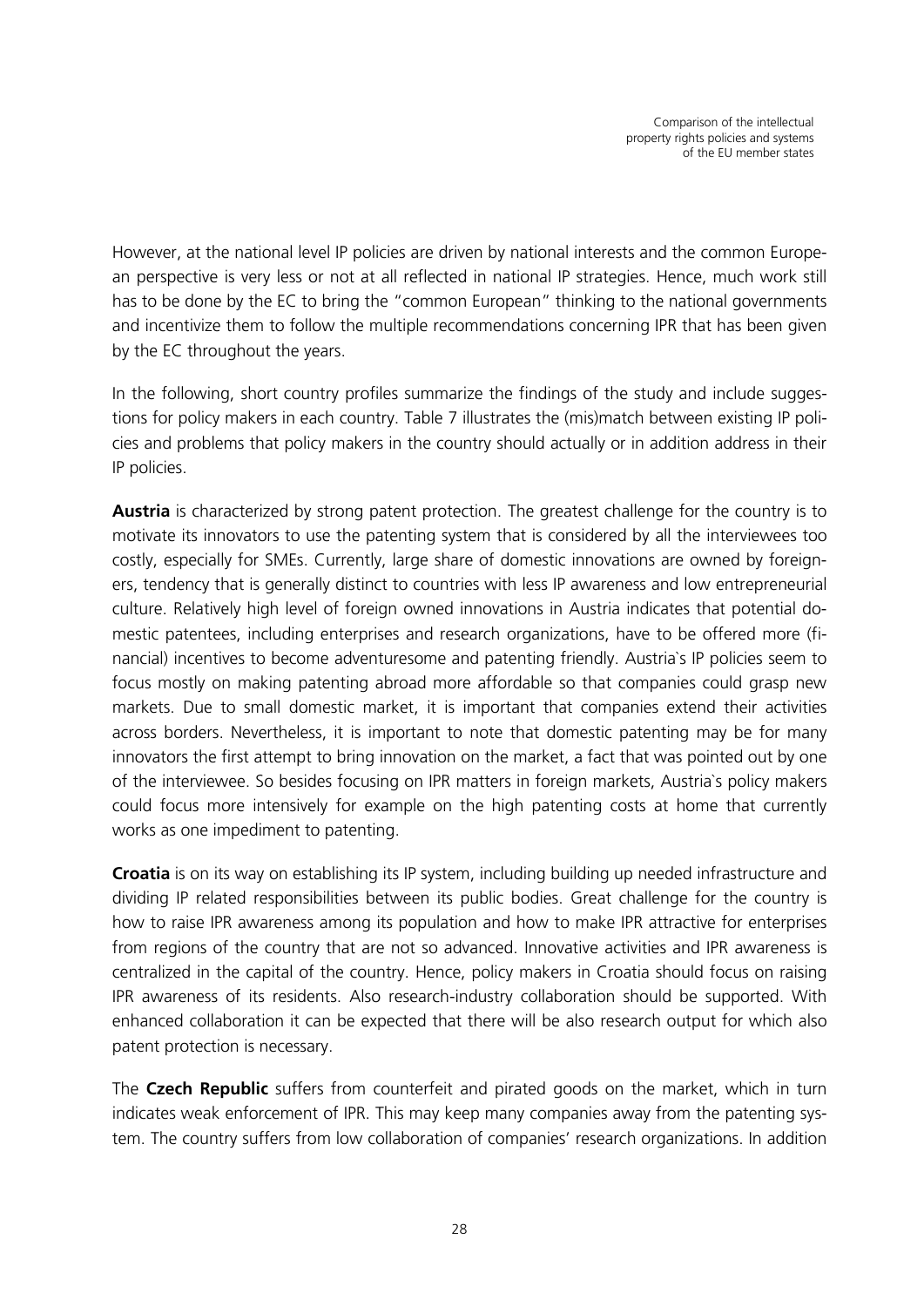to the need to increase research output, the knowledge about the commercial use of intellectual property has to be spread among the companies. Basic IPR awareness (e.g., what, where and how to protect) in the country is good, but there is a lack of commercialisation skills. Currently, domestic inventors are renouncing their ownership to innovations too easily (tendency that is also noted in Romania). These aspects should be paid more attention by policy makers. Currently, greatest attention is paid on law enforcement in the country.

**Finland** has strong patent protection, the legislative framework is well established and laws are efficiently executed by authorities. Strong protection of rights and high IP awareness are one of the reasons why persons patent their innovations actively. In the coming years, Finland is focusing on supporting research-industry collaboration and the management and exploitation of the IP resulting from such collaboration. Policy makers should pay more attention to the funding of public research organizations to undertake IP related activities.

**Germany** similarly to Finland provides strong patent protection. The country is on one hand supporting the use of patenting through various financial instruments, and on the other hand enforcing IP laws so efficiently that innovators do not hesitate whether the protection is worthwhile. The study showed that patenting cost in Germany is the highest in comparison to the other countries, and as mentioned by the interview partner, the cost may work as a deterrent for many German innovators that would otherwise use patents to protect their innovations. Policy makers should take the patent affordability problem into account, this may be especially crucial for SMEs and private innovators.

**Poland** suffers from low IP awareness. People tend to ignore IPR or are simply not acquainted with the topic. This drives the number of infringement cases to be high and holds patenting rates low. Within coming years Poland wants to increase IP awareness among its private persons and businesses, make law enforcement more efficient and improve industry-research collaboration. Policy makers should consider whether single or only few IPR strategies would help them to achieve these goals. The current situation is characterized by overlapping policy documents which may induce confusion among the market actors as well as among authorities responsible for enforcing the policies.

**Portugal** lacks efficient funding mechanisms for IP protection. Patenting is mostly carried out by research organizations and their spin-offs. There is less demand from industry for research and thus research sector alone is unable to drive patenting rates high. The country has invested in raising IPR awareness in the country as well as improving its research facilities. Now it is time for the policy makers to support research-industry collaboration and incentivize private sector to invest in IP protection. Then research output would be generated more quickly and the need for IP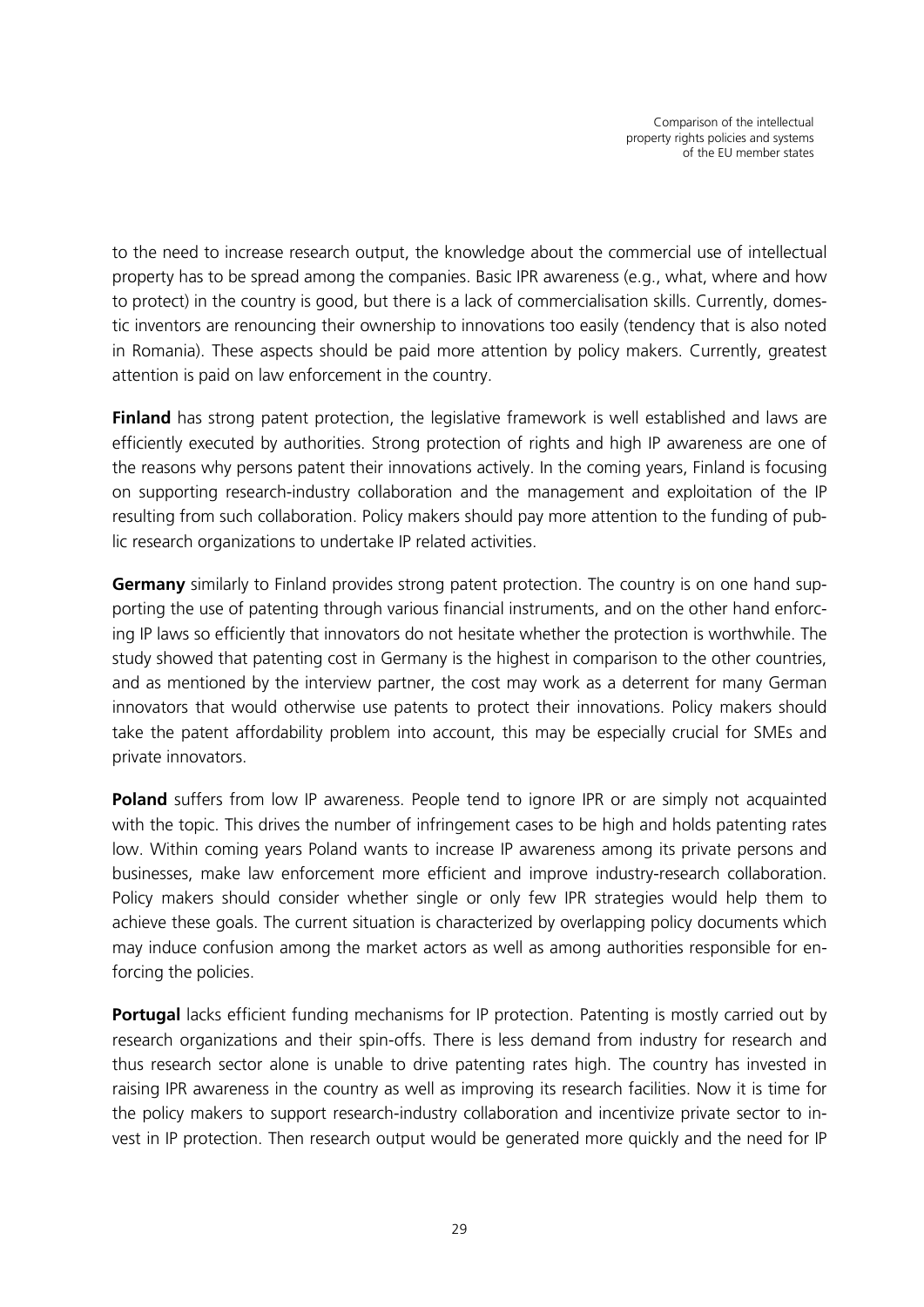protection would also rise. Considering the economic difficulties in the country, it is to be seen how actively Portugal is going to prioritize IPR in the coming years. More active involvement of the country in the IPR matters was wished by all the interviewees.

**Romania** suffers from low IPR awareness, which in turn drives the number of IPR infringement cases high. The two major goals for the country in the coming years should be on the hand to increase the IPR awareness of the residents (and not only in the capital of the country), and on the other hand make the law enforcement in the country so efficient that people would not ignore IPR. Within the sample countries, the goals are comparable with Poland and Croatia. In addition, low research output is another shortcoming in the country, both universities and companies should be encouraged to pursue collaboration. This in turn implies that state should offer more incentives for both parties. From the interviews it came clear that companies firstly need more financial support. All these aspects should be more strongly addressed by the policy makers in the country.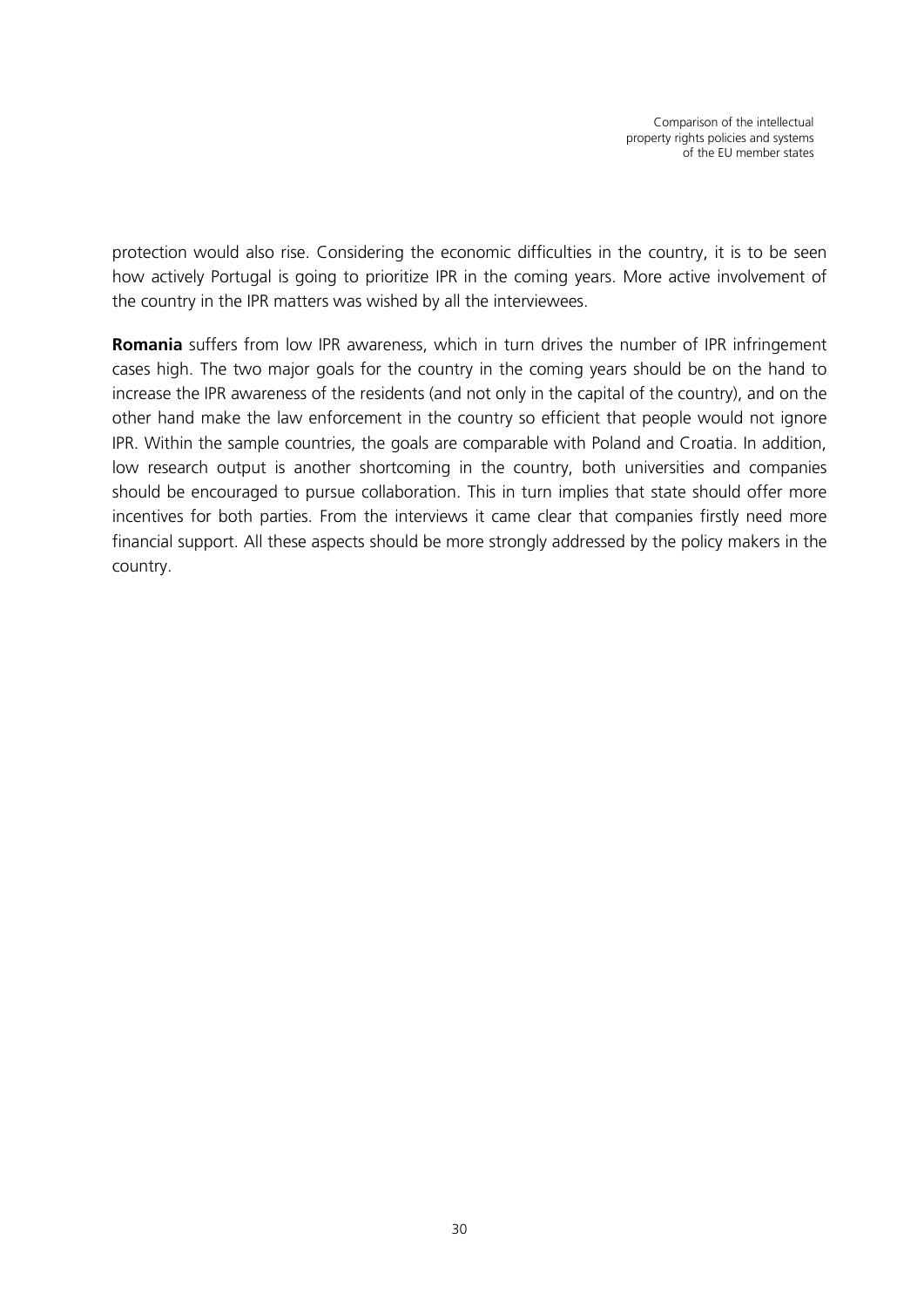#### **Table 7: Country profiles**

<span id="page-33-0"></span>

| Country               | <b>Patenting</b><br>activity | <b>Foreign</b><br>ownership<br><b>of</b><br>inventions | <b>Advantages/shortcomings of IPR</b><br>protection                                                                                                                                                                       | <b>Challenges for policy makers</b>                                                                                                                                                                                                                                                      | Policy goals drawn from national IP<br>policies                                                                                                                                                           |
|-----------------------|------------------------------|--------------------------------------------------------|---------------------------------------------------------------------------------------------------------------------------------------------------------------------------------------------------------------------------|------------------------------------------------------------------------------------------------------------------------------------------------------------------------------------------------------------------------------------------------------------------------------------------|-----------------------------------------------------------------------------------------------------------------------------------------------------------------------------------------------------------|
| Austria               | <b>High</b>                  | Moderate                                               | Efficient law enforcement, well<br>trained and experienced enforcement<br>authorities, highly qualified judiciary,<br>low level of infringement cases                                                                     | Moderate industry-research collaboration;<br>patenting costs may be too high relative<br>to market size and too high for SMEs                                                                                                                                                            | Strong IP system, domestic companies<br>competitiveness abroad, access of<br>innovators to technology transfer and IP<br>commercialisation                                                                |
| Croatia               | Low                          | High                                                   | Inefficient law enforcement, less<br>trained and experienced enforcement<br>authorities                                                                                                                                   | Low industry-research collaboration; low<br>IPR awareness; low innovative culture;<br>low entrepreneurship; patenting costs for<br>SMEs may be too high, especially in less<br>developed regions; concentration of<br>funds and innovative activities into the<br>capital of the country | Establishment of IP infrastructure and<br>adoption of IP legislation, IP protection<br>should be taken to the same level as in<br>other EU member states                                                  |
| <b>Czech Republic</b> | Moderate                     | High                                                   | Inefficient law enforcement, less<br>trained and experienced enforcement<br>authorities, low availability of financial<br>resources for law enforcement<br>authorities, high workload of courts<br>and shortage of judges | Low IPR awareness of companies;<br>patenting costs may be high for SMEs;<br>high piracy and counterfeit rates that<br>reduce motivation to use patents; low<br>industry-research collaboration                                                                                           | IP discussion is fragmented and<br>unstructured. Goals generally difficult to<br>determine, except the need to improve the<br>IP enforcement                                                              |
| <b>Finland</b>        | High                         | Low                                                    | High motivation of the country to<br>enforce IPR, high level of training and<br>experience of enforcement<br>authorities, high availability of<br>financial resources for enforcement<br>authorities                      | Industry-research collaboration could be<br>improved; patenting costs may be too<br>high relative to market size and too high<br>for research sector                                                                                                                                     | Strong of IP system, domestic companies'<br>competitiveness, research-industry<br>collaboration, management and exploitation<br>of IP, funding for public research<br>organizations in IP related matters |
| Germany               | High                         | Low                                                    | Efficient law enforcement, well<br>trained enforcement authorities, rapid<br>reaction to IPR infringements by the<br>state's authorities                                                                                  | High patenting rates may include high<br>number of patents that are commercially<br>worthless; patenting costs may be too<br>high for innovators                                                                                                                                         | SMEs better access to IP protection and<br>commercialisation of research results, higher<br>collaboration between industry and research                                                                   |
| <b>Poland</b>         | Low                          | High                                                   | Inefficient law enforcement, low level<br>of experience and training of law<br>enforcement authorities                                                                                                                    | Low IPR awareness of companies;<br>companies' lack funds to develop<br>innovations; weak industry-research<br>collaboration                                                                                                                                                              | IP discussion is fragmented and<br>unstructured. Goals generally difficult to<br>determine, except the need to improve the<br>IP enforcement                                                              |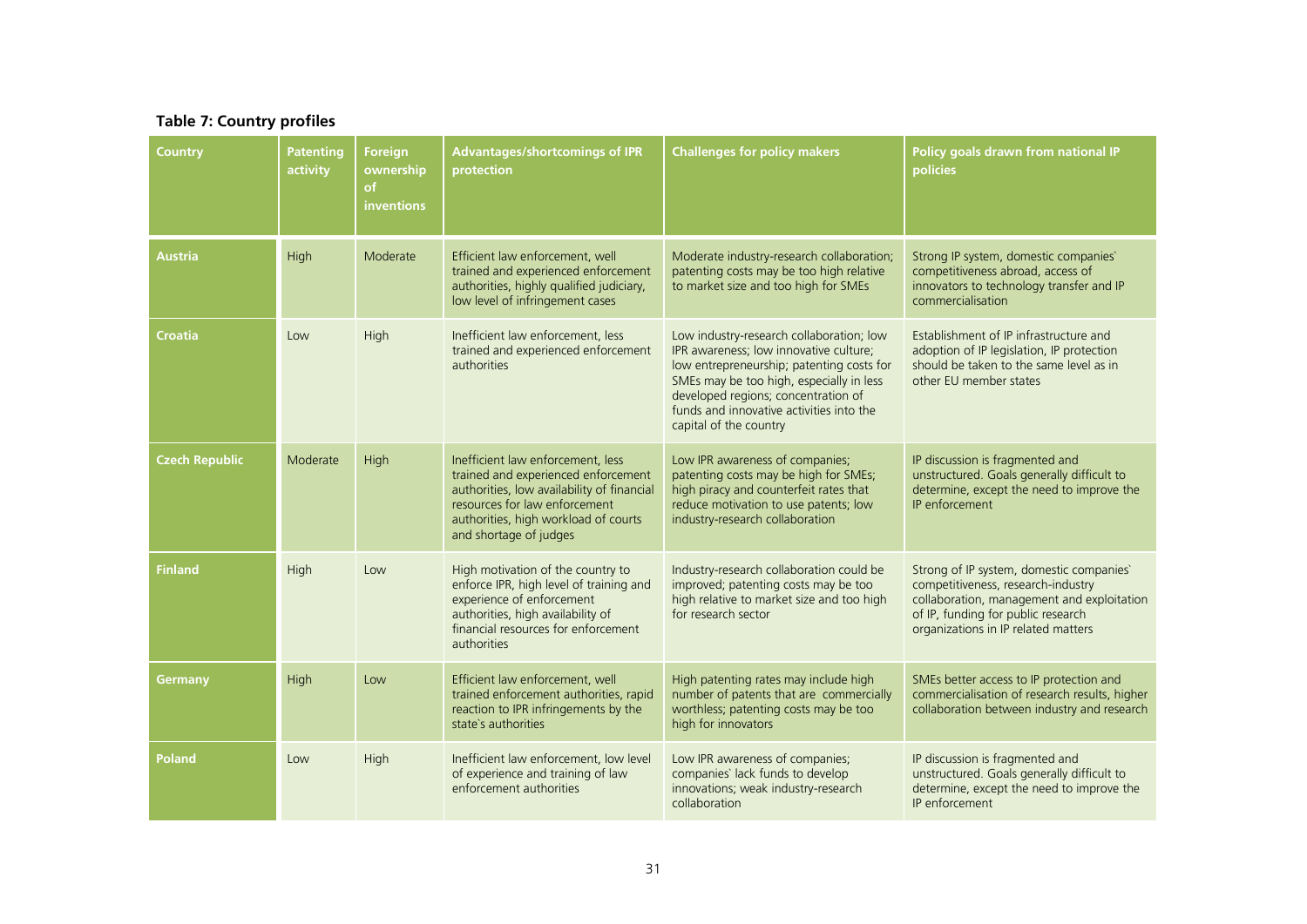| Portugal       | Moderate | <b>High</b> | Inefficient law enforcement, slow<br>judicial proceedings                                                              | Low entrepreneurship; lack of funds to<br>use IPR; private (risk) capital is less<br>involved in industry-research<br>collaboration; country is service-<br>orientated                                    | Better protection of IPR and increased<br>commercialisation of IPR by companies                                                                                                                                                                                |
|----------------|----------|-------------|------------------------------------------------------------------------------------------------------------------------|-----------------------------------------------------------------------------------------------------------------------------------------------------------------------------------------------------------|----------------------------------------------------------------------------------------------------------------------------------------------------------------------------------------------------------------------------------------------------------------|
| <b>Romania</b> | Low      | Very high   | Inefficient law enforcement,<br>ignorance by the state's authorities<br>towards IPR, judiciary lacks IPR<br>competence | Low IPR awareness; low industry-research<br>collaboration; concentration of innovative<br>activities in the capital of the country; low<br>financial support from the states for IPR<br>commercialisation | Harmonisation of IP legislation with EU<br>standards, efficient law enforcement,<br>establishment of public administration for<br>diverse IP issues, increased international<br>collaboration, increased proficiency of<br>domestic human pool dealing with IP |

Note: Own assessments based on Figure 2 (patenting activity), on Figure 3 (foreign ownership of inventions), and on questionnaires and interviews (advantages/shortcomings of the IPR protection; challenges for policy makers).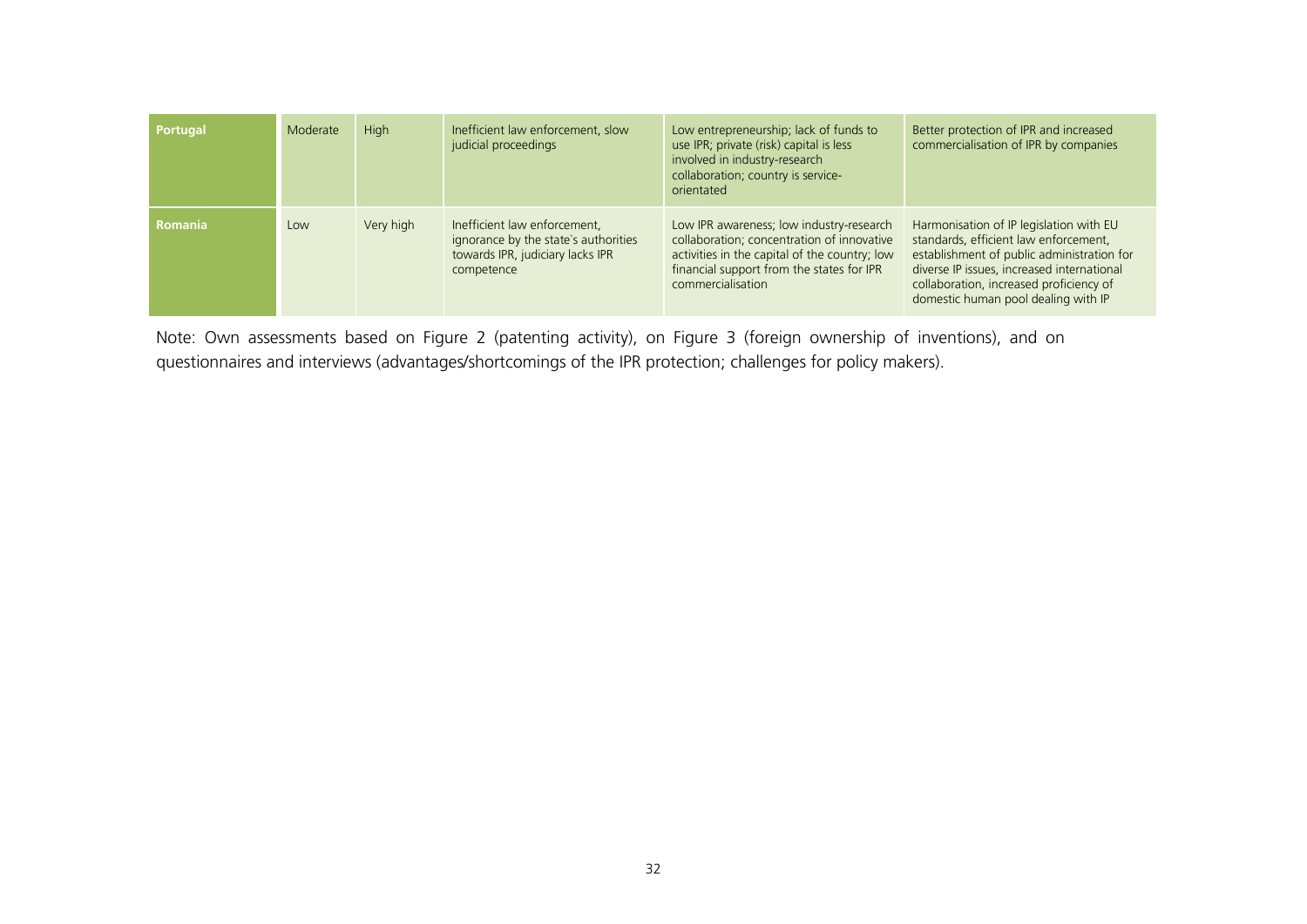#### 5 Reference List

Arundel, A., Kabla, I. (1998): What percentage of innovations are patented? empirical estimates for European firms. Research Policy, Volume 27, pp. 127 – 141.

Bailey, C. (2011): China's emerging patent trading market. Intellectual Asset Management. July/August 2011, pp. 78 – 82.

Branstetter L. G., Fisman R., Fritz Foley C. (2006): Do Stronger Intellectual Property Rights Increase International Technology Transfer? Empirical Evidence from U.S. Firm-Level Panel Data. Quarterly Journal of Economics, Volume 121, pp. 321 – 349.

Branstetter, L. G., Nakamura, Y. (2003): Is Japanese Innovative Capacity in Decline? In: M. Blomstrom, J. Corbett, F. Hayashi and A. Kashyap (Hrsg): Structural Impediments to Growth in Japan. Chicago: University of Chicago Press, pp. 191 – 224.

Branstetter, L. G., Sakakibara, M. (2001): Do Stronger Patents Induce More Innovation? Evidence from the 1988 Japanese Patent Reforms. RAND Journal of Economics 2001, Volume 32, pp. 77-100.

van Bottelsberghe de la Potterie, B.; François, D. (2006): The Cost Factor in Patent Systems. Université Libre de Bruxelles Working Paper WP-CEB 06-002.

van Bottelsberghe de la Potterie, B., Rassenfosse, G. (2010): The Role of Fees in Patent Systems: Theory and evidence. Intellectual Property Research Insitute of Australia. Working Paper No. 7/10.

Chen, Y., Puttitanun T. (2005): Intellectual property rights and innovation in developing countries. Journal of Development Economics, Volume 78, pp. 474 – 493.

Cohen, W.M., Goto, A., Nagata A., Nelson R. R., Walsh J. P. (2002): R&D spillovers, patents and incentives to innovate in Japan and the Unites States. Research Policy, Volume 31, pp. 1349 – 1367.

Cohen, W.M., Nelson, R., Walsh, J. (2000): Protecting their intellectual assets: Appropriability conditions and why U.S. manufacturing firms patent or not. NBER Working Paper No. 7552.

Computex.biz (2010): World's Leading ICT B2B Website. The patent war between Taiwanese and South Korea enterprises starts. Available at [http://www.computex.biz/HeadlineNews\\_Detail.aspx?list\\_id=34730](http://www.computex.biz/HeadlineNews_Detail.aspx?list_id=34730) (06.05.2011).

Council of Ministries (Portugal) (2005): Technological plan. Available at: <http://www.planotecnologico.pt/default.aspx?idLang=2> (06.05.2011).

Council for Research and Technology Development (Austria) (2003): Verwertung von F&E: Intellectual Property Rights – Patente". Available at: [http://www.rat](http://www.rat-fte.at/tl_files/uploads/Empfehlungen/030214%20empfehlung%20IPR.pdf)[fte.at/tl\\_files/uploads/Empfehlungen/030214%20empfehlung%20IPR.pdf](http://www.rat-fte.at/tl_files/uploads/Empfehlungen/030214%20empfehlung%20IPR.pdf) (29.04.2011).

Council for Research and Technology Development (Austria) (2009): Strategy 2020. Available at: [http://www.rat-fte.at/tl\\_files/uploads/Strategie/090824\\_FINALE%20VERSION\\_FTI-Strategie2020.pdf](http://www.rat-fte.at/tl_files/uploads/Strategie/090824_FINALE%20VERSION_FTI-Strategie2020.pdf) (29.04.2011).

Danguy,J., de Rassenfosse G., van Pottelsberghe de la Potterie, B. (2009): The R&D-patent relationship: An industry perspective. European Investment Bank Papers, Volume 14, 170 – 195.

Demsetz, H. (1967): Toward a Theory of Property Rights. The American Economic Review 1967, Volume 57, pp. 347 – 359.

Dosi, G., Marengo, L., Pasquali, C. (2006): How much should society fuel the greed of innovators? On the relations between appropriability, opportunities and rates of innovation. Research Policy, Volume 35, pp. 1110 – 1121.

European Commission (2007): Portugal - Operational programme 2007-2013: Thematic Factors of Competitiveness. Available at:

[http://europa.eu/rapid/pressReleasesAction.do?reference=MEMO/08/348&format=HTML&aged=0&language](http://europa.eu/rapid/pressReleasesAction.do?reference=MEMO/08/348&format=HTML&aged=0&language=EN&guiLanguage=en) [=EN&guiLanguage=en](http://europa.eu/rapid/pressReleasesAction.do?reference=MEMO/08/348&format=HTML&aged=0&language=EN&guiLanguage=en) (06.05.2011).

European Commission (2008): Communication from the Commission to the European Parliament, the Council and the European Economic and Social Committee. An Industrial Property Rights Strategy for Europe. COM (2008) 465 final. Available at:

http://ec.europa.eu/internal\_market/indprop/rights/index\_en.htm (16.04.2010).

European Commission (2010a): Communication from the Commission to the European Parliament, the Council, the European Economic and Social Committee and the Committee of the regions. Toward a Single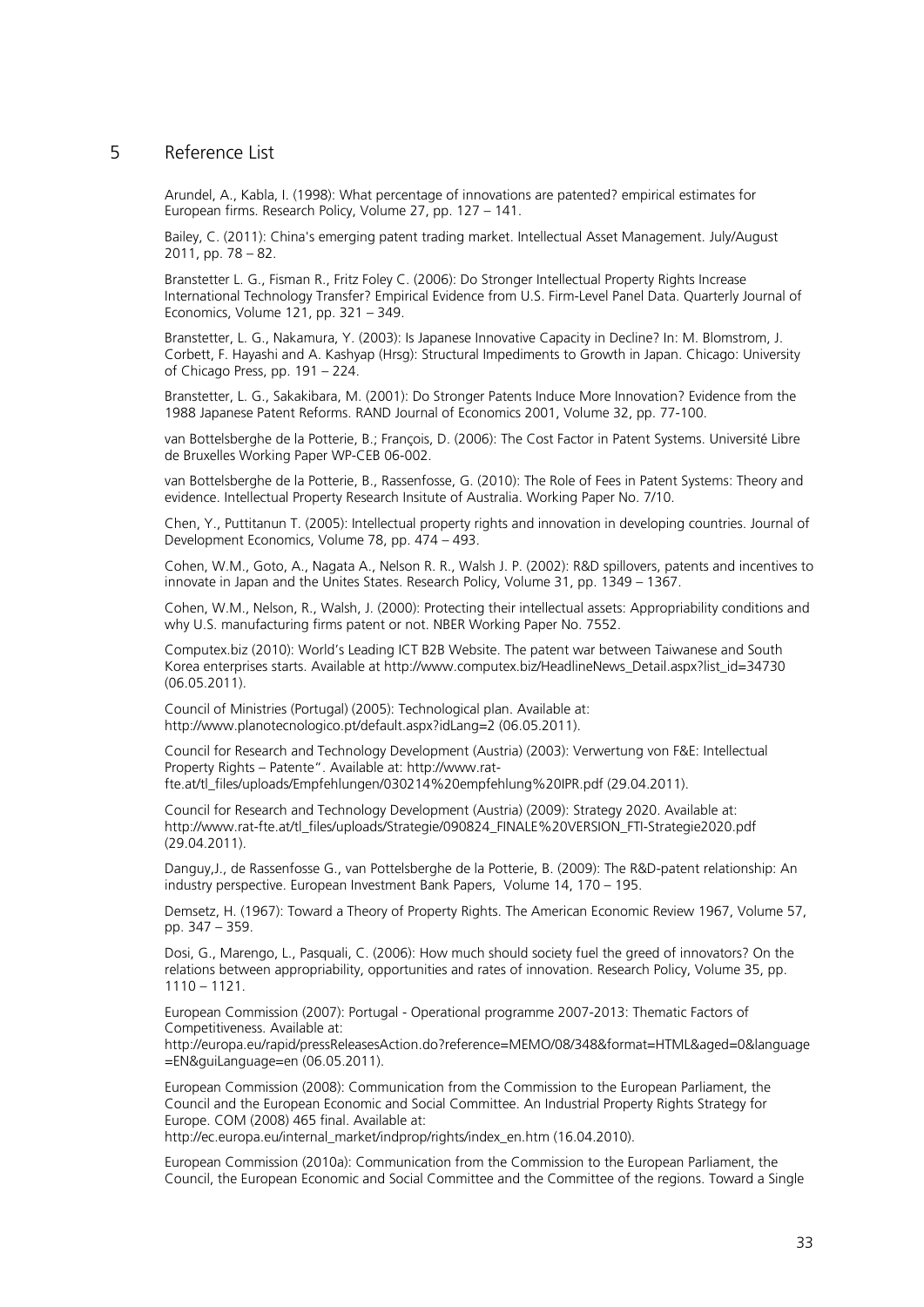Market Act. For a highly competitive social market economy. 50 proposals for improving our work, business and exchange with one another. COM (2010) 608 final/2.

European Commission (2010b): Proposal for a Council Regulation on the translation arrangements for the European Union patent. COM (2010) 350 final. Available at: [http://ec.europa.eu/internal\\_market/indprop/docs/patent/translation\\_arrangements/proposition\\_com\\_2010\\_3](http://ec.europa.eu/internal_market/indprop/docs/patent/translation_arrangements/proposition_com_2010_350_en.pdf) [50\\_en.pdf](http://ec.europa.eu/internal_market/indprop/docs/patent/translation_arrangements/proposition_com_2010_350_en.pdf) (16.08.2010).

European Commission (2011): Communication from the Commission to the European Parliament, the Council, the European Economic and Social Committee and the Committee of the regions. A Single Market for Intellectual Property Rights. Boosting creativity and innovation to provide economic growth, high quality jobs and first class products and services in Europe. COM (2011) 287 final.

Federal Ministry of Education and Research (2010): High-Tech Strategy 2020 for Germany. Available at: [http://www.bmbf.de/pub/hts\\_2020\\_en.pdf](http://www.bmbf.de/pub/hts_2020_en.pdf) (13.04.2011).

Federal Ministry for Transport, Innovation and Technology (Austria) (2011) "Der Weg zum Innovation Leader". Available at: [http://www.bmvit.gv.at/service/publikationen/innovation/downloads/fti\\_strategie.pdf](http://www.bmvit.gv.at/service/publikationen/innovation/downloads/fti_strategie.pdf) (29.04.2011).

Fisher, W. (2001): Intellectual property and innovation: Theoretical, empirical, and historical perspectives. Essay, prepared for the Programme Seminar on Intellectual Property and Innovation in the Knowledge-based Economy, Hague. Available at: [http://cyber.law.harvard.edu/people/tfisher/Innovation.pdf.](http://cyber.law.harvard.edu/people/tfisher/Innovation.pdf) (27.06.2011).

Government of the Czech Republic (2007): The Czech Republic improvement measures Action plan. Available at:<http://www.mpo.cz/dokument35330.html> (18.02.2011).

Government of the Republic of Croatia (2005): National Strategy for the Development of Intellectual Property System of the Republic of Croatia. Available at: [http://www.dziv.hr/en/webcontent/file\\_library/inf\\_sources/pdf/Strategy\\_IV.pdf](http://www.dziv.hr/en/webcontent/file_library/inf_sources/pdf/Strategy_IV.pdf) (09.02.2011).

Government of Romania (2007): National Strategic Reference Framework 2007 – 2013. Available at: <http://www.identify.ro/documente/national%20strategic%20reference%20framewok%202007-2013.pdf> (02.03.2011).

GUS Poland, Central Statistical Office (2010).

Hall, B. H. (2007): Patents and patent policy. Oxford Review of Economic Policy, Volume 23, pp. 568 – 587.

Hall B. H., Ziedonis, R.H. (2001): The Patent Paradox Revisited: An Empirical Study of Patenting in the U.S. Semiconductor Industry, 1979 – 1995. RAND Journal of Economics, Volume 32, pp. 101 – 128.

Kanwar, S., Evenson, R. (2003): Does intellectual property protection spur technological change? Oxford Economic Papers, Volume 55, pp. 235 – 264.

Kim, Hong & Associates (2011): Newsletters. Available at: <http://pkkim.com/resources/new.asp?LetterNum=198&bType=A> (10.11.2011).

Lerner, J. (2009): The Empirical Impact of Intellectual Property Rights on Innovation: Puzzles and Clues. American Economic Review: Papers & Proceedings 2009, Volume 99, pp. 343 – 348.

Levin, R. C., Klevorick, A. K., Nelson, R. R., Winter, S. G. (1987): Appropriating the Returns from Industrial Research and Development. Brookings Papers on Economic Activity, Volume 18, pp. 783 – 831.

Mansfield, E. (1986): Patents and Innovation: An Empirical Study. Management Science, Volume 32, pp. 173 – 181.

Mazzoleni, R., Nelson, R.R. (1998): The benefits and costs of strong patent protection: a contribution to the current debate. Research Policy, Volume 27, pp. 273 - 284.

Ministry of Culture and National Heritage (Poland) (2008): Programme for the Protection of Copyright and Related Rights 2008 – 2010. Available at: [www.mkidn.gov.pl/media/docs/Program\\_2008\\_en.doc](http://www.mkidn.gov.pl/media/docs/Program_2008_en.doc) (25.10.2010).

Ministry of Economy (Poland) (2006): Strategy for increasing the innovativeness of the economy in the years 2007 - 2013. Warszawa: Ministry of Economy.

Ministry of Economy and Finance (Romania) (2006): OP Increase of Economic Competitiveness 2007 – 2013. Available at: [http://www.mct.ro/img/files\\_up/12033428761187618421POS\\_CCE\\_Aproved.pdf](http://www.mct.ro/img/files_up/12033428761187618421POS_CCE_Aproved.pdf) (02.03.2011).

Ministry of Education, Youth and Sports (Czech Republic) (2008): Operational Programme Research and Development for Innovations. Available at: [http://www.strukturalni-fondy.cz/getdoc/d06ada96-a4b3-4a75](http://www.strukturalni-fondy.cz/getdoc/d06ada96-a4b3-4a75-bdaf-b7258308acc6/Dokumenty) [bdaf-b7258308acc6/Dokumenty](http://www.strukturalni-fondy.cz/getdoc/d06ada96-a4b3-4a75-bdaf-b7258308acc6/Dokumenty) (22.02.2011).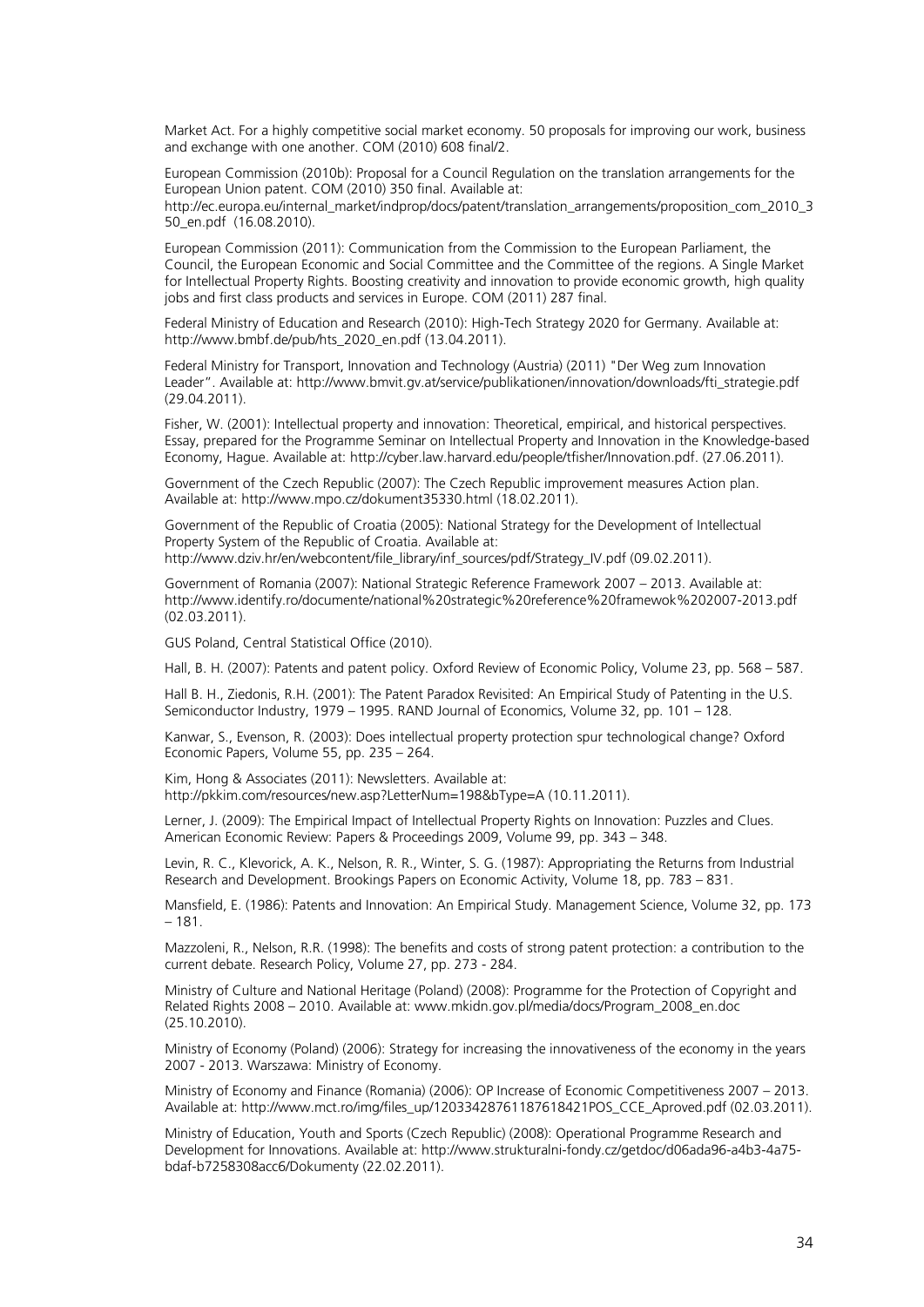Ministry of Education and Research (Romania) (2007): National Research, Development and Innovation Strategy 2007 – 2013. Available at: [http://www.mct.ro/img/files\\_up/1188316504strategia%20eng.pdf](http://www.mct.ro/img/files_up/1188316504strategia%20eng.pdf) (02.03.2011).

Ministry of Employment and Economy (Finland) (2009a): The Government's resolution on the strategy concerning intellectual property rights. Available at:

http://www.tem.fi/files/22788/vn\_periaatepaatos\_ipr\_strategia\_en.pdf (16.01.2012).

Ministry of Employment and Economy (Finland) (2009b): IPR to efficient use! Available at: [http://www.tem.fi/files/26944/TEM\\_27\\_2010\\_netti.pdf](http://www.tem.fi/files/26944/TEM_27_2010_netti.pdf) (30.08.2010).

Ministry of Industry and Trade (Czech Republic) (2010): Operational Programme Enterprise and Innovation 2007 - 2013. Available at:<http://www.mpo.cz/dokument78086.html> (11.02.2011).

Ministry of Labour, Family and Equal Opportunities (Romania) (2007) OP Human Resources Development 2007 – 2013. Available at: [http://www.fonduri-](http://www.fonduri-structurale.ro/Document_Files/resurseumane/00000030/rcxgy_POSDRU_engleza.pdf)

[structurale.ro/Document\\_Files/resurseumane/00000030/rcxgy\\_POSDRU\\_engleza.pdf](http://www.fonduri-structurale.ro/Document_Files/resurseumane/00000030/rcxgy_POSDRU_engleza.pdf) (02.03.2011).

Ministry for Regional Development (Czech Republic) (2007): National Strategic Reference Framework 2007- 2013. Available at: [http://www.strukturalni-fondy.cz/CMSPages/GetFile.aspx?guid=2ddd8ee6-bdf9-419c-](http://www.strukturalni-fondy.cz/CMSPages/GetFile.aspx?guid=2ddd8ee6-bdf9-419c-9993-7a2e9f58292f)[9993-7a2e9f58292f](http://www.strukturalni-fondy.cz/CMSPages/GetFile.aspx?guid=2ddd8ee6-bdf9-419c-9993-7a2e9f58292f) (18.02.2011).

Ministry of Regional Development (Poland) (2006): National Development Strategy 2007 – 2015. Available at:<http://www.mrr.gov.pl/english/strategies/srk/Strony/srk.aspx> (01.10.2010).

Ministry of Regional Development (Poland) (2007a): National Strategic Reference Framework for 2007 – 2013 in support of growth and jobs. Available at:

[http://www.funduszeeuropejskie.gov.pl/WstepDoFunduszyEuropejskich/Documents/NSRO\\_an\\_20\\_07.pdf](http://www.funduszeeuropejskie.gov.pl/WstepDoFunduszyEuropejskich/Documents/NSRO_an_20_07.pdf)  (27.09.2010).

Ministry of Regional Development (Poland) (2007b): Operational Program Innovative Economy. Available at: [http://www.mrr.gov.pl/english/european\\_funds\\_2007\\_2013/european\\_funds\\_2007\\_2013/POIG/Documents/i](http://www.mrr.gov.pl/english/european_funds_2007_2013/european_funds_2007_2013/POIG/Documents/innowacyjnagospodarkaang1704.pdf) [nnowacyjnagospodarkaang1704.pdf](http://www.mrr.gov.pl/english/european_funds_2007_2013/european_funds_2007_2013/POIG/Documents/innowacyjnagospodarkaang1704.pdf) (04.10.2010).

Ministry of Science, Education and Sports (Croatia) (2006): Science & Technology Policy of the Republic of Croatia 2006 – 2010. Available at:

http://hrcak.srce.hr/index.php?show=clanak&id\_clanak\_jezik=35887&lang=en (09.02.2011).

Ministry of Science, Education and Sports (Croatia) (2007): Action plan 2007 – 2010, Science & Technology Policy of the Republic of Croatia 2006 – 2010. Available at: public.mzos.hr/fgs.axd?id=14920 (09.02.2011).

Ministry of Science, Education and Sports (Croatia) (2008): Action plan to Encourage Investment into Science and Research. Available at:<http://public.mzos.hr/Default.aspx?art=8536> (09.02.2011).

North, D. C. (1991): Institutions, Institutional change and economic performance. Cambridge: Cambridge University Press.

Park, W.G. (2005) Do Intellectual Property Rights Stimulate R&D and Productivity Growth? Evidence from Cross-national and Manufacturing Industries Data. In: Putnam, J. (ed.): Intellectual Property and Innovation in the Knowledge-Based Economy: Ottawa, Industry Canada, pp. 9:1 – 9:51.

Park, W. G., Ginarte J. C. (1997a): Intellectual Property Rights and Economic Growth. Contemporary Economic Policy, Volume 15, pp. 51 – 61.

Park, W.G., Ginarte, J. C. (1997b): Determinants of patent rights: A cross national study. Research Policy, Volume 26, pp. 283 – 301.

Park, W.G., Lippoldt, D. (2008): Technology Transfer and the Economic Implications of the Strengthening of Intellectual Property Rights in Developing Countries. OECD Trade Policy Working Papers, No. 62. OECD Publishing.

Park, W.G., S. Wagh (2002): Index of Patent Rights. In: Gwartney, J., Lawson, R. (ed.): Economic Freedom of the World: 2002 Annual Report. Vancouver: Fraser Institute, pp. 33 – 42.

Putnam, J. (2008): The Law and Economics of International Intellectual Property: A Primer. In: Maskus, K. E. (Hrsg.): Intellectual Property, Growth and Trade, Oxford: Elsevier, p. 36.

Qian, Y. (2007): Do National Patent Laws Stimulate Domestic Innovation in a Global Patenting Environment? A Cross-Country Analysis of Pharmaceutical Patent Protection, 1978 – 2002. The Review of Economics and Statistics, Volume 89, pp. 436 – 453.

Research and Development Council (Czech Republic) (2005): National Innovation Policy of the Czech Republic for the years 2005-2010. Available at:<http://www.vyzkum.cz/FrontClanek.aspx?idsekce=14438> (11.02.2011).